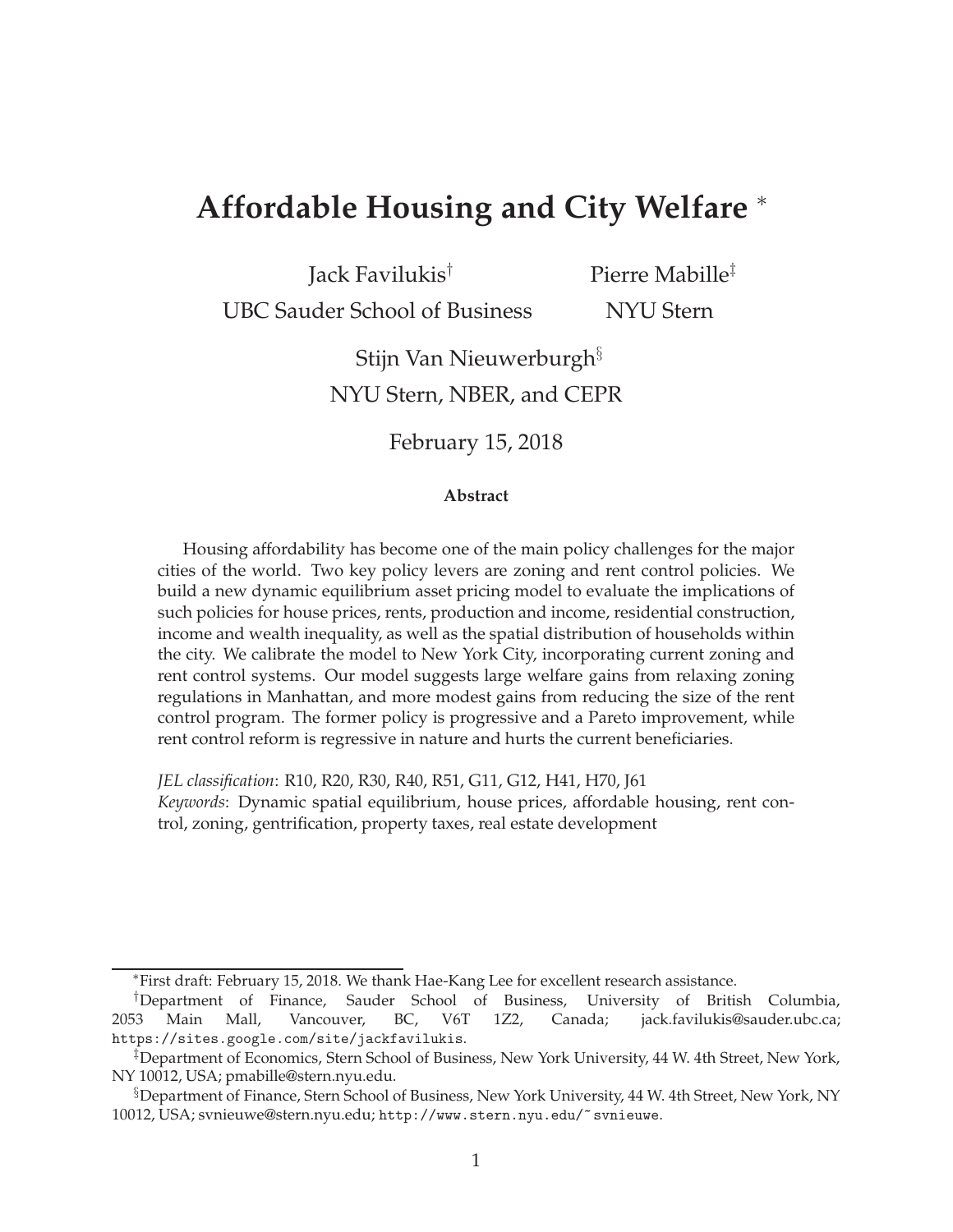### **1 Introduction**

The increasing appeal of major urban centers has brought on an unprecedented housing affordability crisis. Ever more households are burdened by rents or mortgage payments that take up a large fraction of their paycheck as well as by long commutes. Local politicians are under pressure to improve affordability as well as to preserve socio-economic diversity in every part of the city. Economists have argued that zoning restrictions are making our most productive cities smaller than they should be, reducing macroeconomic growth, and are contributing to economic inequality and spatial segregation.

Policy makers have two main (categories of) tools to address housing affordability: rent control and zoning. Rent control creates affordable rental housing by government fiat. There are multiple policy levers: the rent discount to the market rent, the income threshold for qualifying, the size of the program, and its spatial distribution. Zoning governs land use and can be relaxed to increase the supply of housing, and all else equal, reduce its cost. Zoning changes are often associated with requirements on developers to set aside affordable housing units. Each policy affects the quantity and price of owned and rented housing and its spatial distribution. It affects incentives to work, wages, and commuting patterns, as well as property tax revenue. It also affects wealth inequality in the city and in each of its parts. While there is much work, both empirical and theoretical, on housing affordability, what is missing is a general equilibrium model that can quantify the impact of such policies on prices and quantities, on the spatial distribution of households, on income inequality within and across neighborhoods, and ultimately on individual and city-wide welfare. This paper sets up and solves a model that is able to address these questions.

We model a metropolitan area (city), which consists of two zones, the city center or central business district (zone 1) and the rest of the metropolitan area (zone 2). Workingage households who live in zone 2 commute to zone 1 for work. The model is an overlapping generations model with risk averse households that face labor income risk during their life-cycle and make dynamic decisions on consumption, savings, labor supply, tenure status (own or rent), and location. They face mortality risk in retirement. Since households cannot hedge labor income and longevity risk, markets are incomplete. This opens up the possibility that housing affordability policies provide insurance. We model a progressive tax system to capture the tax and transfer programs already in place. The model generates a rich cross-sectional distribution over age, labor income, tenure status, housing wealth, and financial wealth. This richness is paramount to understanding the distributional effects from affordability policies.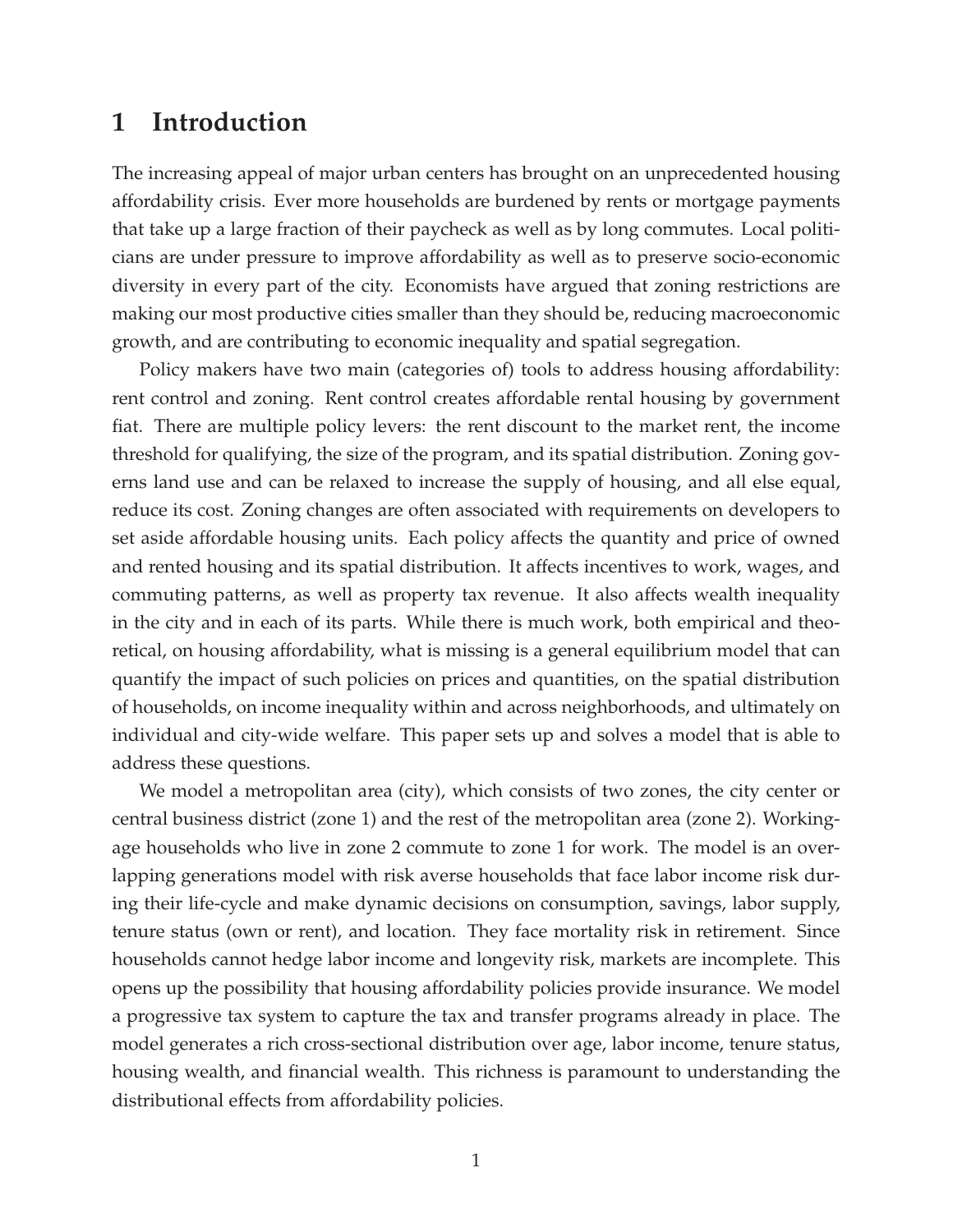The city produces tradable goods and residential housing in each zone, subject to decreasing returns to scale. Firm profits are redistributed to local residents. Construction is subject to zoning policies which limit the maximum amount of housing that can be built, and thereby affect the housing supply elasticity. The city has a rent control system in place. Qualifying households can enter in a housing lottery that allocates housing units with steeply discounted rents. Rent control affects rents earned by landlords, which distorts the average price of rental buildings, and ultimately incentives to develop more residential space. While interest rates and goods prices are taken as given, wages, house prices, and market rents are determined in the city's equilibrium.

We calibrate the model to the New York metropolitan area. Our calibration matches key features of the data, including the relative size of Manhattan versus the rest of the metropolitan area, the New York metro income distribution, current zoning laws, the current size and scope of the rent control system, and current house prices and rents.

We use this model as a laboratory to explore various housing affordability policies. This allows us to highlight the channels through which rent control, an important feature of urban housing markets like New York and a policy pursued by other cities with renewed interest, alters the mechanisms of general equilibrium models with housing. Rent control provides an in-kind subsidy to households with a high marginal utility from housing services, creates tension between insiders and outsiders, and gives rise to a (spatial and sectoral) misallocation of labor and housing. The baseline model is calibrated to match the prevalence of rent control (RC) in each of the two zones in the New York metro, the observed discount of RC rents to market rents, and the typical size of a RC unit. The first set of policy experiments changes each of these policy levers one at the time, in order to study the welfare effects of reducing the generosity of the RC program.

Welfare results are nuanced. They depend on which policy lever is chosen, and sharply differ between homeowners and renters. The largest welfare gain comes from reducing the share of housing devoted to RC. Modestly spurring construction, the policy lowers market rents and improves housing affordability, as households spend a smaller fraction of income on rent. As we discuss below, this is consistent with the empirical literature about the effects of rent deregulation. Faced with lower rents, more households choose to live in Manhattan, lessening spatial segregation. Poorer households living in cheaper and smaller units coexist with richer households who benefit from the proximity to work.The biggest improvement in housing affordability shows up in the rest of the city. Income inequality in Manhattan increases, while metro-wide inequality falls. The policy hurts households who were in RC units prior to the policy change. It benefits market renters and owners who enjoy the improved housing affordability. More generally, this policy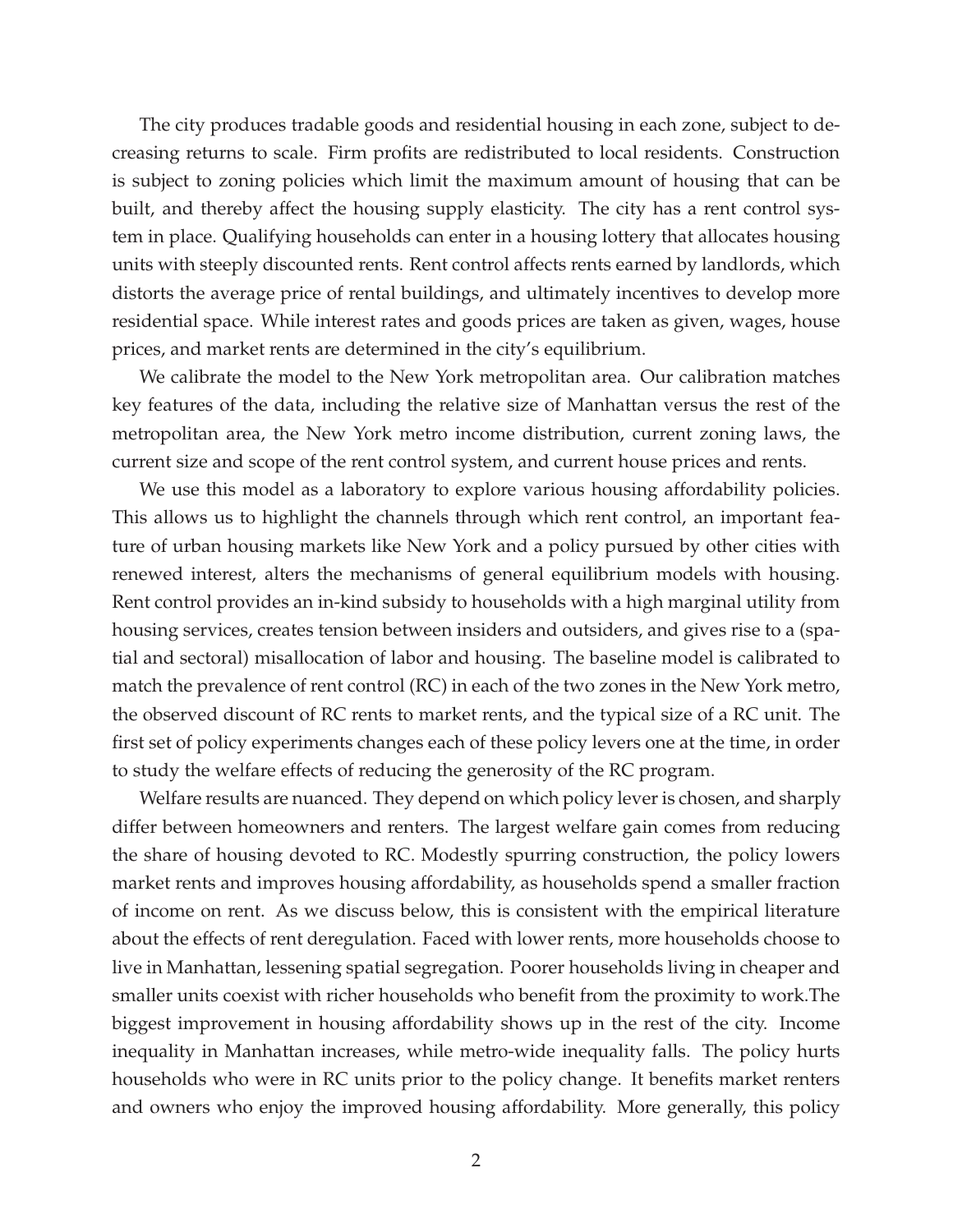is regressive with welfare gains that increase in income and wealth. As a side effect, it generates spillovers to the market for owner-occupied housing where it spurs on home ownership.

A policy that reduces the maximum fraction of income that rent-controlled households are allowed to spend on rent, illustrates one of the trade-offs that determine social welfare. It brings into conflict insiders currently in RC and rent-burdened outsiders in market rentals. By effectively decreasing the size of RC units, this policy allows more households to live in cheaper housing, at the expense of previously rent-controlled agents who are forced to downsize.

In all experiments, welfare losses and gains are amplified with age, because of the life-cycle profile of income volatility and the shape of the tax and transfer system. The insurance value of RC increases with age. Policies scaling back RC programs generate a wedge between poor rent-controlled retirees and rich retired homeowners. More generally, the direct welfare losses of households benefiting from RC are traded-off against smaller gains for owners and market renters, who benefit from the indirect, general equilibrium effects improving quantities and prices. Because RC households represent a small share of the NY population, a utilitarian welfare function goes in the same direction as the general equilibrium effects if they are large enough. If not, then policy changes to the RC system end up hurting overall welfare. Policies such as lowering the rent subsidy per RC unit or tightening income qualification requirements allow to better target RC units to households in the bottom of the income distribution. However, they create losers who benefited from the system before, whose rent burden they increase. In that situation, lessening distortions alone is not enough to improve social welfare.

More generally, RC policies in place benefit lower-income and older households through two channels. First, they are in-kind subsidies to households with a high marginal utility for housing services. Second, they offer an insurance value, allowing households who face income risk to maintain a stable quantity of housing in all states of the world. Revealing households' preferences for decreasing their rent burden and for housing size rather than for choosing their preferred location, a policy that shifts all RC units in Manhattan to the rest of the metro area creates only a minor welfare gain.

The last policy experiment concerns zoning. The baseline model is calibrated to capture the relative population size of the two NYC zones. We make it easier to build in zone 1 by increasing the allowed maximum residential buildable area. We keep the current RC system in place. We find large welfare gains from this policy, the largest among all policies we consider. It is a Pareto improvement, benefiting RC renters, market renters, and owners about equally. It is also a progressive policy, benefiting the lower-income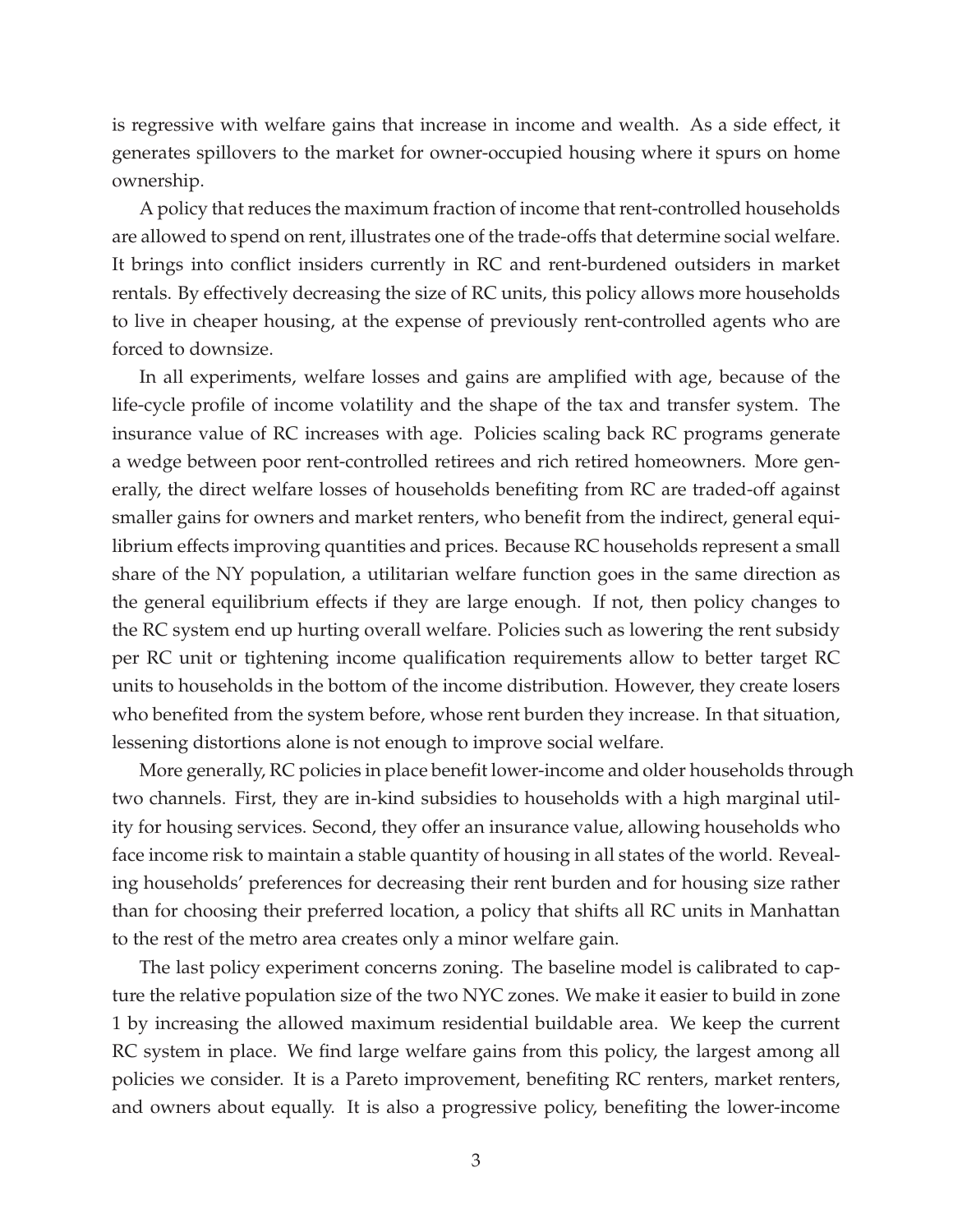and lower-wealth households more. By increasing the equilibrium amount of housing in Manhattan, the policy lowers rents and prices, and increases affordability. It allows more households to live in Manhattan, thereby lowering their commute and increasing their leisure time.

Across all policies, aggregate effects are economically significant, albeit modest, and reflect the spatial and sectoral misallocation of labor. Because scaling back RC programs creates a boom in the construction sectors in the two zones, labor flows from the consumption sector to the latter. There, it is subject to starker decreasing returns and constrained by buildable areas (especially in zone 1), which induces an endogenous decrease in its aggregate productivity. As a result, aggregate output and profits decrease slightly. Eventually, those feed back into households' budget constraints and dampen the general equilibrium gains coming from improvements in prices and quantities.

Our work is at the intersection of the macro-finance and urban economics literatures. On the one hand, a large literature in finance solves partial-equilibrium models of portfolio choice between housing (extensive and intensive margin), financial assets, and mortgages.[1](#page-4-0) More recent work in macro-finance has solved such models in general equilibrium, adding aggregate risk, endogenizing house prices and sometimes also interest rates.<sup>[2](#page-4-1)</sup> Like the former literature, our model features a life-cycle and a rich portfolio choice problem. It aims to capture key quantitative features of observed wealth accumulation and home ownership over the life-cycle. Like the latter literature, house prices, rents, and wages are determined in equilibrium. Because we model one city, interest rates are naturally taken as given. Like the macro-finance literature, we aim to capture key features of house prices, income inequality, and wealth inequality.

On the other hand, a voluminous literature in urban economics studies the spatial location of households and firms in urban areas. $3$  On the consumer side, this literature studies the trade-off between the commuting costs of workers, the housing prices they face, and the housing expenditures they make. These models tend to be static and households

<span id="page-4-0"></span><sup>&</sup>lt;sup>1</sup>Early examples are [Campbell and Cocco](#page-40-0) [\(2003](#page-40-0)), [Cocco](#page-40-1) [\(2005](#page-40-1)) and [Yao and Zhang](#page-41-0) [\(2004](#page-41-0)). A recent example is [Berger, Guerrieri, Lorenzoni, and Vavra](#page-40-2) [\(2015\)](#page-40-2). [Davis and Van Nieuwerburgh](#page-40-3) [\(2015\)](#page-40-3) provides a recent summary of this literature.

<span id="page-4-1"></span> ${}^{2}E.g.,$  Favilukis, Ludvigson, and Van Nieuwerburgh (2017) and [Kaplan, Mitman, and Violante](#page-41-1) [\(2016](#page-41-1)). [Davis and Van Nieuwerburgh](#page-40-3) [\(2015](#page-40-3)) provides a recent summary of this literature as well. One related study to ours is [Imrohoroglu, Matoba, and Tuzel](#page-41-2) [\(2016](#page-41-2)) who study the effect of the 1978 passage of Proposition 13 which lowered property taxes in California. They find quantitatively meaningful effects on house prices, moving rates, and welfare. Our model adds a spatial dimension and aggregate risk but abstracts from housing transaction costs.

<span id="page-4-2"></span> $3Brueckner$  $3Brueckner$  [\(1987](#page-40-4)) summarizes the Muth-Mills monocentric city model. [Rappaport](#page-41-3) [\(2014\)](#page-41-3) introduces leisure as a source of utility and argues that the monocentric model remains empirically relevant. [Rosen](#page-41-4) [\(1979\)](#page-41-4) and [Roback](#page-41-5) [\(1982\)](#page-41-5) introduce spatial equilibrium in a static setting.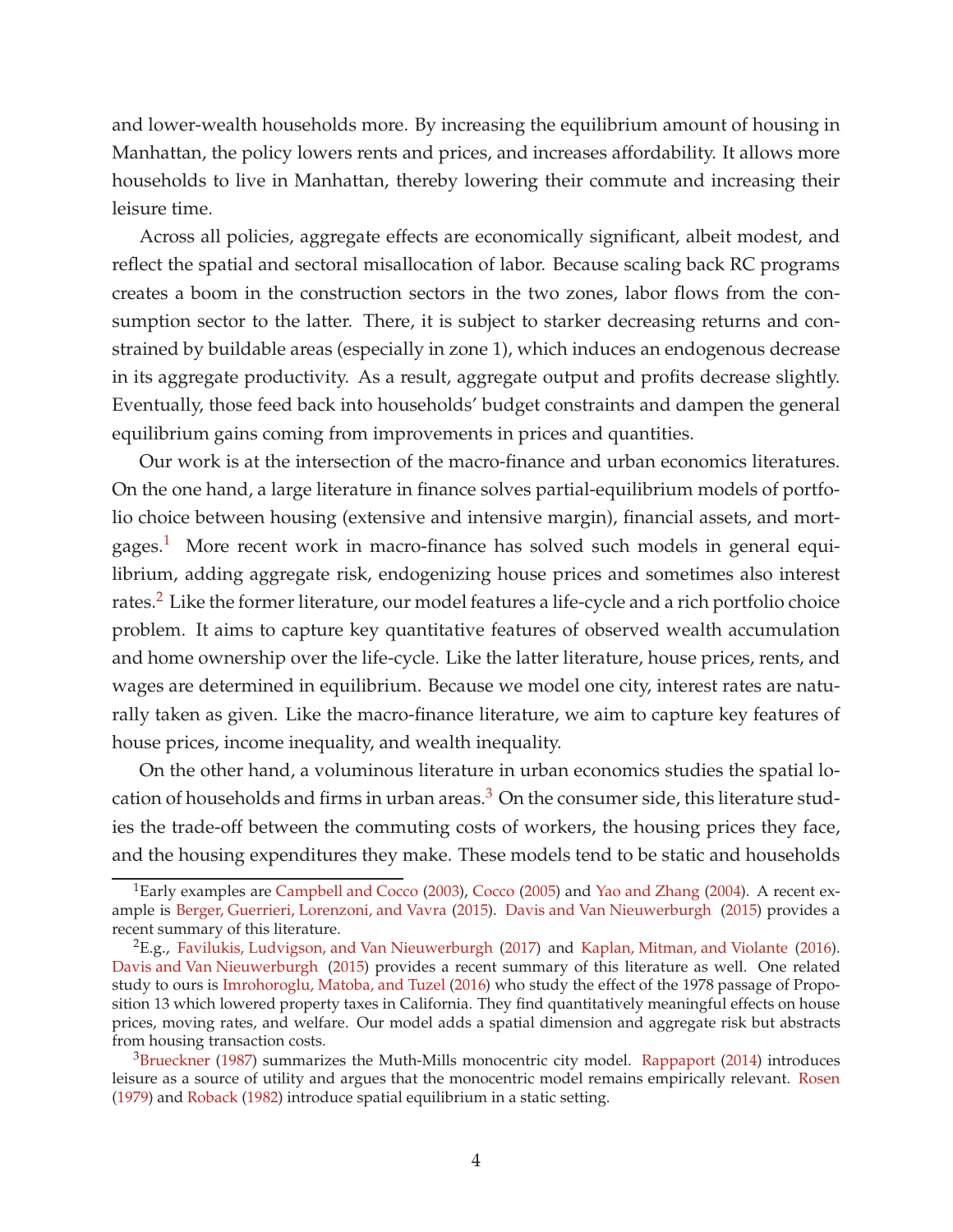tend to be risk neutral or have quasi-linear preferences.<sup>[4](#page-5-0)</sup> The lack of risk, investment demand for housing, and wealth effects makes it hard to connect these spatial models to the finance literature. $5$  Studying the welfare effects of housing affordability policies on the local economy requires a model with wealth effects. Our model studies spatial equilibrium within a city. Households are free to move across neighborhoods each period, rent or own, and choose how much housing to consume. We close the housing market in that local landlords who own more housing than they consume rent to other locals.

Because it is a heterogeneous-agent, incomplete-markets model, agents choices and equilibrium prices depend on the entire wealth distribution. Because of the spatial dimension, households' location is an additional state variable that needs to be kept track of. We use state-of-the-art methods to solve the model.<sup>[6](#page-5-2)</sup> The resulting model is a new laboratory which can be used to explore many important questions like the impact of rent control and zoning laws on house prices, inequality, and housing affordability.

Finally, our model connects to a growing empirical literature that studies the effect of rent control and zoning policies on rents, house prices, and housing  $\text{supply}^7$  $\text{supply}^7$ . We replicate

<span id="page-5-2"></span><sup>6</sup>We extend the approach of Favilukis et al. (2017), which itself extends [Gomes and Michaelides](#page-40-8) [\(2008\)](#page-40-8) and Krusell and Smith (1998) before that.

<span id="page-5-3"></span> $<sup>7</sup>$ [Autor, Palmer, and Pathak](#page-40-10) [\(2014\)](#page-40-9) and Autor, Palmer, and Pathak [\(2017](#page-40-10)) find that the elimination of the</sup> rent control mandate on prices in Cambridge increased the value of decontrolled units and neighboring properties in the following decade, by allowing constrained owners to raise rents and increasing the amenity value of those neighborhoods through housing market externalities. The price increase spurred new construction, increasing the rental stock. Symmetrically, [Diamond, McQuade, and Qian](#page-40-11) [\(2017\)](#page-40-11) show that the expansion of the rent control mandate in San Francisco led to a reduction in the supply of available housing, by decreasing owners' incentives to rent below market prices, paradoxically contributing to rising rents and the gentrification of the area. While beneficial to tenants in rent control, it resulted in an aggregate welfare loss. In contrast, [Diamond and McQuade](#page-40-12) [\(forthcoming](#page-40-12)) find that the use of the Low Income Housing Tax Credit, a financial incentive for landlords to rent their properties below market prices to low-income tenants, leads to house price appreciation and decreasing segregation in low-income neighborhoods, thereby increasing welfare. As in our paper, the nature of the rent control policy and its distributional consequences are essential. [Sieg and Yoon](#page-41-10) [\(2017](#page-41-10)) also stress the welfare gains from quantityand price-based affordable housing policies in a model for NYC, where low-income households endogenously decide to search and wait for public housing or rent-stabilized apartments. However, they focus on tenants' individual choices without analyzing the aggregate effects of rent control in general equilibrium.

<span id="page-5-0"></span> $4$ [Van Nieuwerburgh and Weill](#page-41-6) [\(2010\)](#page-41-6) solve a dynamic spatial equilibrium model with many cities and many household types. However, households have quasi-linear preferences. Re-However, households have quasi-linear preferences. Recent work on spatial sorting across cities includes [Behrens, Duranton, and Robert-Nicoud](#page-40-5) [\(2014\)](#page-40-5) and [Eeckhout, Pinheiro, and Schmidheiny](#page-40-6) [\(2014](#page-40-6)). [Guerrieri, Hartley, and Hurst](#page-40-7) [\(2013\)](#page-40-7) study house price dynamics in a city and focus on neighborhood consumption externalities, in part based on empirical evidence in [Rossi-Hansberg, Sarte, and Owens](#page-41-7) [\(2010](#page-41-7)).

<span id="page-5-1"></span> $5$ [Hizmo](#page-41-8) [\(2015\)](#page-41-8) and Ortalo-Magné and Prat [\(2016\)](#page-41-9) study a portfolio choice problem where households make a once-and-for-all location choice between cities. Conditional on the location choice, they are exposed to local labor income risk and make an optimal portfolio choice. They have constant absolute risk aversion preferences and consume at the end of life. The model features absentee landlords. The models are complementary to ours in that they solve a richer portfolio choice problem in closed-form, and have a location choice across cities. We solve a within-city location choice, but allow for preferences that admit wealth effects, and allow for consumption and location choice each period.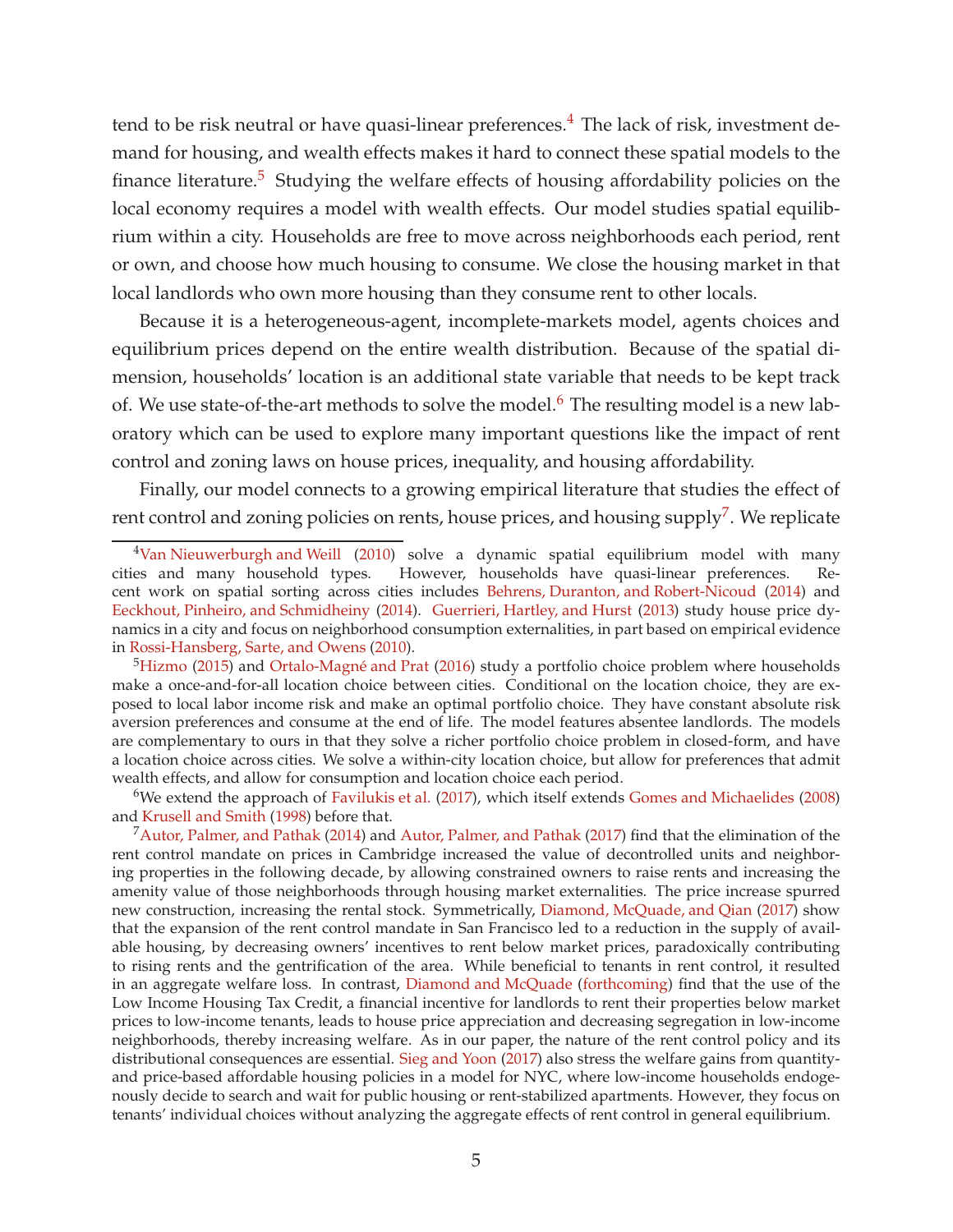the main results of this literature, such as the modest local housing booms and the change in socioeconomic diversity that follow the removal of rent control, as well as its sharply different implications for the welfare of RC renters versus owners and renters.

The rest of the paper is organized as follows. Section 2 sets up the model. Section 3 describes the calibration to the New York metropolitan area. Section 4 discusses its main results and implications for quantities and prices, the distribution of households and affordability. Section 5 studies counterfactual policy experiments in which we vary the nature and strength of the rent control and zoning tools. Section 6 concludes.

### **2 Model**

The model consists of two geographies, the "urban core" and the "periphery", whose union forms the "metropolitan area" or "city." The urban core, which we refer to as zone 1, is the central business district where all employment takes place. The periphery, or zone 2, contains the outer boroughs of the city as well as the suburban areas that belong to the metropolitan area. In the context of NYC, zone 1 is Manhattan, while zone 2 contains the other 24 counties that make up the metro area. While clearly an abstraction of the more complex production and commuting patterns in large cities, the monocentric city assumption captures the essence of commuting patterns [\(Rappaport](#page-41-3), [2014](#page-41-3)). The two zones differ in size, as explained below. The city has a fixed population normalized to one.[8](#page-6-0)

### **2.1 Households**

**Preferences** The economy consists of overlapping generations of households. There is a continuum of households of a given age *a*. Each household maximizes a utility function *u* over consumption goods *c*, housing *h*, and labor supply *n*, and utility is allowed to depend on location  $\ell$  and age  $a$ . The dependence on location allows us to capture the commuting time and amenity differences across locations. We use a Cobb-Douglas

<span id="page-6-0"></span><sup>&</sup>lt;sup>8</sup>Future work could study interactions between affordability policies and net migration patterns in an open-city model. Such a model would need to take a stance on a reservation utility and moving cost that potentially differ by age, productivity, and wealth. The resulting proliferation of free parameters would pose a challenge to calibration. The empirical evidence for the New York metropolitan area, discussed in Appendix [B.6,](#page-51-0) suggests that the zero net migration assumption we make fits the data well.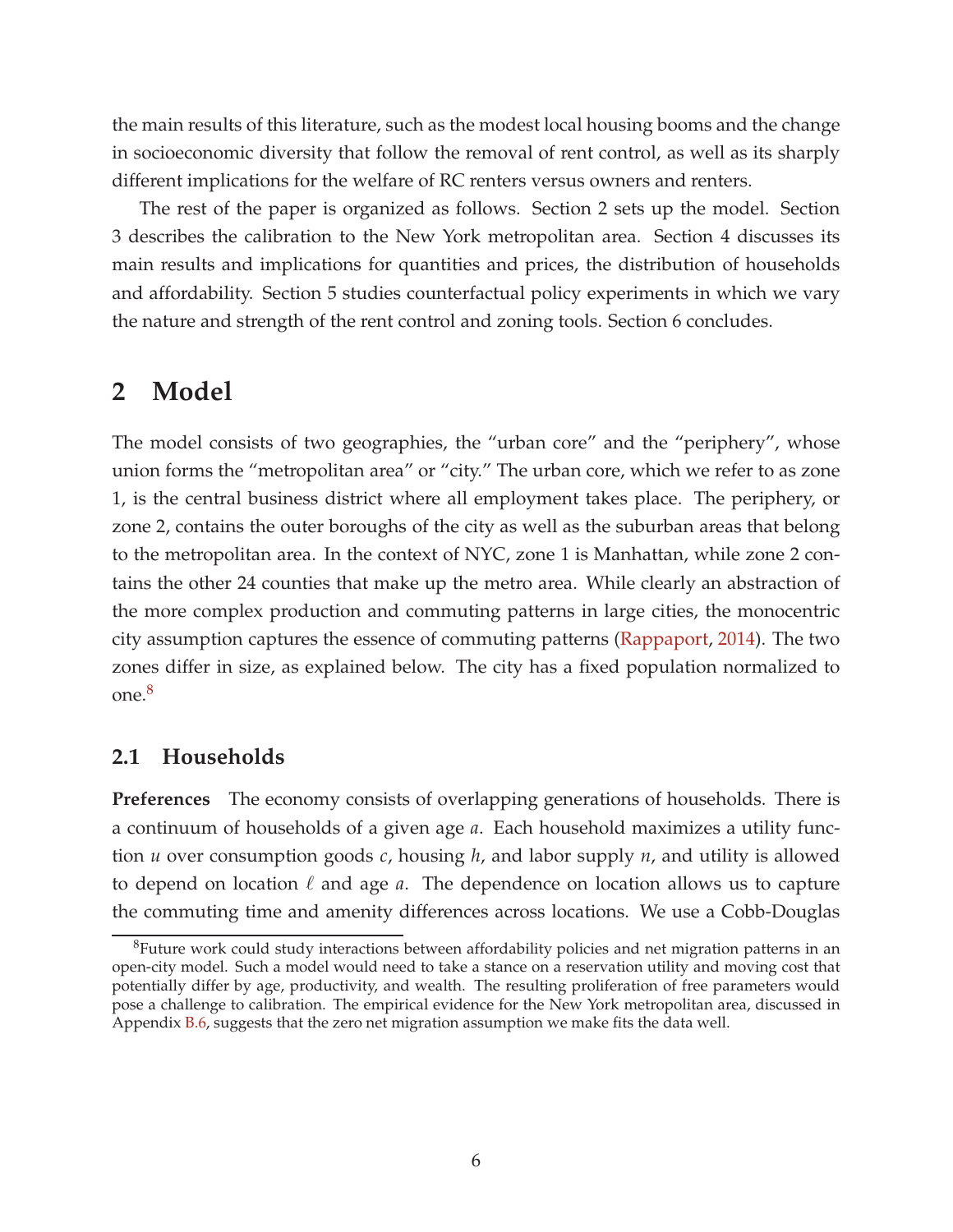aggregator over *c*, *h*, and *n*:

<span id="page-7-0"></span>
$$
U(c_t, h_t, n_t, \ell_t, a) = \frac{u(c_t, h_t, n_t, \ell_t, a)^{1-\gamma}}{1-\gamma},
$$
  
\n
$$
u(c_t, h_t, n_t, \ell_t) = \chi^{\ell, a}(c_t) c_t^{\alpha_c} h_t^{\alpha_h} \left(1 - n_t - \phi_{T,t}^{\ell}\right)^{1 - \alpha_c - \alpha_h}.
$$
\n(1)

The coefficient of relative risk aversion is  $\gamma$ . The time cost of commuting is  $\phi^{\ell}_{\mathcal{I}}$  $T$ <sup> $\ell$ </sup>; the total (non-sleeping) hours in a period of time are normalized to 1. There also is a financial cost *φ* ℓ  $\frac{\ell}{F}$  associated with commuting from zone  $\ell$ . We normalize the financial and time cost of commuting from within zone 1 to zero.

The term  $\chi^{\ell,a}(c_t)$  is an age- and location-specific taste-shifter. Specifically,  $\chi^{2,a}(c_t)=1$ ,  $\chi^{1,a}(c_t)=1$  if  $c_t<\underline{c}$ ,  $\chi^{1,a}(c_t)=\chi^W>1$  if  $c_t\geq \underline{c}$  and  $a<65$ , and  $\chi^{1,a}(c_t)=\chi^R>1$  if  $c_t \geq c$  and  $a \geq 65$ . The utility shifter creates a complementarity between living in zone 1 and high consumption levels. This modeling device captures that certain amenities such as high-end entertainment, restaurants, museums, or art galleries are concentrated in Manhattan. By assuming that the benefit from such amenities only accrue above a certain consumption threshold, we not only capture the luxury nature of those amenities but we also generate neighborhood consumption externalities as in [Guerrieri et al.](#page-40-7) [\(2013](#page-40-7)). This force will help the model generate more concentration of high-income and high-wealth households in Manhattan. We allow the amenity value of zone 1 for rich people to differ for working-age  $(\chi^W)$  and retirement-age households  $(\chi^R)$ . A special case of the model arise for  $\chi^R = \chi^W = 1$  when the taste shifter is turned off. Another special case is <u> $c = 0$ </u>, which turns on the amenity value of Manhattan for all households, rich or poor.

There are two types of households in terms of subjective time discount factor. One group of households have a high degree of patience *β <sup>H</sup>* while the rest have a low degree of patience *β L* . This preference heterogeneity helps the model match observed patterns of home ownership and wealth accumulation over the life cycle. A special case of the model  $\text{sets }\beta^{H}=\beta^{L}.$ 

**Endowments** A household's labor income depends on the number of hours worked *n*, the wage per hour worked *W*, a deterministic component *G*(*a*) which captures the hump-shaped pattern in average labor income over the life-cycle, and an idiosyncratic labor productivity shock *z*.

There is an exogenous retirement age of 65. After retirement, households earn a pension which is the product of an aggregate component  $\overline{\Psi}$  and an idiosyncratic component  $ψ$ <sup>*a,z<sub>t</sub>*</sup> which has cross-sectional mean of one. The idiosyncratic component reflects labor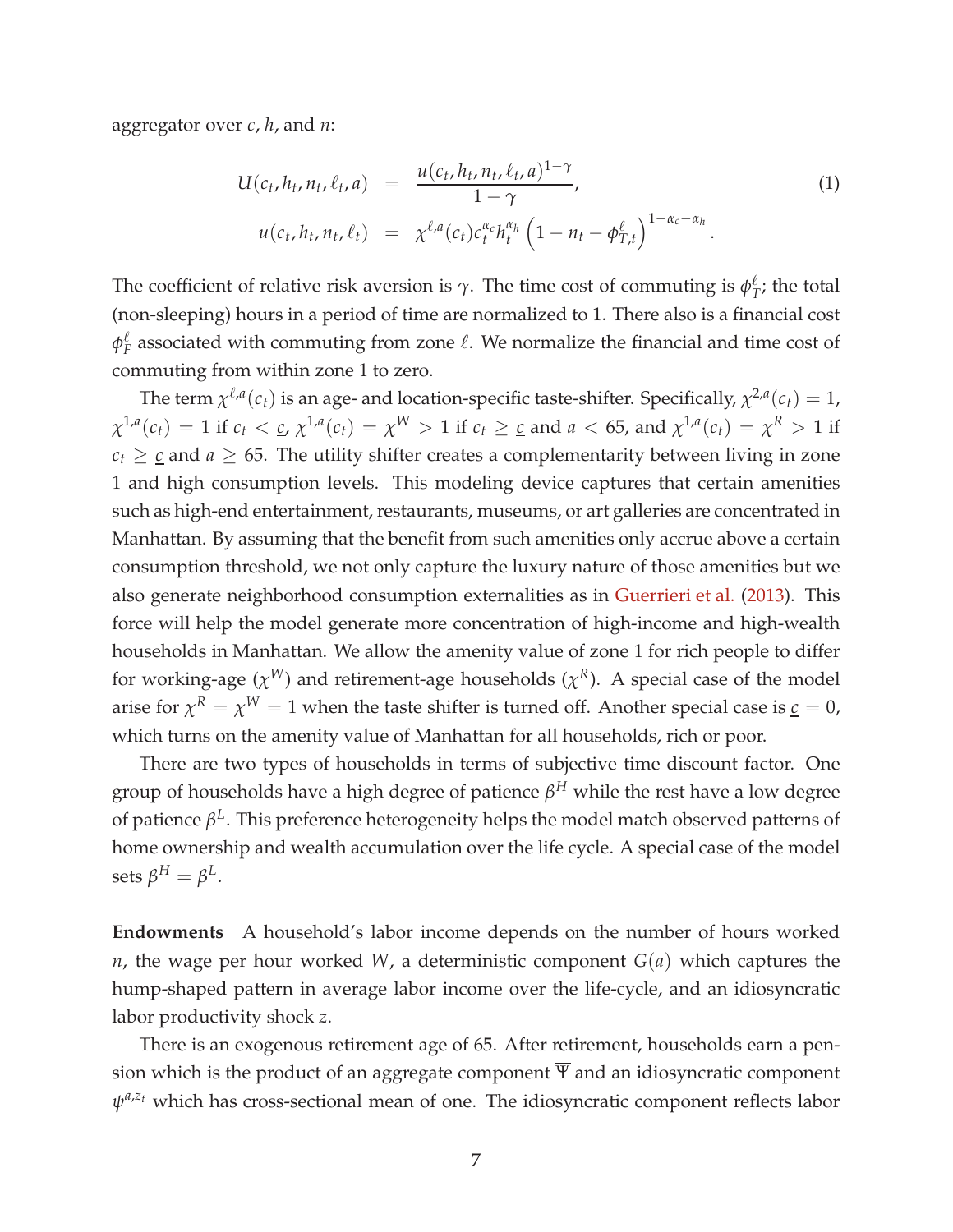productivity during the working years. Labor income is taxed to finance the pension system. Denote the tax paid on an income level  $y_t$  by  $T(y_t)$ . The function  $T(\cdot)$  captures a progressive tax and transfer scheme.

Households face mortality risk which depends on age,  $p^a$ . Although there is no intentional bequest motive, agents who die leave accidental bequests. We assume that the number of people who die with positive wealth leave a bequest to the same number of agents alive of ages 21 to 65. These agents are randomly chosen, with one restriction. Patient agents ( $β^H$ ) only leave bequests to other patient agents and impatient agents ( $β^L$ ) only leave bequests to other impatient agents.<sup>[9](#page-8-0)</sup> Conditional on receiving a bequest, the size of the bequest  $\hat{b}_{t+1}$  is a draw from the relevant distribution (different for  $\beta^H$  and  $\beta^L$ types). Because housing wealth is part of the bequest and the house price depends on the aggregate state of the economy, the size of the bequest is stochastic. Agents know the distribution of bequests, conditional on *β* type. The model captures several features of real-world bequests: many households receive no bequest, bequests arrive later in life and at different points in time for different households, and there is substantial hetero-geneity among bequest sizes for those who receive a bequest.<sup>[10](#page-8-1)</sup>

**Rent Control** Every household in the model enters the rent control lottery every period. A household that wins the lottery has the option to move into a rent controlled unit in a zone assigned by the lottery, provided she qualifies.<sup>[11](#page-8-2)</sup> A winning household retains the option to turn down the RC unit and rent or own the unit of its choice in the location of its choice on the free market. The RC unit rents at a fraction  $\kappa_1$  of the free market rent. If the household accepts the lottery win, it must abide by two conditions: (i) its income must be below a cutoff expressed as a fraction  $\kappa_2$  of area median income (AMI), and (ii) the rent paid on the RC unit must be below a fraction  $\kappa_3$  of AMI. Both of these conditions are consistent with NYC rent regulation rules. The latter condition effectively restricts the maximum size of the RC unit. The probability of winning the lottery for each zone is set such that the demand of RC units in each zone is equal to the supply, discussed below. Households form beliefs about this probability. This belief must be consistent with rational expectations, and is updated as part of the numerical solution algorithm.

Since labor supply is endogenous in the model, a household may choose to reduce

<span id="page-8-0"></span><sup>&</sup>lt;sup>9</sup>One interpretation is that attitudes towards saving are passed on from parents to children.

<span id="page-8-1"></span> $10$ As in [Tabellini](#page-41-11) [\(1991\)](#page-41-11), the young benefit from the unexpected house price appreciation of their owner parents through the type-specific bequest channel. Our bequest specification also captures that children have some idea about the kind of bequest they may expect to receive.

<span id="page-8-2"></span> $11$ There is a single lottery for all RC units. A certain lottery number range gives access to RC housing in zone 1, while a second range gives access to housing in zone 2. Households with lottery numbers outside these ranges lose the housing lottery.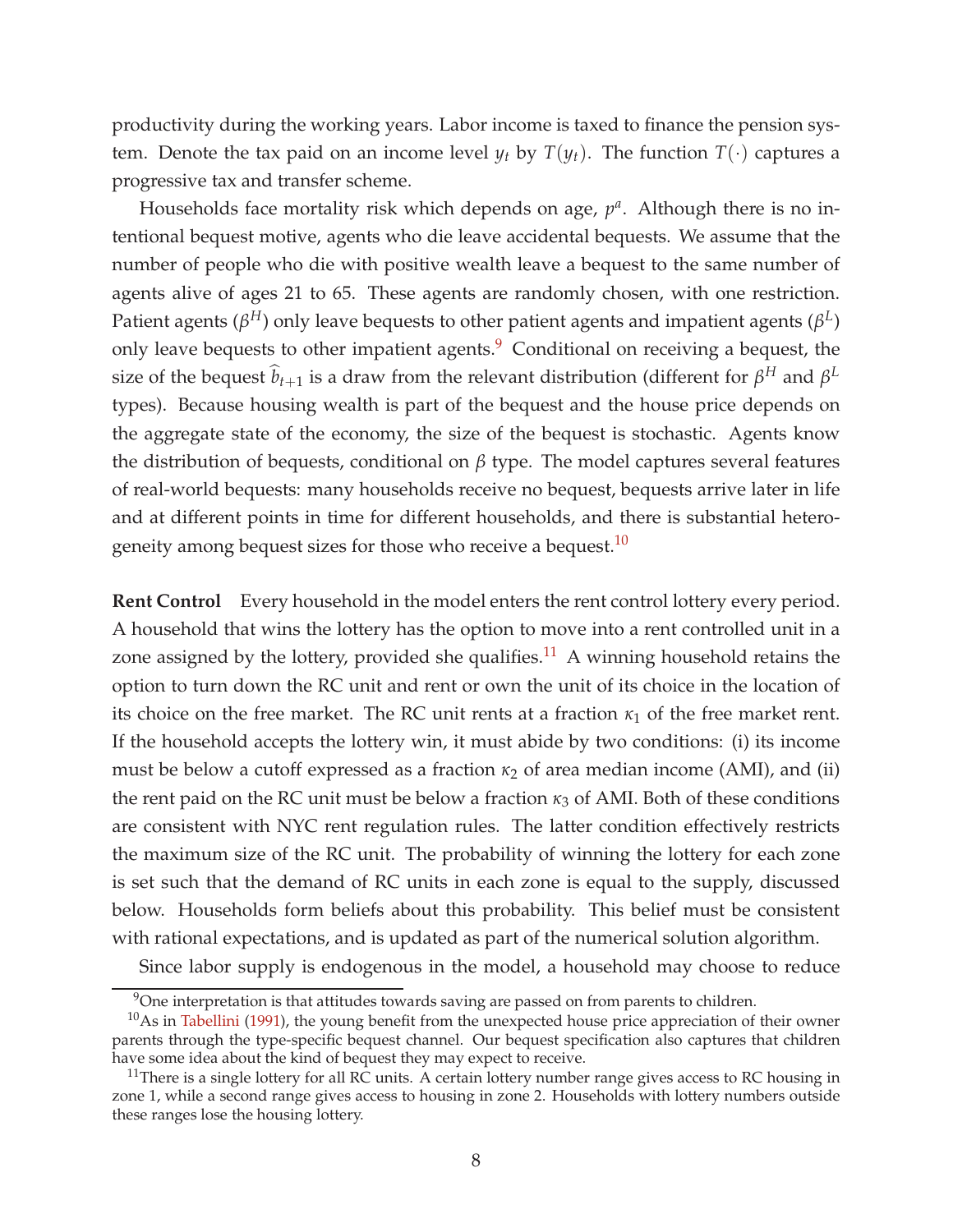hours worked in order to qualify for a RC unit. This has adverse implications for citywide production. Also, a household may choose to consume more or less housing, conditional on being in a RC unit, than it would on the free market. This may lead to misallocation of housing in the cross-section of households.

**Location and Tenure Choice** Denote by  $p^{RC,\ell}$  the probability of winning the RC lottery and being offered a unit in zone  $\ell$ . The household chooses whether to accept the RC option with value *VRC*,<sup>ℓ</sup> , or to turn it down and go to the private housing market with value  $V_{free}$ . The value function *V* is:

$$
V = p^{RC,1} \max \{ V_{RC,1}, V_{free} \} + p^{RC,2} \max \{ V_{RC,2}, V_{free} \} + (1 - p^{RC,1} - p^{RC,2}) V_{free}.
$$

A household that loses the lottery or wins it but turns it down, freely chooses in which location  $\ell$  to live and whether to be an owner (*O*) or a renter (*R*).

$$
V_{free} = \max\{V_{O,1}, V_{R,1}, V_{O,2}, V_{R,2}\}.
$$

The Bellman equations for *VRC*,<sup>ℓ</sup> , *VR*,<sup>ℓ</sup> and *VO*,<sup>ℓ</sup> are defined below.

Let *S<sup>t</sup>* be the aggregate state of the world, which includes the wage *W<sup>t</sup>* , as well as the housing price  $P_t^{\ell}$  $P_t^{\ell}$ , the market rent  $R_t^{\ell}$  $\frac{\ell}{t}$  and previous housing stock  $H_{t-1}^{\ell}$  for each location  $\ell$ . The household's individual state variables are its net worth at the start of the period *xt* , its idiosyncratic productivity level *z<sup>t</sup>* , and its age *a*. We suppress the dependence on *β*-type in the problem formulation below, but note here that there is one set of Bellman equations for each *β*-type.

**Market Renter Problem** A renter household on the free rental market in location  $\ell$ chooses non-durable consumption *c<sup>t</sup>* , housing consumption *h<sup>t</sup>* , and working hours *n<sup>t</sup>* to solve:

$$
V_{R,\ell}(x_t, z_t, a, S_t) = \max_{c_t, h_t, n_t} U(c_t, h_t, n_t, \ell_t) + (1 - p^a) \beta \mathbb{E}_t [V(x_{t+1}, z_{t+1}, a+1, S_{t+1})] \text{ s.t.}
$$
  
\n
$$
c_t + R_t^{\ell} h_t + Q_t b_{t+1} + \phi_{F,t}^{\ell} = y_t - T(y_t) + \overline{\Psi}_t \psi^2 + x_t + \Pi_t
$$
  
\n
$$
y_t = W_t n_t G^a z_t
$$
  
\n
$$
x_{t+1} = b_{t+1} + \widehat{b}_{t+1} \ge 0
$$
  
\n
$$
n_t \ge 0
$$

The renter's savings in the risk-free bond,  $Q_t b_{t+1}$ , are obtained from the budget constraint. Pre-tax income *y<sup>t</sup>* is the product of wages *W* per efficiency unit of labor times the number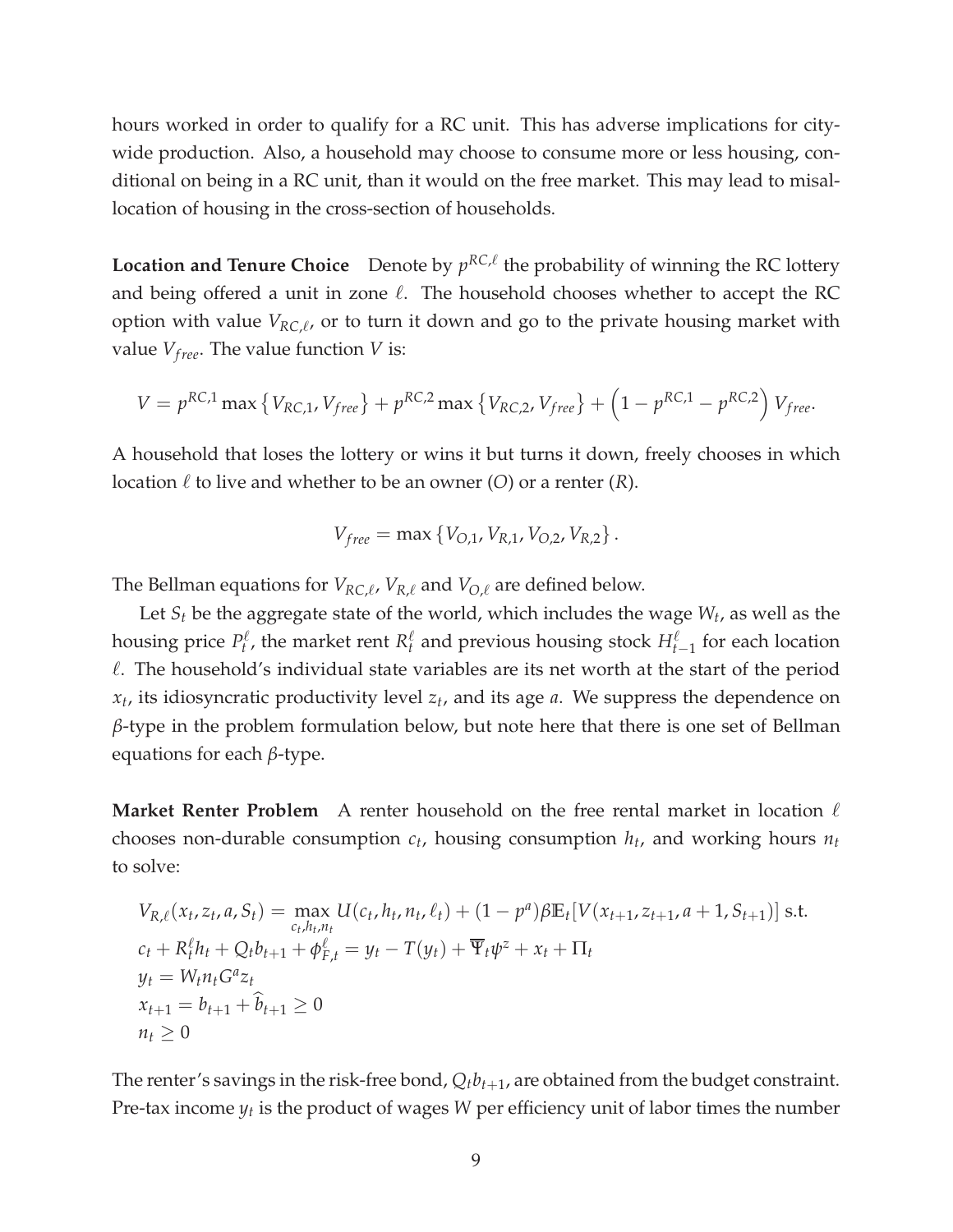of efficiency units of labor. The latter is the product of the number of hours  $n \geq 0$  times the productivity per hour  $G^a z$ .  $G^a$  is a deterministic age component while *z* is a stochastic, idiosyncratic, persistent productivity component. Households receive profits from local firms Π*<sup>t</sup>* , rebated lump-sum. Next period's financial wealth *xt*+<sup>1</sup> consists of savings *bt*+<sup>1</sup> plus any accidental bequests  $\hat{b}_{t+1}$ . Housing is divisible and there are no moving costs.<sup>[12](#page-10-0)</sup>

**RC Renter Problem** A renter household in the RC system in location  $ℓ$  chooses nondurable consumption *c<sup>t</sup>* , housing consumption *h<sup>t</sup>* , and working hours *n<sup>t</sup>* to solve:

$$
V_{RC,\ell}(x_t, z_t, a, S_t) = \max_{c_t, h_t, n_t} U(c_t, h_t, n_t, \ell_t) + (1 - p^a) \beta \mathbb{E}_t [V(x_{t+1}, z_{t+1}, a + 1, S_{t+1})] \text{ s.t.}
$$
  
\n
$$
c_t + \kappa_1 R_t^{\ell} h_t + Q_t b_{t+1} + \phi_{F,t}^{\ell} = y_t - T(y_t) + \overline{\Psi}_t \psi^z + x_t + \Pi_t
$$
  
\n
$$
x_{t+1} = b_{t+1} + \widehat{b}_{t+1} \ge 0
$$
  
\n
$$
n_t \ge 0
$$
  
\n
$$
y_t \le \kappa_2 \overline{Y}_t
$$
  
\n
$$
\kappa_1 R_t^{\ell} h_t \le \kappa_3 \overline{Y}_t
$$

The rent (per square foot) of a RC unit is a fraction  $\kappa_1$  of the market rent. The last two inequalities reflect the qualification requirements for RC spelled out above, where  $\overline{Y}_t$  =  $Median[W_tG^an_t^iz_t^i]$  is the metro area median income (AMI).<sup>[13](#page-10-1)</sup>

**Owner's Problem** An owner in location  $\ell$  chooses non-durable consumption  $c_t$ , housing consumption  $h_t$ , working hours  $n_t$ , and investment property  $h_t$  to solve:

$$
V_{O,\ell}(x_t, z_t, a, S_t) = \max_{c_t, h_t, \hat{h}_t, n_t} U(c_t, h_t, n_t, \ell_t) + (1 - p^a) \beta E_t [V(x_{t+1}, z_{t+1}, a+1, S_{t+1})] \text{ s.t.}
$$
  
\n
$$
c_t + P_t^{\ell} h_t + Q_t b_{t+1} + \kappa_4^{\ell} P_t^{\ell} \hat{h}_t + \phi_{F,t}^{\ell} = y_t - T(y_t) + \overline{\Psi}_t \psi^2 + x_t + \Pi_t + \kappa_4^{\ell} R_t^{\ell} \hat{h}_t
$$
  
\n
$$
x_{t+1} = b_{t+1} + \hat{b}_{t+1} + P_{t+1}^{\ell} (h_t + \kappa_4^{\ell} \hat{h}_t) (1 - \delta - \tau^P)
$$
  
\n
$$
-Q_t b_{t+1} \leq \theta_{res} P_t^{\ell} h_t + \theta_{inv} \kappa_4^{\ell} P_t^{\ell} \hat{h}_t
$$
  
\n
$$
n_t \geq 0
$$
  
\n
$$
\hat{h}_t \geq 0
$$
  
\n
$$
\kappa_4^{\ell} = 1 - \eta^{\ell} + \eta^{\ell} \kappa_1
$$

Local home owners are the landlords to the local renters. For simplicity, we assume

<span id="page-10-0"></span> $12$ Moving costs can be added but only at the expense of additional numerical complexity. Moreover, urban households are fairly mobile over periods of four years, which is the length of a period in our calibration.

<span id="page-10-1"></span> $13$ In the implementation, we assume that the income and size qualification cutoffs for RC are constants. We then compute what fractions  $\kappa_2$  and  $\kappa_3$  of AMI they represent. This allows us to sidestep the issue that the AMI may change with RC policies.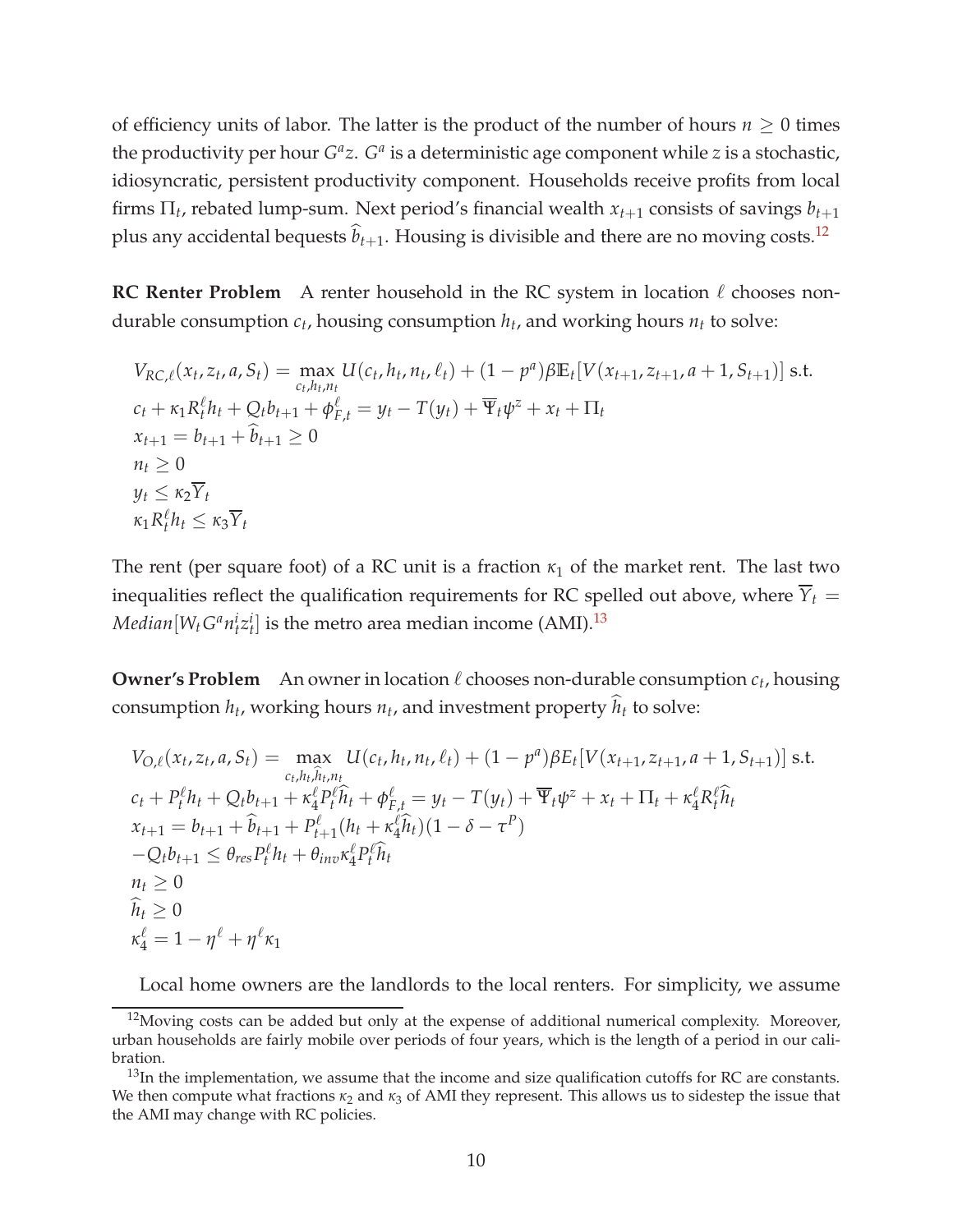that renters cannot buy investment property and that owners can only buy investment property in the location of their primary residence. Owners earn rental income on their investment units.

Landlords in the model are required to buy  $\eta^{\ell}$  square feet of rent controlled property for every  $1 - \eta^\ell$  square feet of market rental property. This captures the institutional real-ity of affordable housing programs in NYC (and elsewhere).<sup>[14](#page-11-0)</sup> The effective rent earned per square foot of investment property is  $\kappa_4^{\ell} R_t^{\ell}$ *t* . Since the regulated rent is a multiple *κ*<sup>4</sup> of the market rent, the regulated price must be the same multiple of the market price. Because prices and rents scale by the same constant, the return on investing in regulated units is identical to the return on investing in market units. As a result, landlords are unaffected by rent regulation. However, the lower average price for rental property  $(\kappa_4 < 1)$ has important effects on rental housing supply/development as discussed below.

The physical rate of depreciation for all housing units is *δ*. The term *Phδ* is a financial costs, i.e., a maintenance cost.<sup>[15](#page-11-1)</sup> As shown in equation [\(7\)](#page-14-0) below, the physical depreciation *Ph* $\delta$  can be offset by residential investment undertaken by the construction sector.<sup>[16](#page-11-2)</sup>

Property taxes on the housing owned in period t are paid in year *t* + 1; the tax rate is *τ P* . Property tax revenue is used for local government spending which does not confer utility to the households.<sup>[17](#page-11-3)</sup>

Housing serves as a collateral asset for debt. For simplicity, mortgages are negative short-term safe assets. Households can borrow a fraction *θres* of the market value of their primary residence and a potentially different fraction *θinv* against investment property. The empirically relevant case is  $\theta_{res} \geq \theta_{inv}$ .

In the appendix we show that for renters, the choices of  $h_t$  and  $n_t$  are analytic functions of *c<sup>t</sup>* , therefore the renter's problem can be rewritten with just two choices: consumption

<span id="page-11-0"></span> $14$ Examples of incentives provided for the development of affordable housing in NYC are (i) the  $80/20$ new construction housing program, a state program that gives low-cost financing to developers who set aside at least 20% of the units in a property for lower-income families; (ii) the 421a program, which gives tax breaks (up to 25 years) for the development of under-utilized or vacant sites often conditional on providing at least 20% affordable units (i.e., used in conjunction with the 80-20 program), (iii) the Federal Low Income Housing Tax Credits (LITCH) program, which gives tax credits to developers directly linked to the number of low-income households served, and (iv) Mandatory Inclusionary Housing, a New York City program that lets developers build bigger buildings and gives them tax breaks if they reserve some of the units for (permanently) affordable housing.

<span id="page-11-1"></span><sup>&</sup>lt;sup>15</sup>It is easy to allow for an additional maintenance cost for rental housing ( $\delta_{inv} > \delta$ ). This would make renting less attractive and increases the home ownership rate. We do not need a depreciation wedge to generate the observed home ownership rate.

<span id="page-11-2"></span><sup>&</sup>lt;sup>16</sup>This treatment of depreciation avoids having to keep track of the aggregate owner-occupied fraction of housing as an additional state variable.

<span id="page-11-3"></span><sup>&</sup>lt;sup>17</sup>Alternatively, one could solve a model where property tax revenue finances a local public good that enters the local residents' utility function. That requires taking a stance on the intra-temporal rate of substitution between private and public consumption.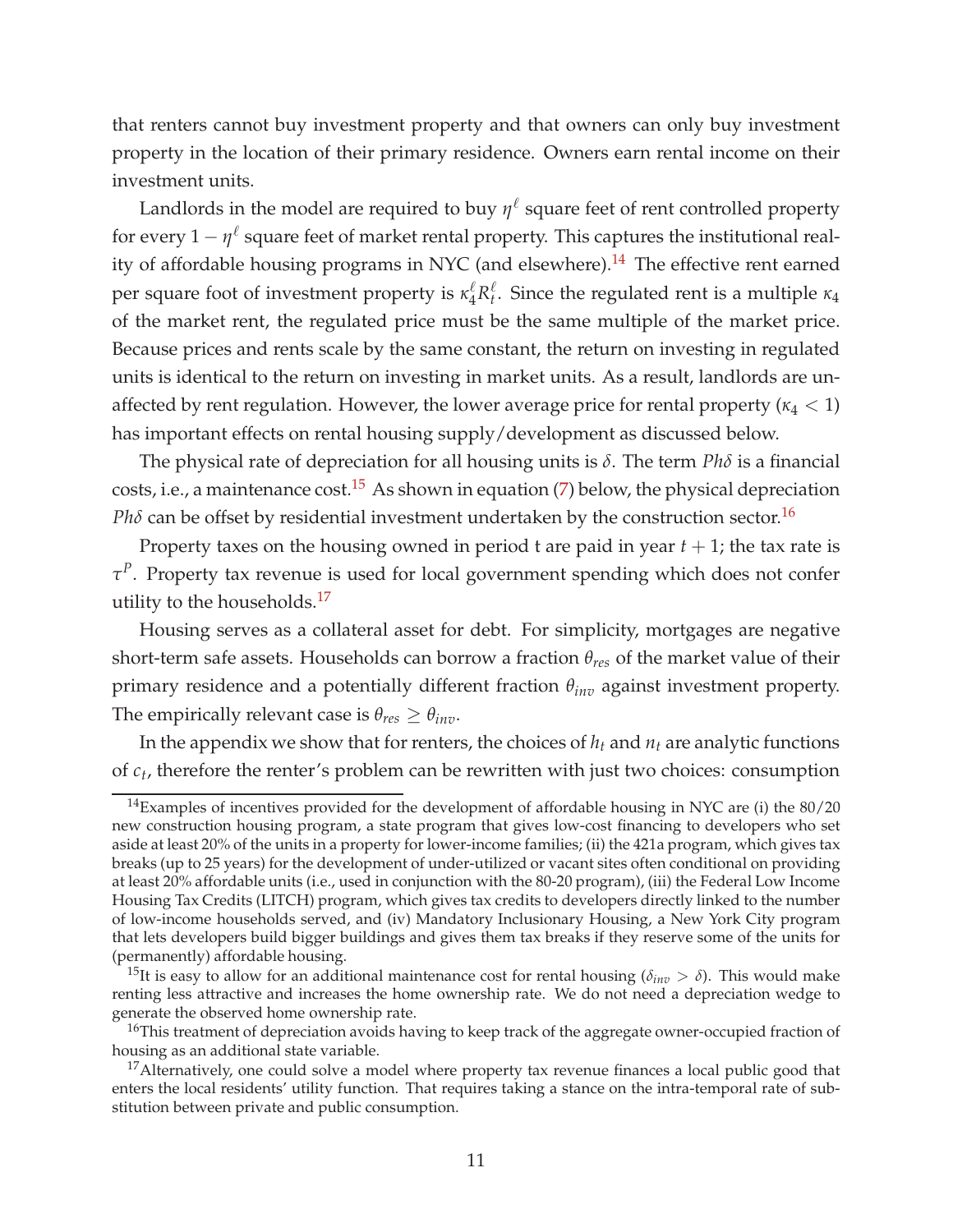$c_t$  and location  $\ell$ . For owners, the choices of  $h_t$  and  $n_t$  are analytic functions of  $c_t$  and  $\hat{h}_t$ , therefore the owner's problem can be rewritten with just three choices: consumption *c<sup>t</sup>* , investment property size  $\widehat{h}_t$ , and location  $\ell$ .

#### **2.2 Firms**

**Goods Producers** There are a large number  $n_f$  of identical, competitive firms located in the urban core (zone 1), all of which produce the numéraire consumption good.<sup>[18](#page-12-0)</sup> This good is traded nationally; its price is unaffected by events in the city and normalized to 1. The firms have decreasing returns to scale and choose labor inputs to maximize profit each period:

$$
\Pi_{c,t} = \max_{N_{c,t}} N_{c,t}^{\rho_c} - N_{c,t} W_t \tag{2}
$$

We assume that these firms are owned by local equity owners. For simplicity, we redistribute all profits in lump-sum fashion to local residents.

**Developers and Affordable Housing Mandate** In each location ℓ there is a large number  $n_f$  of identical, competitive construction firms (developers) which produce new housing units and sell them locally. For simplicity, we assume that all developers are headquartered in the urban core, regardless of where their construction activity takes place. As we assumed for the consumption good firms, construction firms are owned by local equity owners who receive their profits in lump-sum fashion.<sup>[19](#page-12-1)</sup>

The cost of the affordable housing mandate is born by developers. The affordable housing regulation stipulates that for every square foot of market rental units built in zone l, η<sup>l</sup> square feet of RC units must be built. Developers receive an average price per foot for rental property of *κ*4*P<sup>t</sup>* , while they receive a price per foot of *P<sup>t</sup>* for owner-occupied units. Given a home ownership rate in zone  $\ell$  of  $ho_t^{\ell}$ , developers receive an average price per foot of:

<span id="page-12-2"></span>
$$
\overline{P}_t^{\ell} = \left( h o_t^{\ell} + (1 - h o_t^{\ell}) \kappa_4^{\ell} \right) P_t^{\ell}.
$$
\n(3)

In sum, the cost of construction of owner-occupied and rental property in a given location is the same. After completion of construction but prior to sale, some of the newly constructed housing units are designated as rental units and the remainder as owner-

<span id="page-12-0"></span> $18$ We assume that the number of firms is proportional to the number of households in the city when solving the model. With this assumption, our numerical solution is invariant to the number of households. Due to decreasing return to scale, the numerical solution would depend on the number of households otherwise.

<span id="page-12-1"></span><sup>&</sup>lt;sup>19</sup>Indeed, many housing developers in NYC are local owner-operator-developers.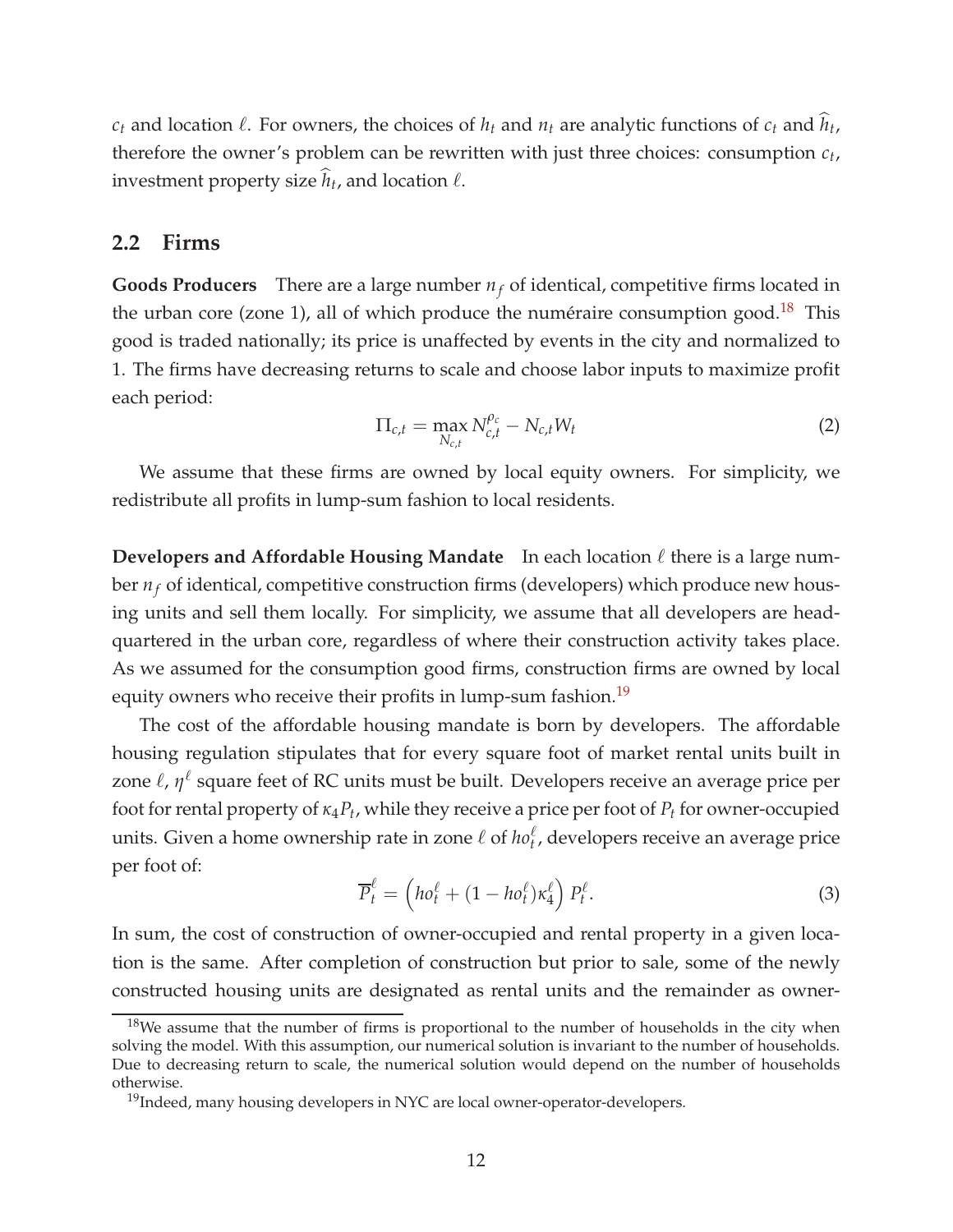ship units. The rental designation triggers affordable housing regulation, as reflected in a lower rent and price. Of course, developers would like to sell ownership units rather than rental units, but the home ownership rate is determined in equilibrium. They are price takers in the market for space and face an average price of  $\overline{P}_{t}^{\ell}$ *t* .

A special case of the model is the case without rent control:  $\kappa_4^{\ell} = 1$  either because  $\eta^{\ell} = 0$  or  $\kappa_1 = 1$ . In that case,  $\overline{P}_t^{\ell} = P_t$ . Without rent control, the higher sale price for housing increases incentives to develop more housing.

**Zoning** Given the existing housing stock in location  $\ell$ ,  $H_{t-1}^{\ell}$ , construction firms have decreasing returns to scale and choose labor to maximize profit each period:

$$
\Pi_{h,t}^{\ell} = \max_{N_{\ell,t}} \left( 1 - \frac{H_{t-1}^{\ell}}{\overline{H^{\ell}}}\right) \overline{P}_t^{\ell} N_{\ell,t}^{\rho_h} - N_{\ell,t} W_t \tag{4}
$$

The production function of housing has two nonlinearities. First, as for consumption good firms, there are decreasing returns to scale because  $\rho_h < 1$ .

Second, construction is limited by zoning laws. The maximal amount of square footage zoned for residential use in zone  $\ell$  is given by  $\overline{H^{\ell}}$ .<sup>[20](#page-13-0)</sup> This term captures the idea that, the more housing is already built in a zone, the more expensive it is to build additional housing. For example, additional construction may have to take the form of taller structures, buildings on less suitable terrain, or irregular infill lots. Therefore, producing twice as much housing requires more than twice as much labor. Laxer zoning policy, modeled as a larger  $\overline{H^{\ell}}$ , makes development cheaper, and all else equal, will expand the supply of housing.

When  $\overline{H^{\ell}}$  is sufficiently high, the model's solution becomes independent of  $\overline{H^{\ell}}$ , and the supply of housing is governed solely by  $\rho_h$ . When  $\overline{H^{\ell}}$  is sufficiently low, the housing supply depends on both  $\overline{H^{\ell}}$  and  $\rho_{h}.^{21}$  $\rho_{h}.^{21}$  $\rho_{h}.^{21}$ 

Per capita profits from tradeable and construction sectors are:

$$
\Pi_t = \Pi_{c,t} + \Pi_{h,t}^1 + \Pi_{h,t}^2
$$

and are reflected in households' budget constraints above.

<span id="page-13-0"></span><sup>&</sup>lt;sup>20</sup>We interpret  $\overline{H^{\ell}}$  as the total land area zoned for residential use multiplied by the maximum permitted number of floors that could be built on this land, the floor area ratio (FAR).

<span id="page-13-1"></span> $^{21}$ In this sense, the model captures that construction firms must pay more for land when land is scarce or difficult to build on due to regulatory constraints. This scarcity is reflected in equilibrium house prices.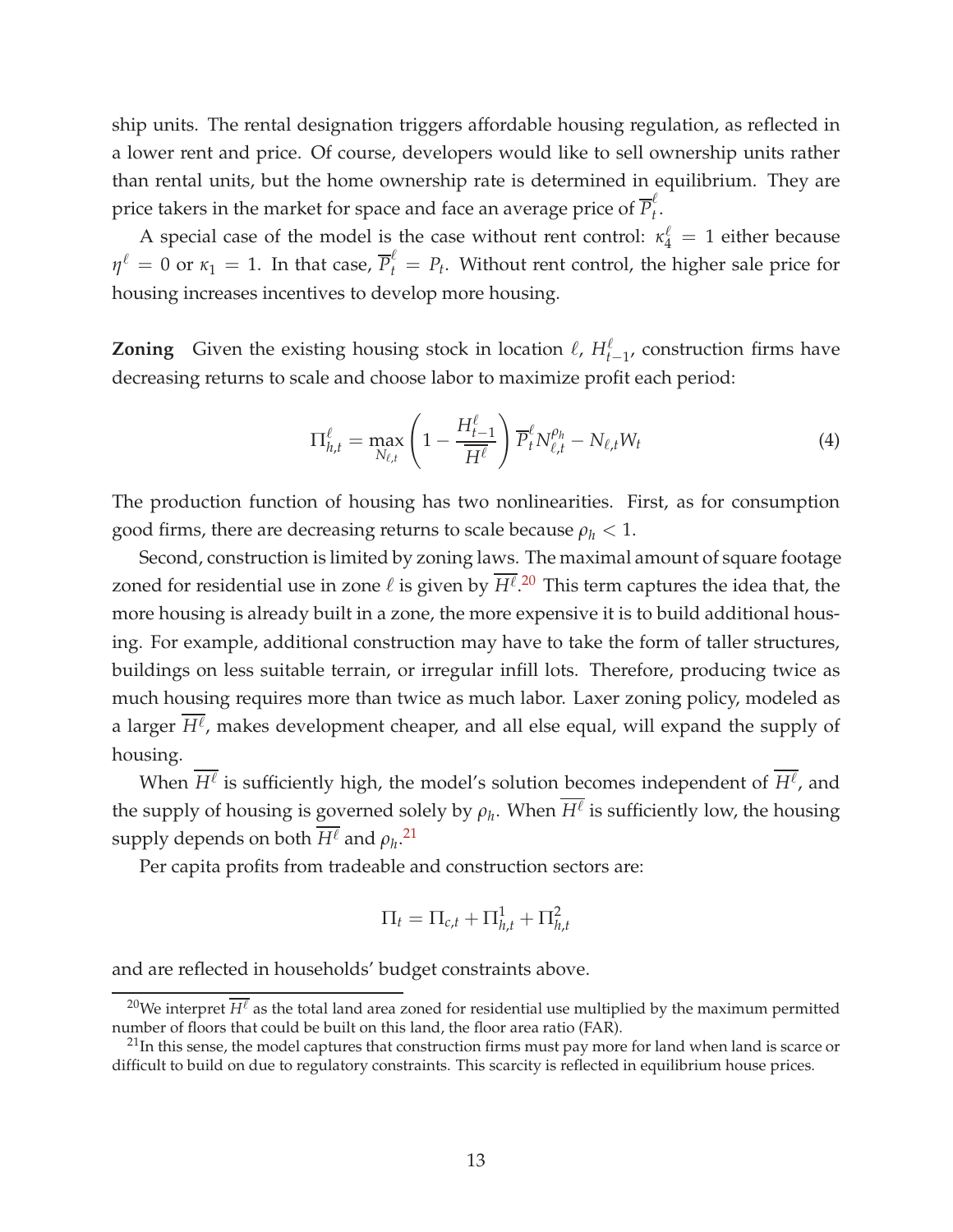### **2.3 Equilibrium**

Given parameters, a competitive equilibrium is a price vector  $(W_t, P_t^{\ell})$  $f_t^{\ell}$ ,  $R_t^{\ell}$  $t$ <sup> $\ell$ </sup>) and an allocation, namely aggregate residential demand by market renters  $H_t^{R,\ell}$  $t^{R,\ell}_t$ , RC renters  $H^{RC,\ell}_t$  $t^{N\cup\mu}$ , and owners  $H_t^{O,\ell}$  $_{t}^{O,\ell}$ , aggregate investment demand by owners  $\widehat{H}_{t}^{\ell}$ , aggregate housing supply, aggregate labor demand by goods and housing producing firms (*Nc*,*<sup>t</sup>* , *N*ℓ,*<sup>t</sup>* ), and aggregate labor supply *N<sup>t</sup>* such that households and firms optimize and markets clear.

The following conditions characterize the equilibrium. First, given wages and average prices given by [\(3\)](#page-12-2), firms optimize their labor demand, resulting in the first-order conditions:

<span id="page-14-2"></span>
$$
N_{c,t} = \left(\frac{\rho_c}{W_t}\right)^{\frac{1}{1-\rho_c}} \quad \text{and} \quad N_{\ell,t} = \left(\frac{\left(1 - \frac{H_{t-1}^{\ell}}{\overline{H^{\ell}}}\right) \overline{P}_t^{\ell} \rho_h}{W_t}\right)^{\frac{1}{1-\rho_h}}.
$$
 (5)

Second, labor markets clear:

$$
n_f\left(N_{c,t} + \sum_{\ell} N_{\ell,t}\right) = N_t.
$$
\n(6)

Third, the housing market clears in each location  $\ell$ :

<span id="page-14-0"></span>
$$
(1 - \delta)H_{t-1}^{\ell} + n_f \left(1 - \frac{H_{t-1}^{\ell}}{\overline{H^{\ell}}}\right) N_{\ell,t}^{\rho_h} = H_t^{O,\ell} + \widehat{H}_t^{\ell}.
$$
 (7)

The left-hand-side is the supply of housing which consists of the non-depreciated housing stock and new residential construction. The right-hand-side is the demand for those housing units by owner-occupiers and landlords.

Fourth, the supply of rental units in each location  $\ell$  must equal the demand from market tenants and RC tenants:

$$
\widehat{H}_t^{\ell} = H_t^{R,\ell} + H_t^{RC,\ell} \tag{8}
$$

Fifth, average pension payments equal to average labor income taxes collected:

<span id="page-14-1"></span>
$$
\overline{\Psi}N_{ret} = \int_i T(y_t^i)di,
$$
\n(9)

where *Nret* is the total number of retirees, which is a constant. The right-hand side is also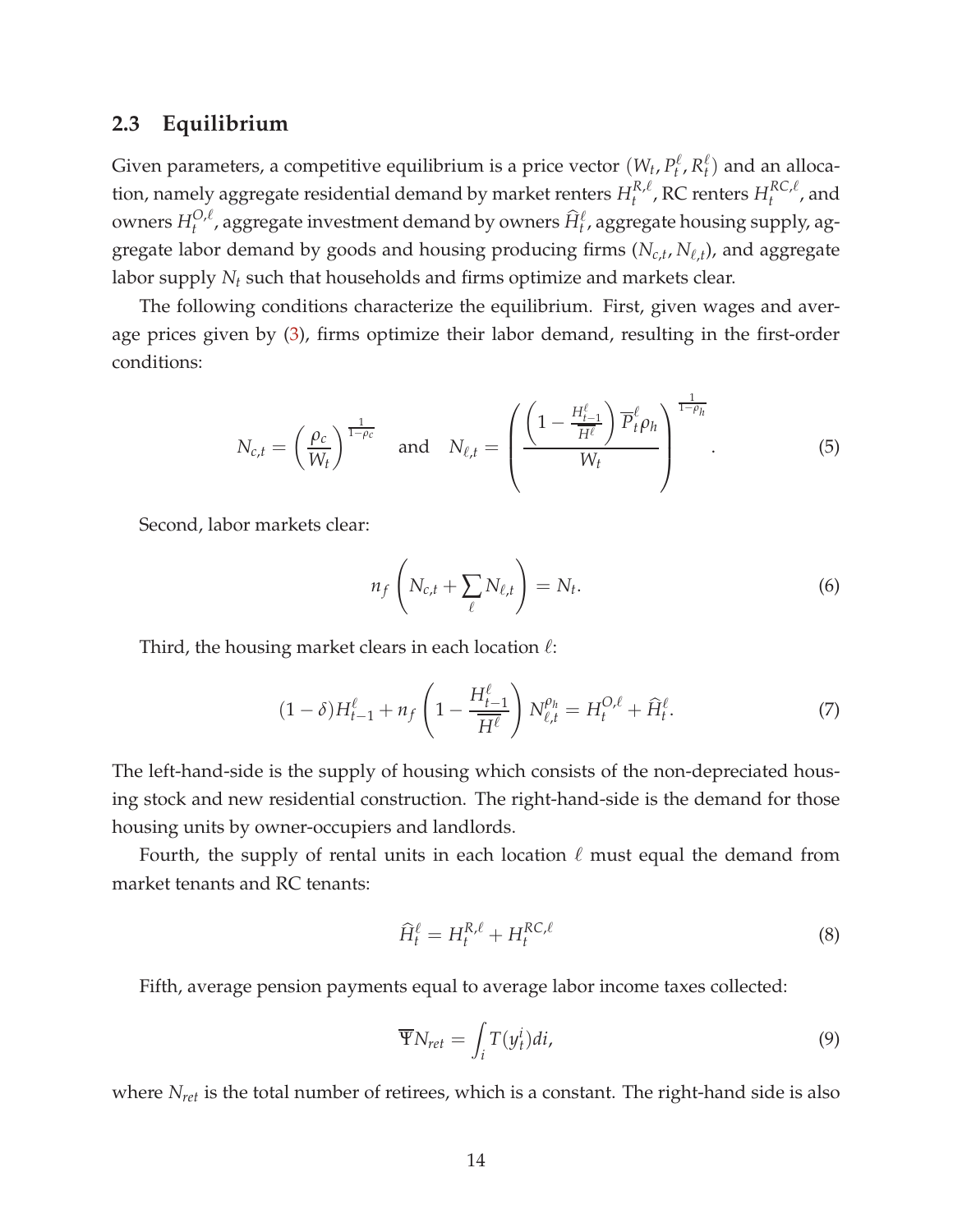constant in the steady state of the model.

Sixth, the aggregate state *S<sup>t</sup>* evolves according to rational expectations.

Seventh, the value of all bequests received is equal to the wealth of all agents who die.

### **2.4 Welfare Effects of Affordability Policies**

We compute the welfare effect of an affordability policy using the following procedure. Denote agent *i*'s value function under benchmark policy  $\theta_b$  as  $V_i(x, z, a, S; \theta_b)$ . Consider an alternative policy  $\theta_a$  with value function  $V_i(x, z, a, S; \theta_a)$ . The alternative policy implies a change  $\Delta_i$  in consumption equivalent units relative to the benchmark policy, where:

$$
\Delta_i = \left(\frac{V_i(\theta_a)}{V_i(\theta_b)}\right)^{\frac{1}{(1-\gamma)\alpha_c}} - 1.
$$

We compute aggregate welfare effects from a policy change by summing ∆*<sup>i</sup>* across agents, calling the resulting aggregate welfare measure ∆. We also sum separately among owners, market renters, and RC renters, for different age groups, and for different income and wealth groups. In addition to computing steady state welfare effects, we can also compute transition paths that take into account the (slow) adjustment of the endogenous state variables to the new policy.

### **3 Calibration**

We calibrate the model to the New York metropolitan area. Data sources and calculation details are described in Appendix B. Table [1](#page-18-0) summarizes the chosen model parameters.

**Geography** The New York metro consists of 25 counties located in New York (12), New Jersey (12), and Pennsylvania (1). We assume that Manhattan (New York County) represents zone 1 and the other 24 counties make up zone  $2<sup>22</sup>$  $2<sup>22</sup>$  $2<sup>22</sup>$  The zones differ in the maximum buildable residential square footage, as captured in the model by  $\overline{H}$ . Appendix B describes detailed calculations on the relative size of Manhattan and the rest of the metro area, which imply that  $H^1 = 0.0238 \times H^2$ . We then choose  $H^2$  such that the fraction of households living in zone 1 equals 10.5% of the total, as in the data. Since the model

<span id="page-15-0"></span><sup>&</sup>lt;sup>22</sup> Alternative choices are to designate (i) New York City (five counties coinciding with the five boroughs of NYC) as zone 1 and the rest of the metro as zone 2, or (ii) Manhattan as zone 1 and the other four counties in New York City as zone 2. Both choices ignore that the dominant commuting pattern is from the rest of the metro area to Manhattan.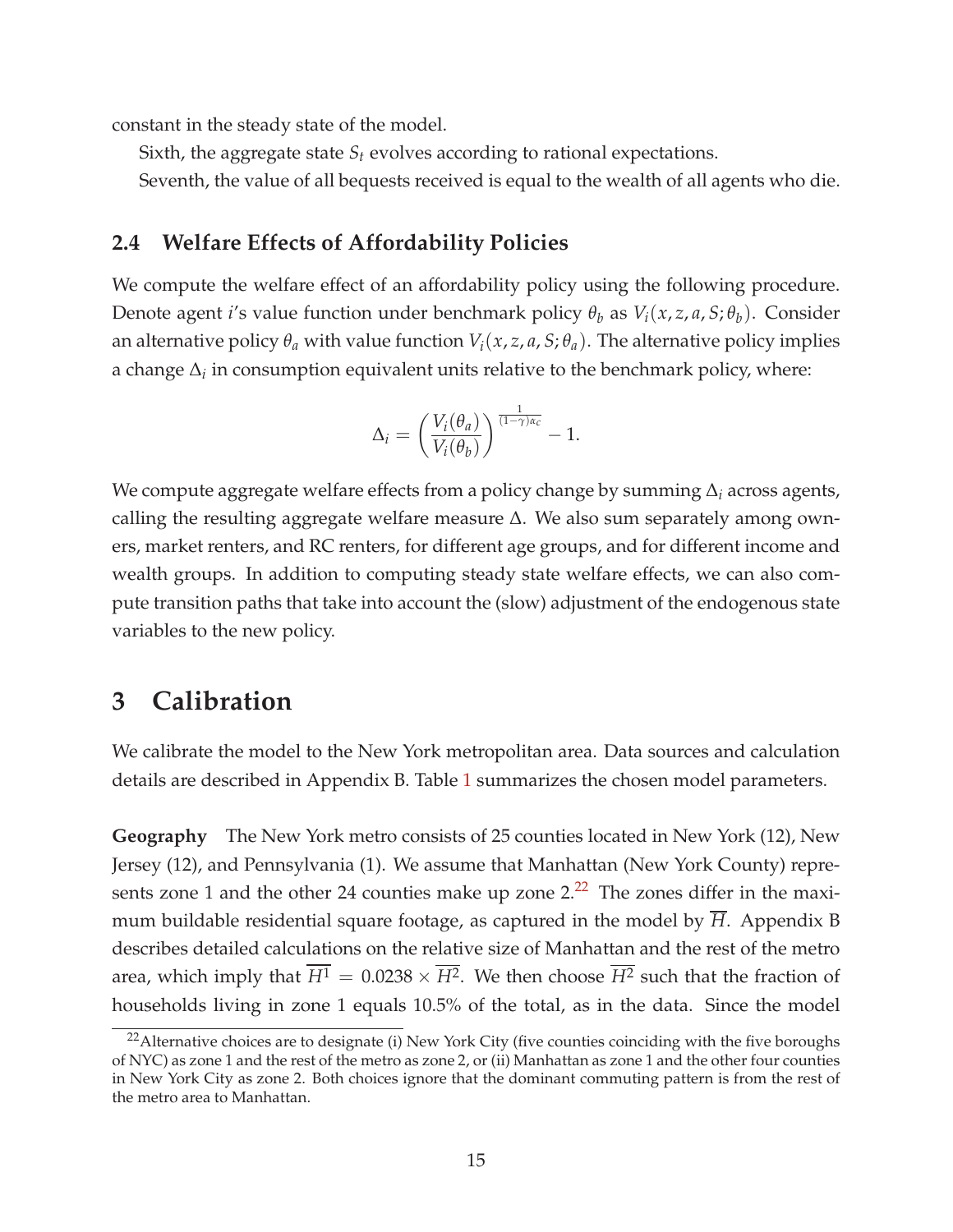has no vacancies, we equate the number of households in the model with the number of occupied housing units in the data.

**Demographics** The model is calibrated so that one model period is equivalent to 4 years. Households enter the model at age 21, work until age 65, and retire with a pension after age 65. Survival probabilities  $p(a)$  are calibrated to mortality data from the Census Bureau. $2^{3,24}$  $2^{3,24}$  $2^{3,24}$  People above age 65 comprise 21% of the population above age 21 in the data and in the model.

**Labor Income** Since our model is an incomplete markets model in which housing affordability policies could act as an insurance device, it is important to realistically calibrate labor income risk and the progressivity of the tax and transfer system. Pre-tax labor income for agent *i* of age *a* is:

$$
y_t^{i,a} = W_t n_t^i G^a z_t^i,
$$

where the household takes wages as given and chooses labor supply  $n_t^i$ . Efficiency units of labor  $G^a z_t^i$  consist of a deterministic component that depends on age  $(G^a)$  and a stochastic component *z i* that captures idiosyncratic income risk.

The  $G^a$  function is chosen to enable the model to match both the evolution of the mean and the variance of earnings over the life cycle. We use data from ten waves of the Survey of [C](#page-52-0)onsumer Finance from 1983-2010 to estimate  $G^a$ . We refer the reader to appendix C for details.

The idiosyncratic productivity process  $z^i$  is chosen to both match labor income income inequality in the NYC data and to generate realistic persistence in earnings. We discretize *z* as a 4-state Markov chain. We set the annual income cutoffs at \$50,000, \$100,000, and \$200,000. This results in four income groups with average income of \$24,930, \$73,461, \$141,817, and \$343,693 in the NYC data. After scaling by NYC average income, we obtain the grid  $Z = [0.255, 0.753, 1.453, 3.522]$ . We set our productivity states equal to this grid.

The transition probability matrix is age-invariant but is allowed to depend on *β* type. Specifically, the expected duration of the highest productivity state is higher for the more patient agents. There are five unique parameters governing transition probabilities which

<span id="page-16-0"></span><sup>&</sup>lt;sup>23</sup>To speed up computation, we assume that the probability of dying is zero before age 44. The observed probability is below 1% for each 4-year period before age 44. When the number of agents is not sufficiently large, a small probability of death induces idiosyncratic demographic risk, which leads to idiosyncratic variation in the wage. Smoothing out this idiosyncratic variation would require a very large number of agents (as opposed to when the probability of death is larger).

<span id="page-16-1"></span> $24$ We use mortality tables from 1960 rather than the latest available ones so as to generate the observed share of agents above age 65 in the current population.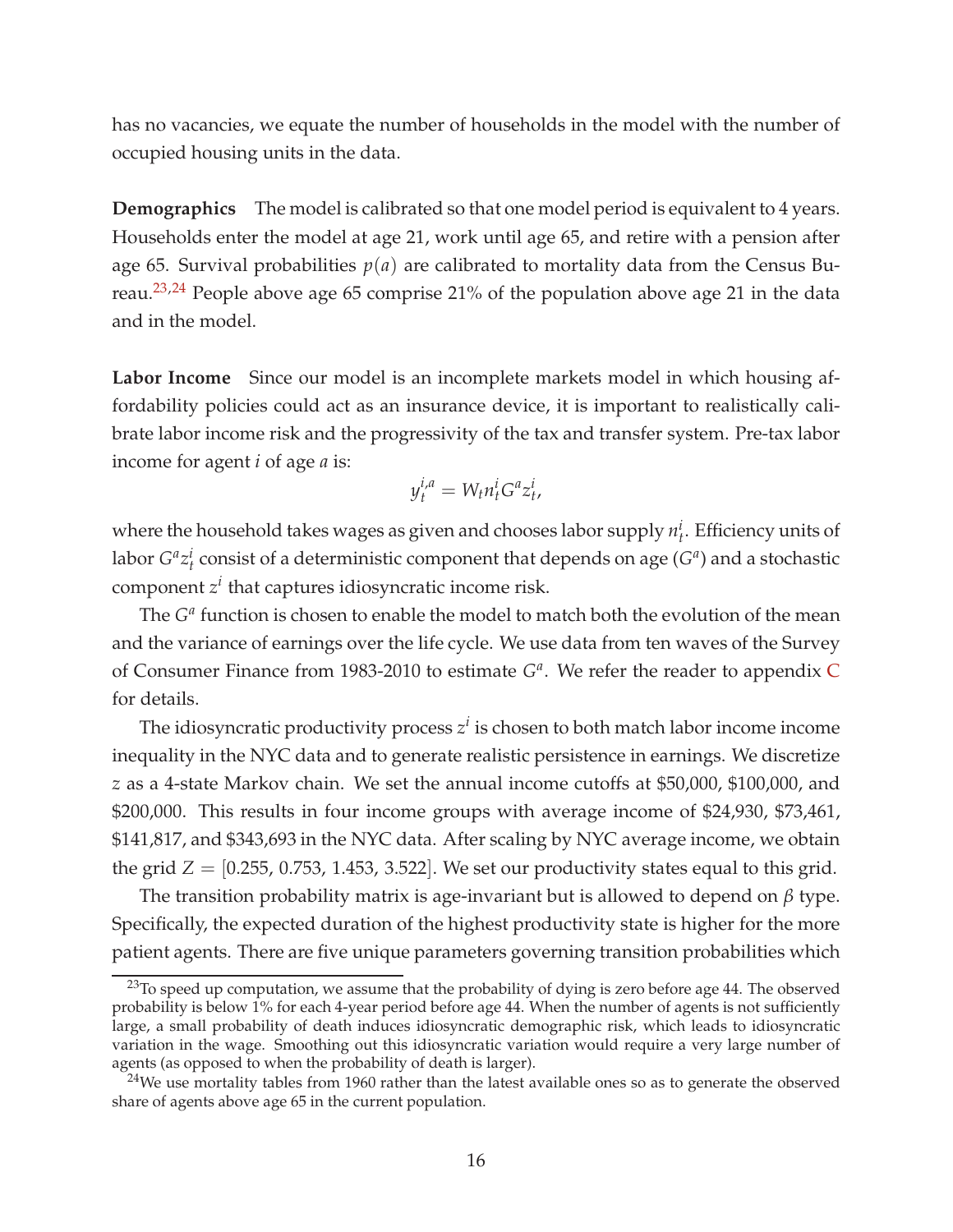are pinned down by five moments in the data. The four income groups have population shares in the data of 39.1%, 27.2%, 23.7%, and 10.0%, respectively. Since the shares sum to 1, that delivers three restrictions on the transition matrix. Matching the persistence of labor income to 0.9 delivers a fourth restriction. Finally, the dependence on *β* is calibrated to deliver the observed correlation between income and wealth in the SCF data. Appendix [C](#page-52-0) contains the parameter values and further details.

**Taxation** We follow [Heathcote, Storesletten, and Violante](#page-40-13) [\(2017](#page-40-13)) and choose an income tax schedule that captures the observed progressivity of the tax code in the U.S. in a parsimonious way:

$$
T(y_t) = y - \lambda y^{1-\tau}
$$

We set *τ*, which governs the progressivity, to 0.181, which is the value estimated by [Heathcote et al.](#page-40-13) [\(2017\)](#page-40-13). We set  $\lambda$  such that we balance the social security budget and generate a replacement rate of 56%.  $RR = .56$  is the aggregate replacement rate observed in New York, then budget balance reads:

$$
RR \int y_i di = \int T(y_i) di = \int y_i di - \lambda \int y_i^{1-\tau} di
$$

Using the endogenous income distribution for NY in the model and the value for *τ*, this delivers  $\lambda = 0.74$ .

**Retirement Income** Retirement income is increasing in the household's last productivity level prior to retirement, but is capped for higher income levels. We use actual Social Security rules to estimate each productivity group's pension relative to the average pension. The resulting pension income states are  $\psi^z = [0.520, 1.147, 1.436, 1.436]$ . They are multiplied by average retirement income  $\overline{\Psi} = 0.268$ , which is endogenously determined in equation [\(9\)](#page-14-1).

**Commuting Cost** Commuting has both a time cost and a financial cost. We choose the time cost to match the time spent commuting for the average New York metro area resident. This is 6.2 hours per week, according to Office of the Comptroller of New York City, itself based on Census and American Community Survey data. This time cost is the average of all commutes, including those within Manhattan. Since the model normalizes sets the commuting time within zone 1 to zero, we target the additional commuting time of zone 2 residents. The additional commuting time amounts to 25 minutes per trip for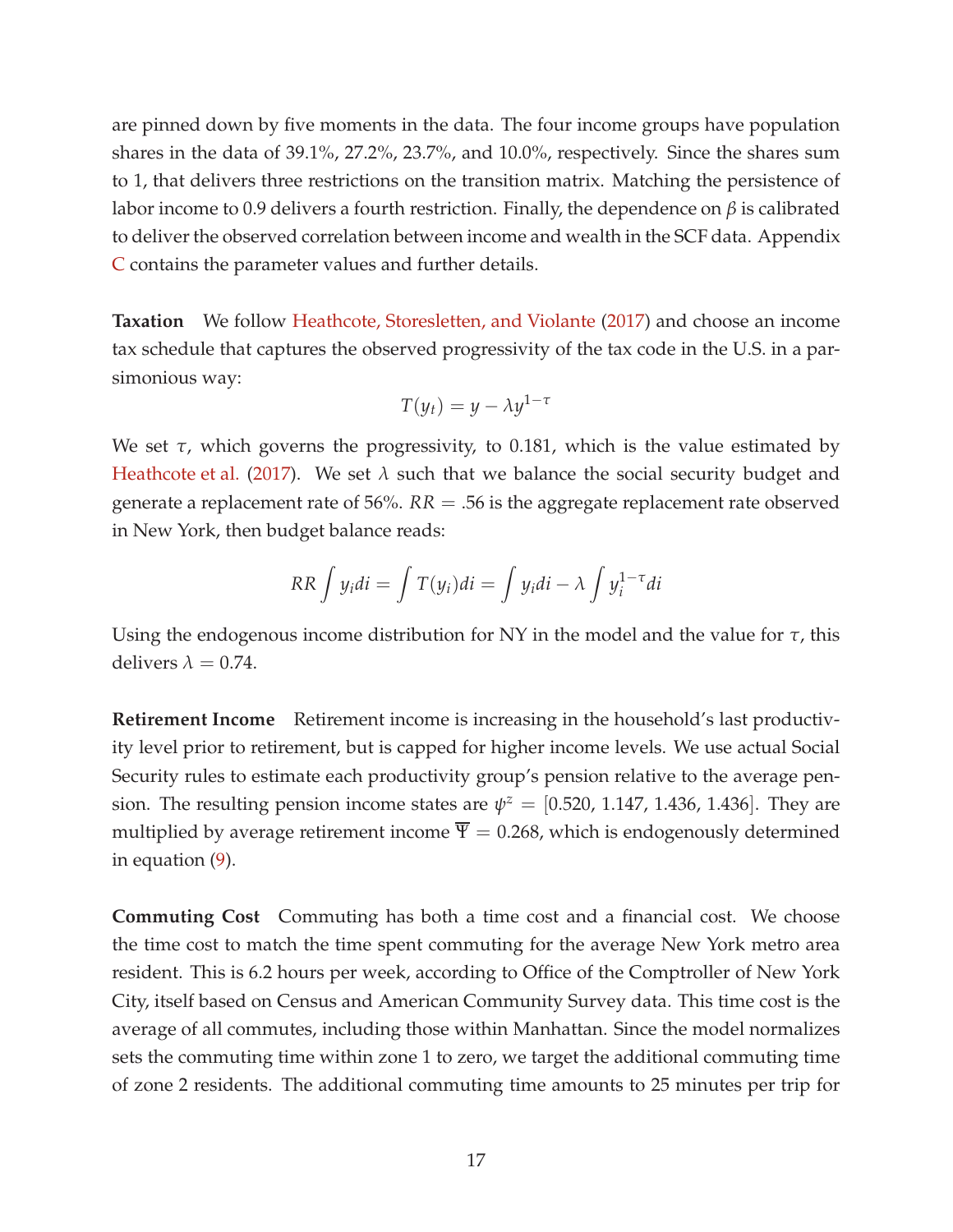#### Table 1: Calibration

<span id="page-18-0"></span>

| Description                             | Parameter                               | Value                          | <b>Target</b>                                                    |  |  |  |
|-----------------------------------------|-----------------------------------------|--------------------------------|------------------------------------------------------------------|--|--|--|
| Panel A: Geography and Income           |                                         |                                |                                                                  |  |  |  |
| Productivity states                     | Ζ                                       | [0.255 0.753 1.453 3.522]      | Income inequality - see App. C                                   |  |  |  |
| Transition prob.                        | $(p_{11}, p_{22}, p_{33}, p_{44}, p^H)$ | (.933, .806, .780, .632, .238) | Pop. shares of income groups, persistence of income - see App. C |  |  |  |
| Tax progressivity                       | τ                                       | 0.181                          | Heathcothe et al. (16)                                           |  |  |  |
| Tax burden                              | λ                                       | 0.74                           | Pension tax revenue                                              |  |  |  |
| Average pension                         | Ψ                                       | 0.268                          | Average replacement rate of 56%                                  |  |  |  |
| Pension distr.                          | $\psi^z$                                | [0.520 1.147 1.436 1.436]      | U.S. pension rules                                               |  |  |  |
| Available space                         | $(\overline{H^1},\overline{H^2})$       | (0.169, 7.10)                  | Max. residential buildable area, pop. share Manhattan            |  |  |  |
| Time-Commuting cost                     | $\phi_T^2$<br>$\phi_F^2$                | 0.037                          | Average commuting time NY                                        |  |  |  |
| Financial-Commuting cost                |                                         | 0.0079                         | Average commuting cost NY                                        |  |  |  |
| Panel B: Preferences                    |                                         |                                |                                                                  |  |  |  |
| Risk aversion                           | $\gamma$                                | 5                              | Standard value                                                   |  |  |  |
| Leisure weight                          | $\alpha_n$                              | 0.500                          | Average 42.8-hour workweek                                       |  |  |  |
| Housing consumption weight              | $\alpha_h$                              | 0.097                          | Avg. rent/avg. income of 29.3%                                   |  |  |  |
| Time Preference (4yr)                   | $(\beta^H, \beta^L)$                    | (0.999, .80)                   | Average wealth/income 6.7 and wealth Gini 0.75 in SCF            |  |  |  |
| Cons. externality threshold             | $\underline{c}$                         | 0.7                            | House-price/income ratio of zones in NY data                     |  |  |  |
| Extra utility zone 1 workers            | $\chi^W$                                | 1.0025                         | Income ratio of zones in NY data                                 |  |  |  |
| Extra utility zone 1 retirees           | $\chi^R$                                | 1.1023                         | Fraction of retirees ratio of zones in NY data                   |  |  |  |
| Panel C: Finance, Housing, Construction |                                         |                                |                                                                  |  |  |  |
| Bond Price (4yr)                        | Q                                       | 0.914                          | Annual bond yield                                                |  |  |  |
| Maximum residential LTV                 | $\theta_{res}$                          | 0.90                           | Mortgage underwriting standards                                  |  |  |  |
| Maximum investment LTV                  | $\theta_{inv}$                          | 0.80                           | Mortgage underwriting standards                                  |  |  |  |
| Property tax (4yr)                      | $\tau^P$                                | 0.0755                         | NY metro avg. property tax rate of 1.89% per year                |  |  |  |
| Depreciation rate                       | $\delta$                                | .0954                          | Residential depreciation rate of 2.39% per year                  |  |  |  |
| Panel D: Production                     |                                         |                                |                                                                  |  |  |  |
| Return to scale consumption sector      | $\rho_c$                                | 0.66                           | Labor income share of 2/3                                        |  |  |  |
| Return to scale housing sector          | $\rho_h$                                | 0.4318                         | Housing supply elasticity for NY                                 |  |  |  |
| Panel E: Rent Control                   |                                         |                                |                                                                  |  |  |  |
| Fraction rent control                   | $(\eta^1, \eta^2)$                      | $(11\%, 6\%)$                  | Fraction of renters in RC of 16.9% and 10.4%                     |  |  |  |
| Rental discount                         | $\kappa_1$                              | 50%                            | Observed rental discount                                         |  |  |  |
| Income threshold for RC                 | $\kappa_2$                              | 67%                            | Fraction of income Q1 hhs in RC                                  |  |  |  |
| Rental share threshold for RC           | $K_3$                                   | 9.5%                           | Fraction of income Q3/Q4 hhs in RC                               |  |  |  |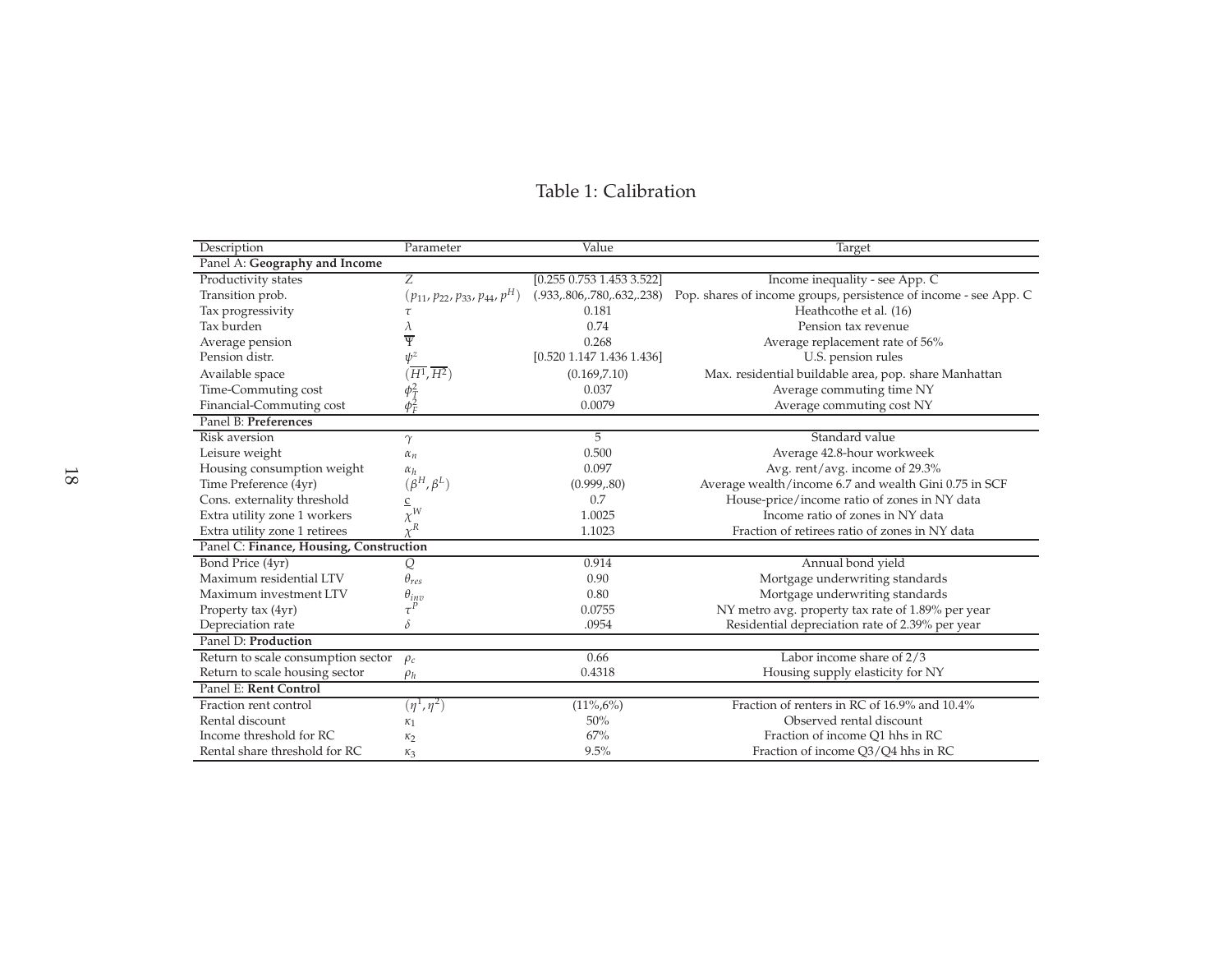10 commuting trips per week. The 4.2 hours represent 3.7% of the 112 hours of weekly non-sleeping time. Hence, we set  $\phi_T^2 = 0.037$ .<sup>[25](#page-19-0)</sup>

The financial cost of commuting is set at  $\phi_F^2 = .0079$  in order for the model to match the 68% difference in market rents between Manhattan and the rest of the metro area. Market rents are calculated using Zillow's constant-quality rental index data, as detailed in Appendix B. This cost parameter implies that 2.1% of average working-age labor income is spent on commuting, or about \$2,000 per household per year. This is a realistic cost for New York.[26](#page-19-1)

We assume that retirees have time and financial commuting cost that are 1/3 of those of workers. We envision that retirees make fewer trips, travel at off-peak hours, and receive transportation discounts.

**Preferences** The functional form for the utility function is given in equation [\(1\)](#page-7-0). We set risk aversion  $\gamma = 5$ , a standard value in the asset pricing literature.

Total non-sleep hours are normalized to one. We set  $\alpha_n = 0.50$  to match the average workweek for New York residents. The observed average workweek is 42.8 hours or 38.2% of available time.

We set  $\alpha_h = 0.097$  in order to match the ratio of average market rent to metro-wide average income. Income data discussed above and rental data from Zillow indicate that this ratio is 29.3% for New York in 2015. The value for  $\alpha_c = 1 - \alpha_h - \alpha_n$  is implied.

We set *β <sup>H</sup>* = 0.999 (0.999 per year) and *β <sup>L</sup>* = 0.80 (0.945 per year). A 25% share of agents has *β <sup>H</sup>*, the rest has *β L* . This delivers an average *β* of 0.847, chosen to match the average wealth-income ratio which is 6.4 in the SCF data. The dispersion in betas delivers a wealth Gini coefficient of 0.88, close to the observed wealth Gini coefficient of 0.75 for the U.S.

For the taste-shifter for zone 1, we choose  $\chi^{W} = 1.0025$ ,  $\chi^{R} = 1.1023$ ,  $\underline{c} = 0.70$ . The latter number implies that 8.5% of the population would derive extra utility from living in Manhattan. We chose these three parameters to get our model to match the ratios of zone 1 relative to zone 2 variables: the relative fraction of retirees' of 0.91 (0.50 in model), a relative household income ratio of 1.42 (1.79 in model), and the relative price-to-income

<span id="page-19-0"></span> $25$ The 25 minute additional commute results from a 15 minute commute within Manhattan and a 40 minute commute from zone 2 to zone 1. With 10.5% of the population living in Manhattan, the average commuting time is 37.4 minutes per trip or 6.2 hours a week. This is exactly the observed average for the New York metro from Census data.

<span id="page-19-1"></span> $^{26}$ In NYC, an unlimited subway pass costs \$1,400 per year for a single person; many households have more than one commuter. Rail passes from the suburbs cost around \$2400-3600 per year, depending on the railway station of departure. The cost of commuting by car are at least as high once the costs of owning, insuring, parking, and fueling a car are factored in.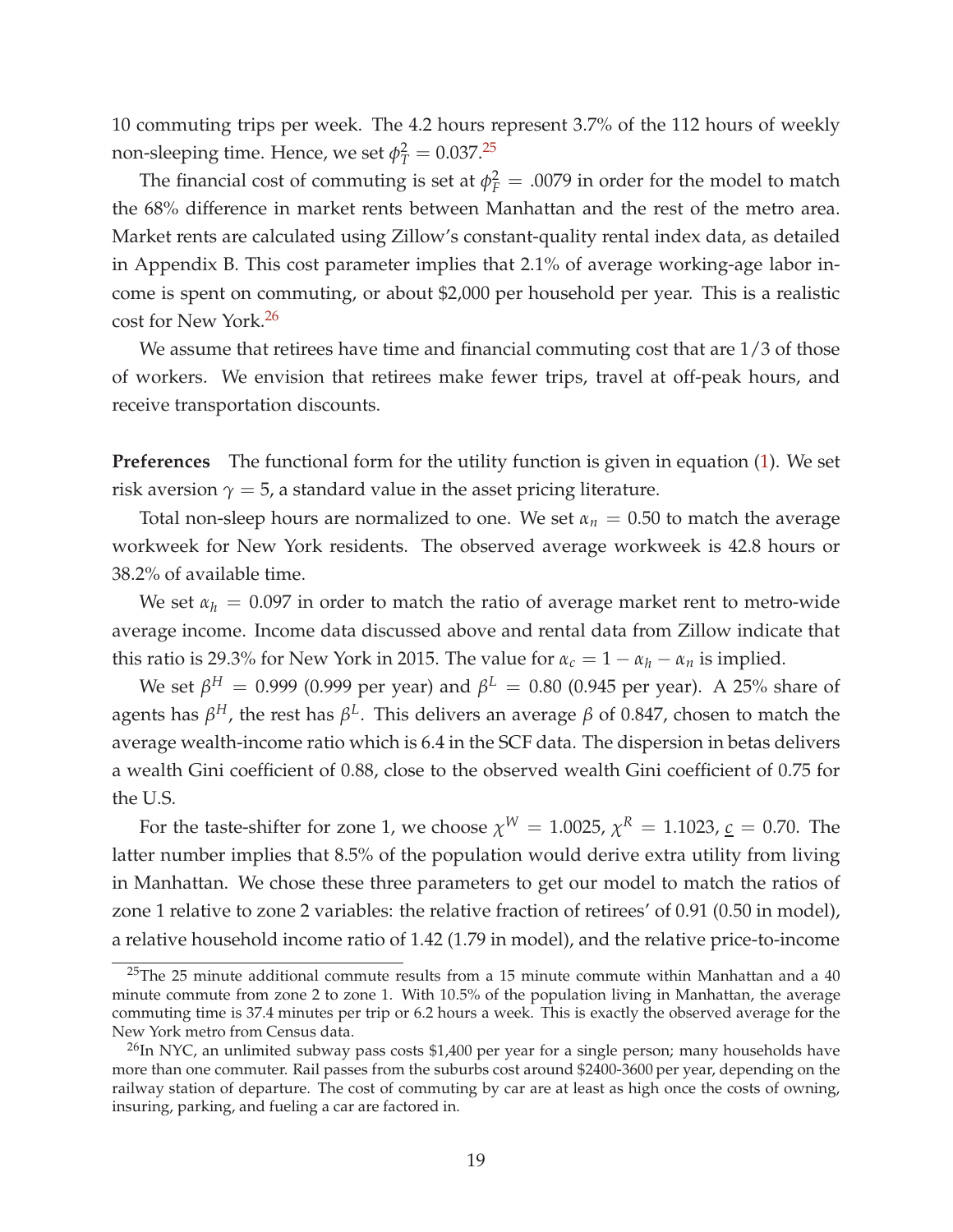ratio in zone 1 to zone 2 of 2.10 (1.40 in the model).

**Housing** We choose a price for the one-period (4-year) bond of  $Q = 0.914$ . This implies an annual, real yield-to-maturity of 2.27% on the four-year bond, which is the average observed in U.S. data.[27](#page-20-0)

We set the maximum loan-to-value ratio (LTV) for the primary residence at 90% ( $\theta_{res}$  = 0.9), implying a 10% down payment requirement. The observed mean combined LTV ratio at origination for U.S. mortgages in the U.S. is 87.3% as of October 2016 according to the Urban Institute and has consistently been above 80% since the start of the data in 2001. The LTV for investment property is set at 80% ( $\theta_{inv} = 0.8$ ), consistent with higher downpayment requirements for investment properties.

We set the property tax rate  $\tau^P = 0.0755$  or 1.887% per year. This is the weighted average property tax rate for the states of New York (1.65%) and New Jersey (2.38%), taking into account that  $1/3$  of the NY metro area housing stock is located in New Jersey.<sup>[28](#page-20-1)</sup>

We assume that property depreciates at 2.39% per year and set  $\delta = 0.0954$ . This is the average depreciation rate for privately-held residential property in the BEA Fixed Asset tables for the period 1972-2016.

**Production and Construction** We assume that the return to scale  $\rho_c = 0.66$ , which implies a labor share of 66%, consistent with the data.

For the housing sector, we set  $\rho_h = 0.432$  in order to match the housing supply elasticity, given the other parameters. The long-run housing supply elasticity in the model is given in appendix [D.](#page-54-0) [Saiz](#page-41-12) [\(2010\)](#page-41-12) reports a housing supply elasticity for the New York metro area of 0.76. The model delivers 0.756. As an aside, the housing supply elasticity is much lower in zone 1 (0.019) than in zone 2 (0.744), because in zone 1 the housing stock is much closer to *H* (23.5% from the constraint) than in zone 2 (86.4% from the constraint). Since the housing stock of the metro area is concentrated in zone 2, the city-wide elasticity is dominated by that in zone 2.

**Rent Control** Rent regulation plays a major role in the New York housing market. According to the New York City Housing and Vacancy Survey and county-level data on af-

<span id="page-20-0"></span> $27$ The five-year constant maturity Treasury yield averaged 5.56% while the one-year CMT Treasury note averaged 4.91% between 1953.Q2 and 2017.Q3, the longest available time series. The linearly interpolated four-year yield to maturity is 5.40%. Inflation is 3.13% on average over the same period, so that the real yield is 2.27%.

<span id="page-20-1"></span> $28$ For New York City, the property-value weighted average residential property tax rate paid as a fraction of estimated market value is 1.65%. No comparably precise data are available for the other 20 counties in zone 2.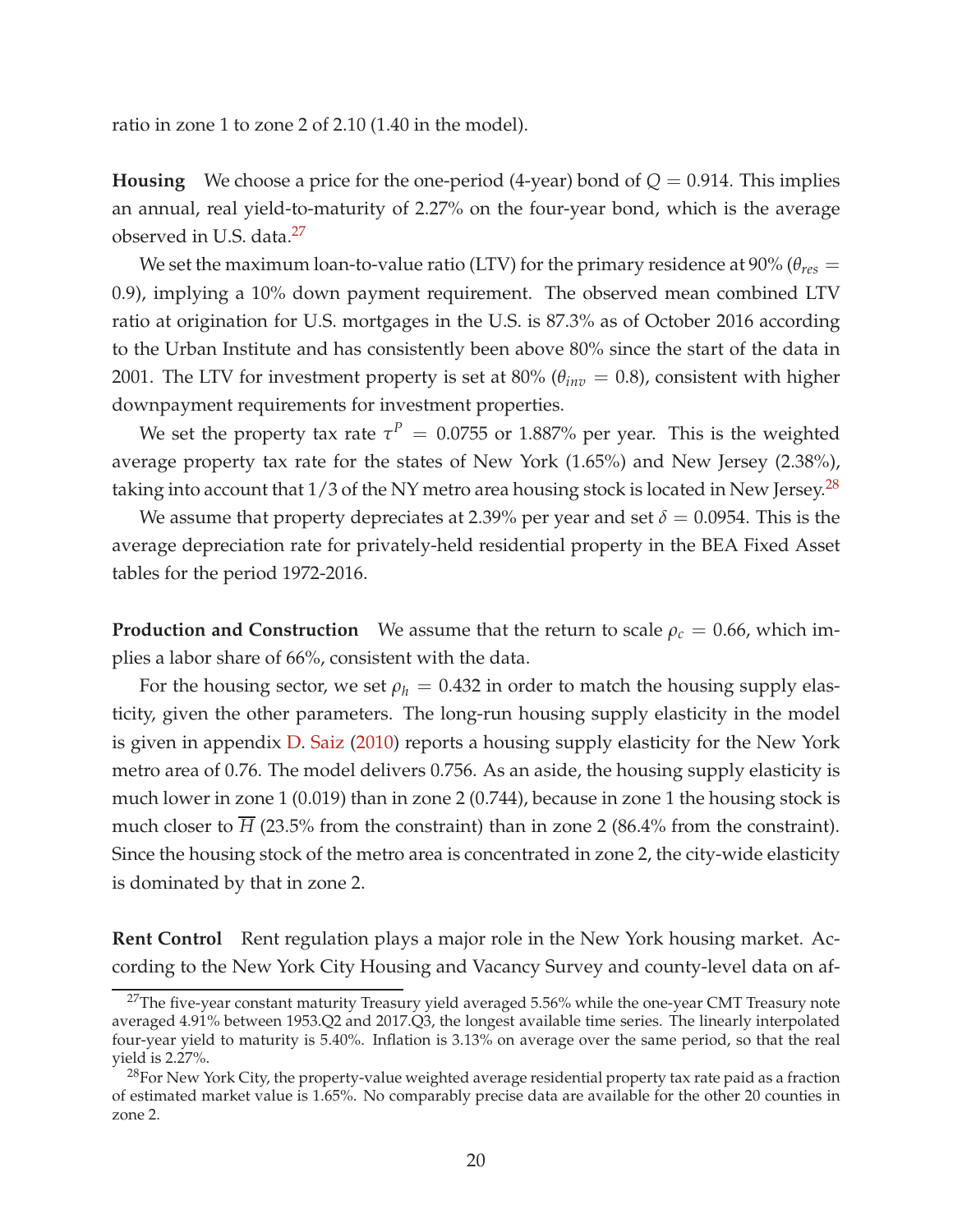fordable housing for the New York metro area counties outside of New York City, 16.9% of the renters in zone 1 and 10.4% of the renters in zone 2 live in rent-regulated units. The average rent in rent-regulated properties is 49.9% below that in all other rentals. Appendix [B.5](#page-50-0) contains a detailed description of our rent regulation data and definitions. We set the square feet of housing devoted to RC units to  $\eta^1 = 5$ % and  $\eta^2 = 6$ % to match the fraction of renting households that are in rent controlled units in each zone.

We set  $\kappa_1 = 0.50$  to the observed rent discount. It follows that  $\kappa_4^1 = 0.945$  and  $\kappa_4^2 = 0.97$ , so that landlords earn 5.5% lower average rents in zone 1 and 3% lower average rents in zone 2 than they would in an unregulated market.

We set the income qualification threshold to a fraction  $\kappa_2 = 67.3\%$  of AMI. The target for this parameter is the fraction of households who are in RC housing, conditional on being in the first quartile of the city-wide household income distribution. For the RC size threshold, we set  $\kappa_3 = 9.54\%$  to match the fraction of households who are in RC, conditional on being in the top half of the income distribution. High-income agents in the model want to live in a house that is larger than the maximum allowed size under RC.

### **4 Baseline Model Results**

We start by discussing the implications of the baseline model for the spatial distribution of population, housing, income, and wealth. We also discuss house prices and rents for the city as a whole and for the two zones. Then we look at the model's implications for income, wealth, and home ownership over the life-cycle.

#### **4.1 Demographics, Income, and Wealth**

**Demographics** By virtue of the calibration, the model matches the population share in each of the two zones. Manhattan contains 10.5% of the population of the metro area (NYC). The ratio of households in zone 1 to zone 2 is 11.8%; see first row of Table [2.](#page-23-0)

The average age of NYC residents is 47 years old in the model, and lower in Manhattan (41) than the rest of the metro (48). Younger households are in the working phase of life, when proximity to work is valuable. Younger agents tend to have lower income, which increases the importance of not having to bear the financial cost of commuting. However, they may not be able to afford the high rents in Manhattan until later in their life-cycle when income is higher.

People aged 65 or older represent 14% of the population over 21 in Manhattan, a lower share than in the rest of the metro. Since retirees do not work, they do not need to live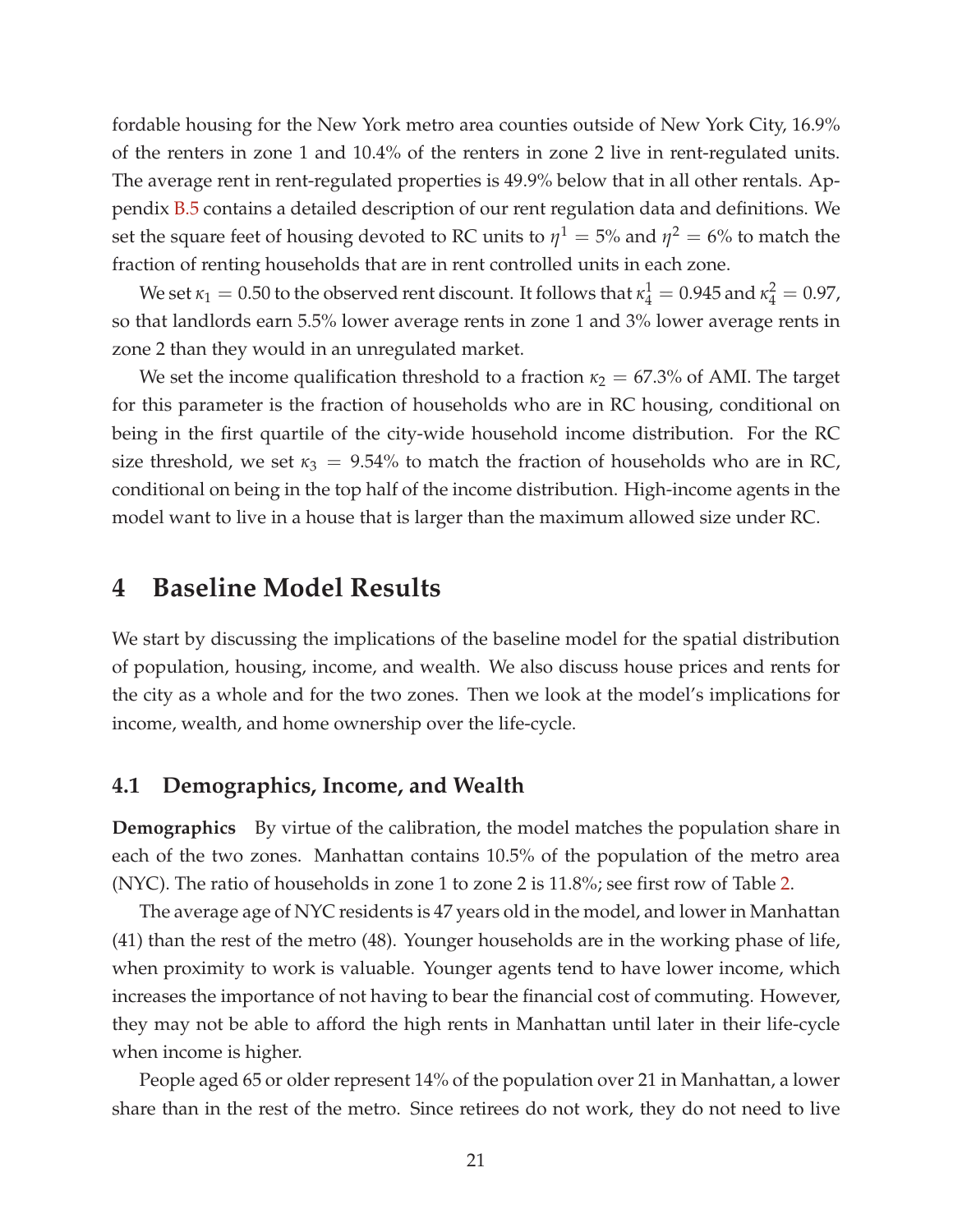close to work. Furthermore, they enjoy lower time and financial costs of commuting, further weakening their incentives to live in Manhattan. On the other hand, retirees tend to be wealthier making living in Manhattan financially feasible. The taste-shifter for highconsumption retirees,  $\chi^R$ , is instrumental in getting enough retirees to live in Manhattan.

**Housing Units** In the data, the typical housing unit is much smaller in Manhattan than in the rest of the metro area. We back out the typical house size (in square feet) in each county from the median house value and the median house value per square foot, using 2015 year-end values. We obtain an average housing unit size of 1,400 sqft on average, but only 826 sqft in Manhattan. The ratio of zone 1 to zone 2 is 0.56. In the model, households freely choose their housing size. The model generates a ratio of house size in zone 1 to zone 2 of 0.96.

Multiplying the number of households, which equal the number of housing units, by the average size per housing unit, we find that Manhattan contains 6.2% of the overall housing stock of the metro compared to 10.5% of the population. The current housing stock represents 34% of the maximum buildable residential square feet in zone 1 but only 12% of the maximum in zone 2.

**Income** Average income in the metro area is slightly higher than in the data. The ratio of average income in zone 1 to zone 2 is also higher than in the data (row 5 of Table [2\)](#page-23-0). Productive working-age households have a high opportunity cost of time and prefer to live close to work. Partly offsetting this force is the fact that the financial cost of commuting weighs more heavily for low-income households, which pushes them towards living in zone 1. Rent control permits lower income households to live in zone 1 and lowers the average income in zone 1. On balance, we require a minor taste-shifter *χ <sup>W</sup>* to affect the ratio of income in zone 1 to zone 2.

The top left panel of Figure [1](#page-24-0) shows household income over the life-cycle, measured as pre-tax labor income in working age and social security income in retirement. We plot average income in the bottom 33% of the income distribution, in the middle of the income distribution (33-67%), in the 67-90*th* percentiles, and in the top-10% of the distribution. Labor income has a hump-shaped profile over the life-cycle inherited from the deterministic productivity process. The model generates a large amount of income inequality at every age. The model's overall income Gini is 0.56; it was 0.503 in 2015 in the NY metro data. The top right panel of Figure [1](#page-24-0) plots average income profiles by zone. Average income is higher in Manhattan throughout the life cycle, for reasons explained above.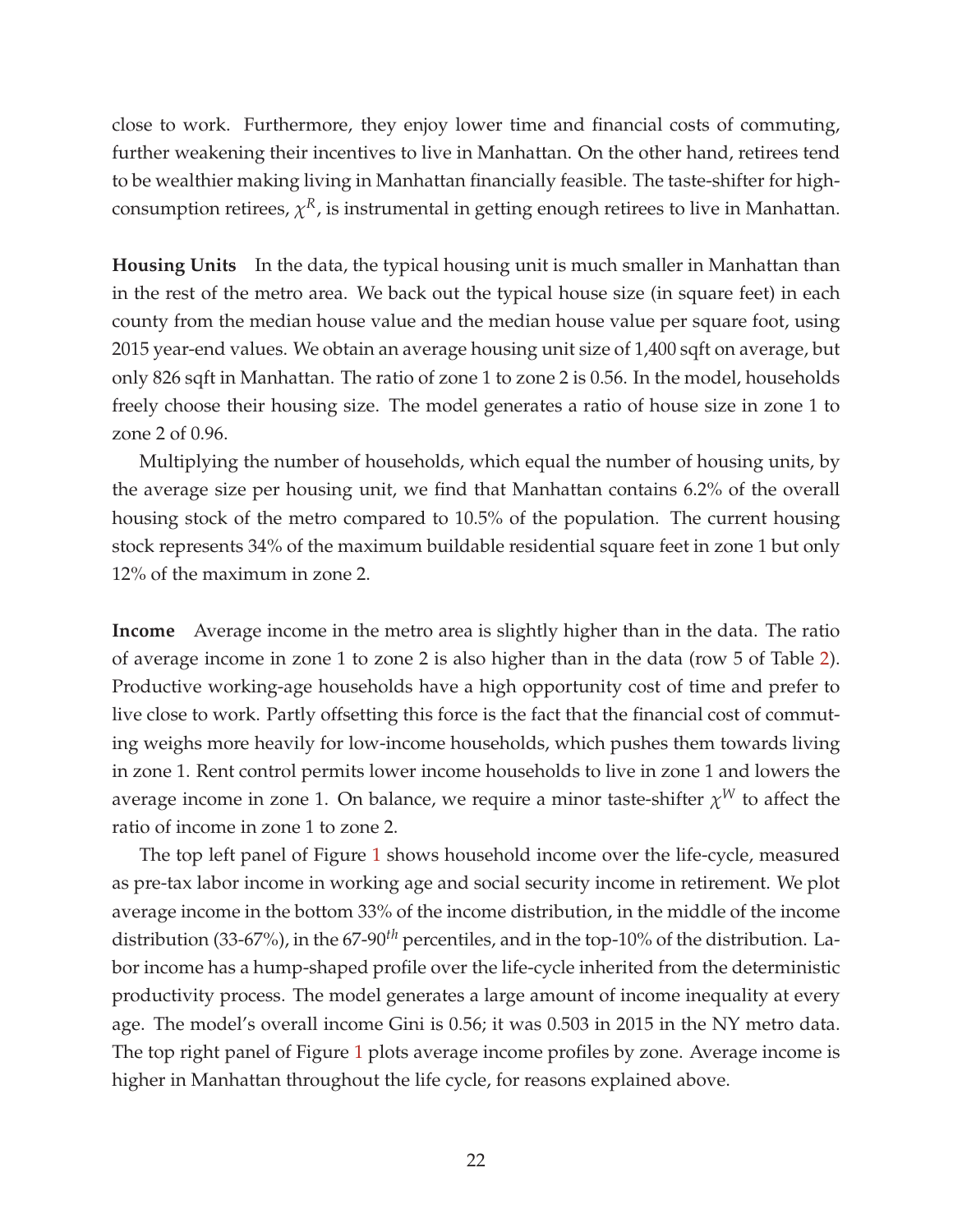<span id="page-23-0"></span>

|              |                                                   | NY Data |                     |         | NY Model            |
|--------------|---------------------------------------------------|---------|---------------------|---------|---------------------|
|              |                                                   | metro   | ratio zone 1/zone 2 | metro   | ratio zone 1/zone 2 |
| $\mathbf{1}$ | Households (thousands)                            | 7,124.9 | 11.8%               | 7,124.9 | 11.5%               |
| 2            | Average hh age                                    | 38.0    | 1.03                | 47.2    | 0.87                |
| 3            | People over 65 as % over 21                       | 19.3    | 0.91                | 21.3    | 0.60                |
| 4            | Average house size (sqft)                         | 1,399   | 0.56                |         | 0.96                |
| 5            | Pre-tax income per hh (\$)                        | 97,577  | 1.42                | 128,010 | 2.33                |
| 6            | Home ownership rate $(\%)$                        | 50.8    | 0.44                | 66.0    | 1.30                |
| 7            | Median mkt price per unit (\$)                    | 495,694 | 2.85                | 358,910 | 1.52                |
| 8            | Median mkt price per sqft (\$)                    | 354.3   | 5.06                |         | 1.62                |
| 9            | Median mkt rent per unit (monthly \$)             | 2,381   | 1.66                | 1,796   | 1.46                |
| 10           | Median mkt price/median mkt rent (annual)         | 17.35   | 1.72                | 16.66   | 1.04                |
| 11           | Mkt price/avg. income (annual)                    | 5.08    | 2.01                | 3.90    | 0.61                |
| 12           | Avg. rent/avg. income (%)                         | 29.3    | 1.17                | 22.7    | 1.11                |
| 13           | Avg. rent/income ratio for renters $\binom{9}{0}$ | 42.0    | 0.93                | 48.2    | 0.85                |
| 14           | Rent burdened (%)                                 | 53.0    | 0.89                | 23.6    | 0.03                |
| 15           | Severely rent burdened (%)                        | 31.0    | 0.88                | 34.5    | 1.02                |
| 16           | % Rent regulated                                  | 11.5    | 1.63                | 10.5    | 1.86                |

Table 2: New York Metro Data Targets and Model Fit

Notes: Columns 2-3 report the values for the data of the variables listed in the first column. Data sources and construction are described in detail in Appendix B. Column 3 reports<br>the ratio of the zone 1 value to the zone

**Wealth** The model makes predictions for average wealth, the distribution of wealth across households, as well as how that wealth is spatially distributed. Wealth inequality is high, with a wealth Gini coefficient of 0.88, close to the data.

The probability of receiving a bequest equals the number of households between ages 21 and 65 divided by the number of dead households. It is equal to 10% over each 4-year period, and identical for *β <sup>H</sup>* and *β <sup>L</sup>* household types. Under our calibration, about 1.2% of wealth is bequeathed each year. This number matches the data. Some agents with low productivity who receive a bequest decide not to work and choose to live in zone 2.

The model predicts a ratio of average wealth in zone 1 to zone 2 of 3.79. While this number is not observable in the data, it seems reasonable to expect wealth inequality across parts of the city that mirrors income inequality.

The middle left panel of Figure [1](#page-24-0) plots household wealth over the life cycle at the same *income* percentiles. It shows that the model endogenously generates substantial wealth accumulation for the average New York resident and a very large amount of wealth inequality between income groups, which grows with age. The middle right panel shows how average wealth evolves differentially across zones.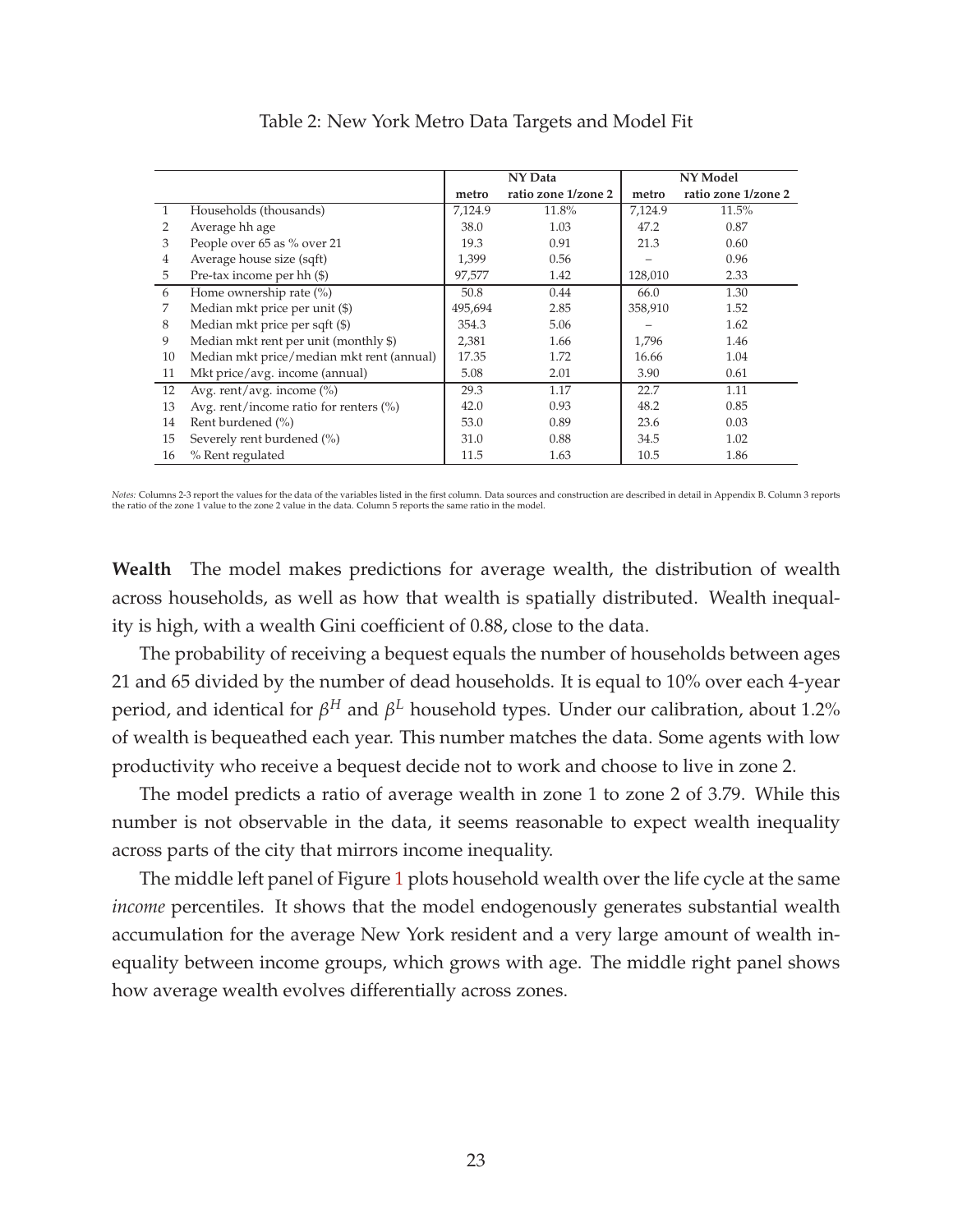

<span id="page-24-0"></span>Figure 1: Income, Wealth, and Home Ownership over the Life-Cycle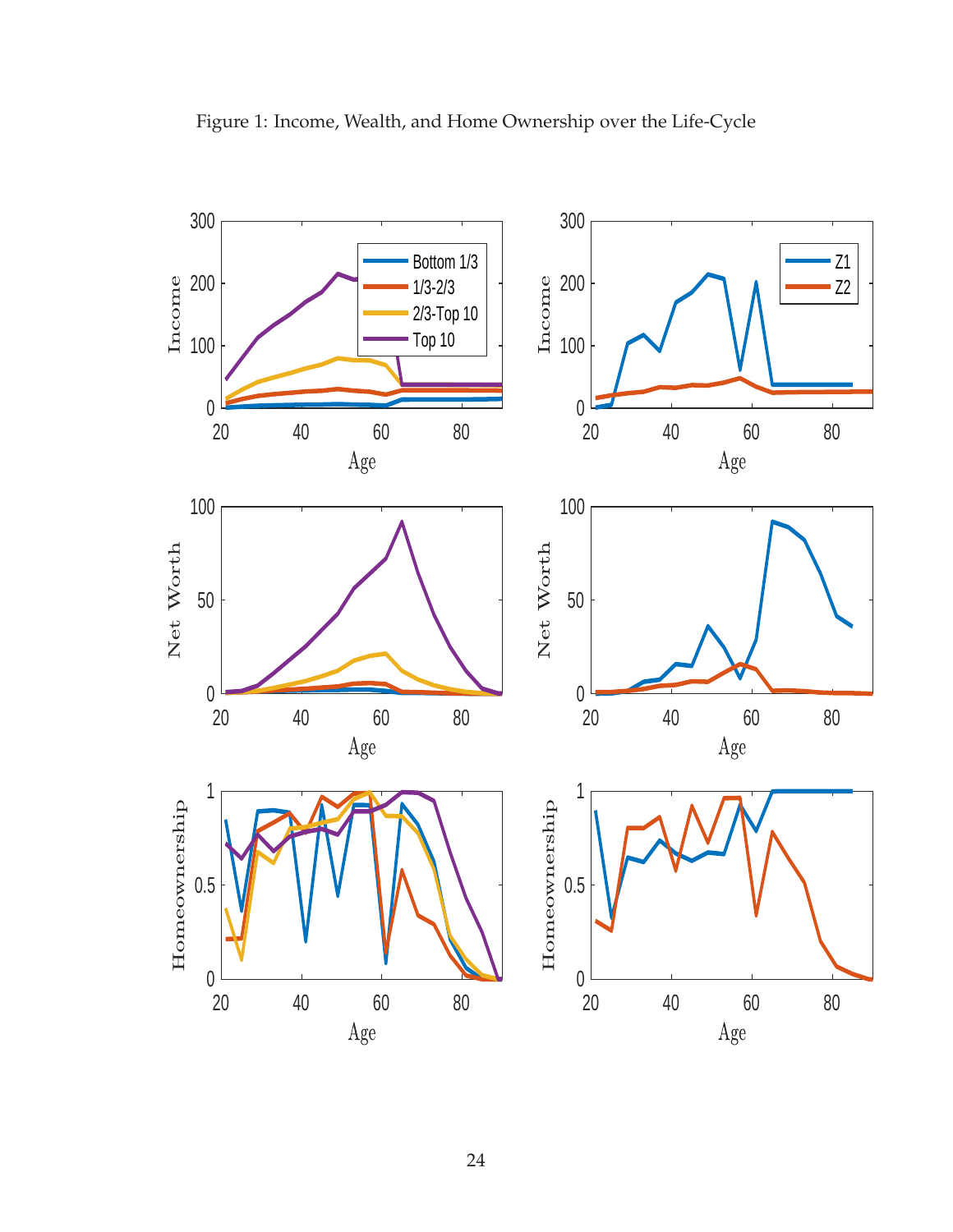### **4.2 Home Ownership, House Prices, and Rents**

Next, we explore the model's predictions for home ownership, house prices, and rents. The model manages to drive a large wedge between house prices, rents, income, and home ownership rates between zones 1 and 2 for realistic commuting costs.

**Home Ownership** The bottom left panel of Figure [1](#page-24-0) plots the home ownership rate over the life-cycle. The bottom right panel of the figure plots the average home ownership rate profiles by zone.

The model generates a home ownership rate of 66%, somewhat above the 50.8% in the New York metro. Row 6 of Table [2](#page-23-0) shows that the home ownership rate in Manhattan, at 23.5%, is far below that in the rest of the metro area, at 54.1%. The ratio of these two numbers is 0.43. The model is unable to generate a lower home ownership in zone 1 than in zone 2. It gets the home ownership rate in zone 2 about right, but overstates the home ownership rate in Manhattan. The low home ownership rate in Manhattan is consistent with its higher high price-rent ratio (see below).

**Market Prices and Rents** Turning to rents and house prices, row 7 of Table [2](#page-23-0) shows the median price per housing unit, row 8 the median price per square foot (the ratio of rows 8 and 2), row 9 the median rent per unit, and row 10 the price-rent ratio. In the data, we use the Zillow home value index (ZHVI) to measure the median price of owner-occupied units, the Zillow median home value per square foot, and the Zillow rental index (ZRI) for the median rent. These indices are available for each county in the New York metro, and we use the year-end 2015 values. Zillow excludes non-arms' length transactions and rent-controlled rentals. To aggregate across the 24 counties in zone 2, we calculate the median price as the weighted average of the median prices in each county, where the weights are the shares of owner-occupied units. Similarly, for the median rent of zone 2, we average median rents of the 24 counties using renter-occupied unit shares as weights. Zillow uses a machine-learning algorithm that ensures that the ZHVI and ZRI pertain to the same, typical, constant-quality unit, in a particular geography. The ratio of the ZHVI to the ZRI in a county, is the price-rent ratio.

To ensure consistency with the empirical procedure, we calculate the median house size in each zone including both owner- and renter-occupied units (but excluding RC units) in the model. Call these  $\bar{h}^{\ell}$ . We form the median price per unit as the product of the market price times the typical unit size  $P^{\ell} \bar{h}^{\ell}$ . The market rent is  $R^{\ell} \bar{h}^{\ell}$ . The price-rent ratio is simply  $P^{\ell}\bar{h}^{\ell}/R^{\ell}\bar{h}^{\ell} = P^{\ell}/R^{\ell}.$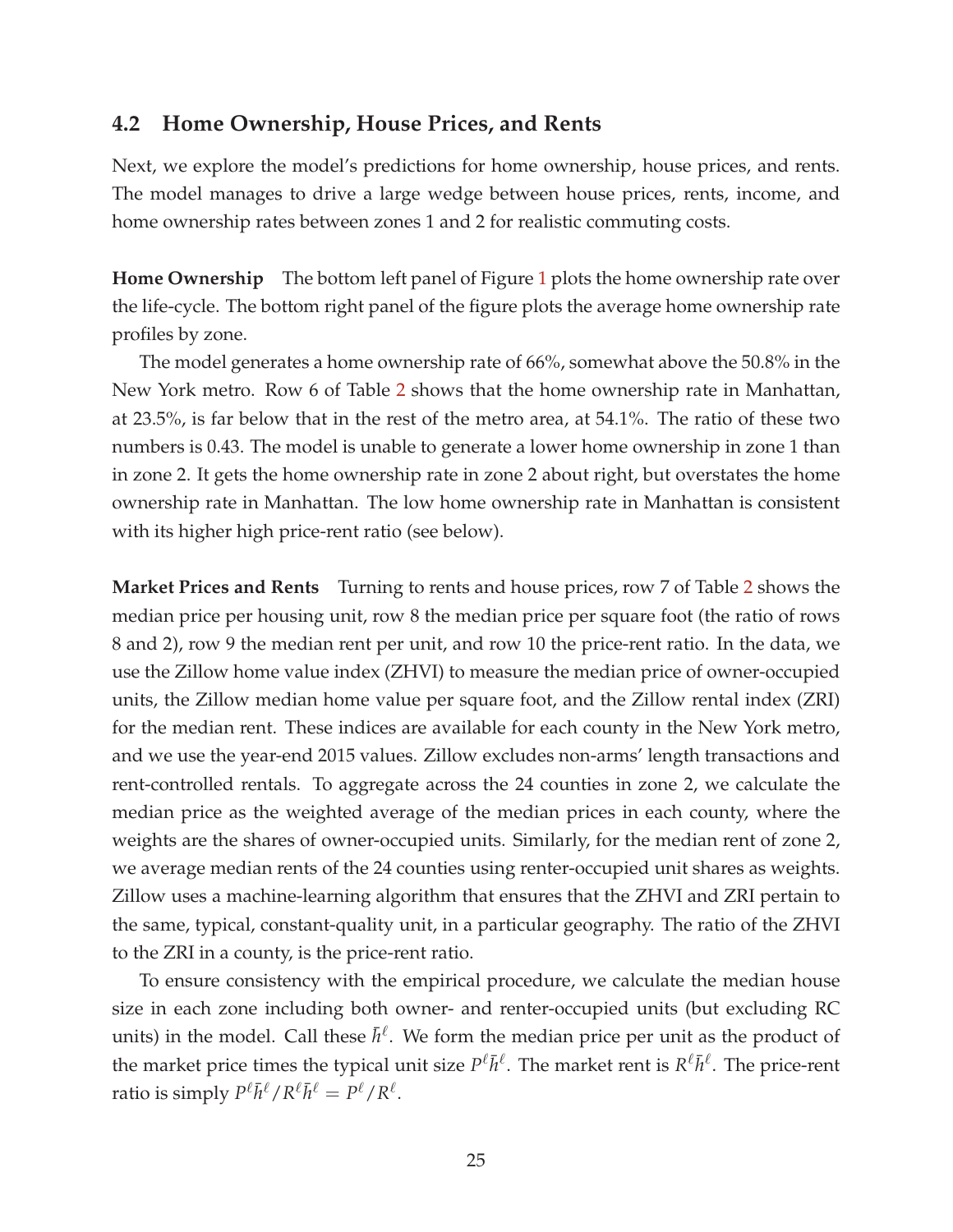The median house value in the NY metro area is \$495,694 in the data compared to \$359,910 in the model. The median is \$1,182,500 in Manhattan and \$414,742 outside Manhattan in the data, a ratio of 2.85. This 2.85 house value ratio is the product of a house size ratio of 0.56 and a price per sqft ratio of 5.06. The model generates a ratio of prices of 1.52, a ratio of sizes of 0.96, and a ratio of price per sqft of 1.62.

The Zillow data indicate a monthly rent on a typical market-rate unit of \$3,697 in Manhattan and \$2,226 in zone 2; their ratio is 1.66. The model targets and matches this ratio through its choice of the working-age utility shifter *χ <sup>W</sup>*. The predicted market rent level for the entire metropolitan area is \$1,796, compared to the observed metro average of \$2,381.

The land scarcity, proximity to jobs, and proximity to amenities (for those who are above the threshold) are the fundamental reasons why the model generates higher housing demand in Manhattan. Because of the highly inelastic housing supply in Manhattan, this translates into much higher house prices and rents.

The model comes close to capturing the metro-wide price/rent ratio level of 17.35 (row 10). A simple user cost model would imply a steady state 4-year price-rent ratio of  $(1 - Q \times (1 - \delta - \tau^P))^{-1} = 4.13$  or 16.5 when rent is expressed as an annual number. The model has borrowing constraints so that housing has an additional collateral value component which increases its price. There also is a small housing risk premium.<sup>[29](#page-26-0)</sup> In the data, the price-rent ratio in Manhattan is 26.65, or 1.72 times the 15.52 value in zone 2. In the model that ratio is 1.04. In other words, the model does not generate enough spatial variation in price to rent ratios. Manhattan may be desirable for reasons of proximity to work or to amenities, but those benefits accrue equally to renters and to owners.

Owners in zone 1 live on average in slightly smaller units than market renters in zone 1. The average value of owners' homes is slightly below the constant-size median home value reported in the table. Average rent paid by renters would be above the reported constant-size rent. The ratio of the two would exceed the reported price-rent ratio (we obtain a value of 17.66), and would differ across zones.

### **4.3 Housing Affordability and Rent Control**

**Price-Income and Rent-Income** Row 11 of Table [2](#page-23-0) reports the ratio of the median value of owner-occupied housing to average income in each zone. Income is averaged among all residents in a zone. The median home price to the average income is an often-used

<span id="page-26-0"></span><sup>&</sup>lt;sup>29</sup>The model has no aggregate risk and risk aversion is only 5. To generate meaningful variation in housing risk premia would require, for example, changes in mortgage lending standards as in Favilukis et al. (2017).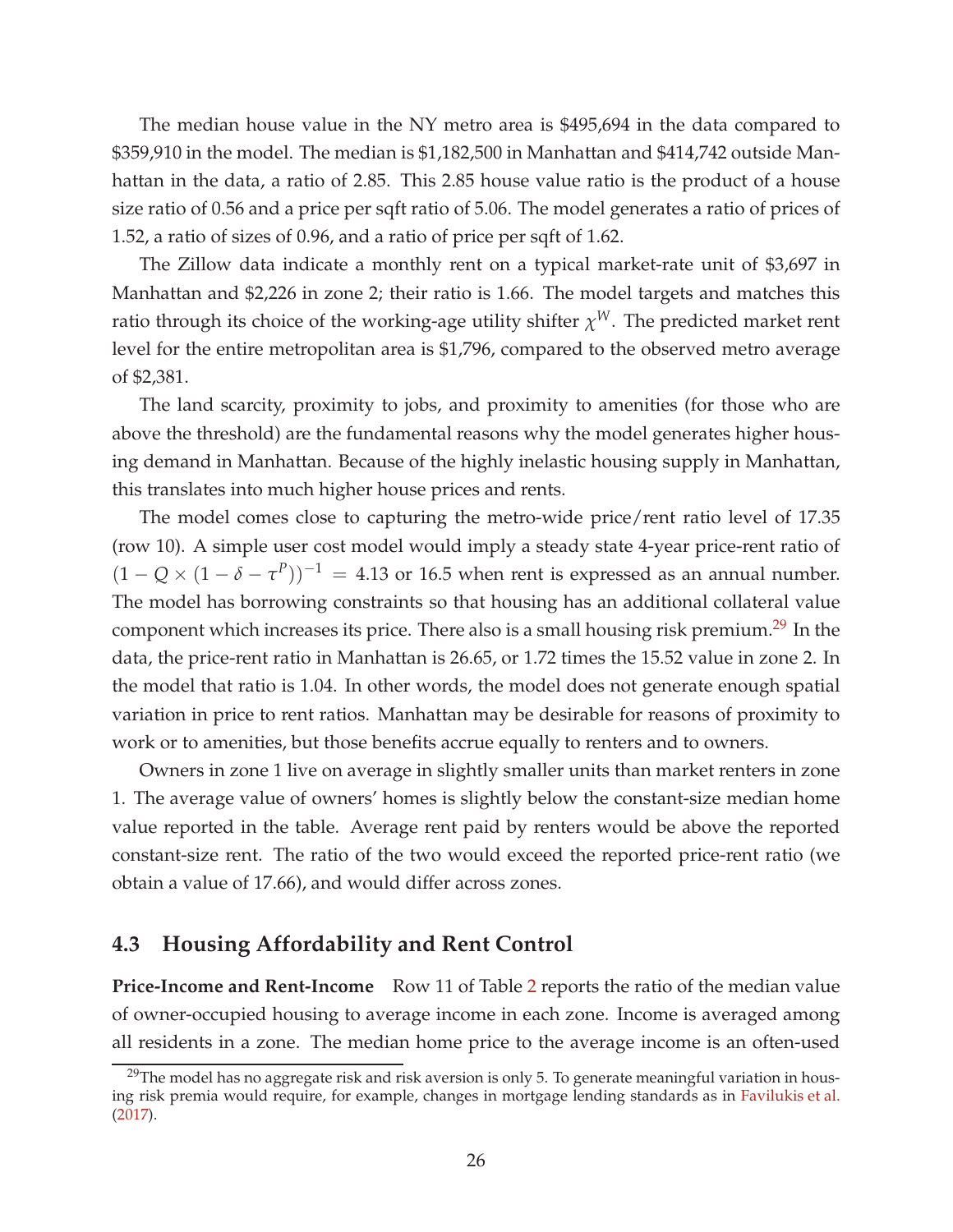metric of housing affordability. In the NY metro data, the median house costs 5.08 times average income. Price-income is 8.90 in Manhattan compared to 4.44 outside Manhattan, a ratio of 2.01. The model generates a ratio of 0.61. This is a consequence of the model imperfectly matching the average income ratio across zones, and of not generating enough spatial variation in median house values.

Next, we turn to renters. Row 12 reports average rent paid by market renters divided by average income of all residents in a zone. This moments was the target for the housing preference parameter *α h* , and the model is slightly below 29.3% target. Computing this housing expenditure ratio separately for each zone, we obtain a value of 33.4% for Manhattan and a ratio of zone 1 to zone 2 of 1.17 indicating that rent differences are more pronounced than income differences. The model matches this pattern, with a ratio of 1.11.

To get at the individual rent burden, we compute three additional moments reported in row 13-15 of Table  $2^{.30}$  $2^{.30}$  $2^{.30}$  The first one computes household-level rent to income ratios for renters with positive income, caps the ratios at 101%, and takes the average across households. This average share of income spent on rent is 40% in Manhattan and 43% in New York City ex-Manhattan. The second one computes the fraction of renters whose rent is between 30% and 50% of income. These households are known as rent-burdened. The third measure computes the fraction of renters whose rent exceeds 50% of income, as well as households with zero income. This group is known as severely rent-burdened. In the Manhattan data, 48% of renters are rent burdened and another 28% are severely rent burdened. Outside of Manhattan, 54% of renters are rent-burdened and an additional 32% severely rent-burdened. The model exactly matches the average rent to income ratio and the fraction of severely rent-burdened households, while understating the fraction of moderately rent-burdened households.

**Rent Control** By virtue of the calibration, the model generates the right share of rentcontrolled households in renter-occupied housing in each zone (row 16 of Table [2\)](#page-23-0). The calibration also targeted the distribution of rent controlled households into the various income quartiles. In the model, most high- and middle-income households who win the lottery turn down rent-regulated housing. The maximum rent or maximum income restrictions are too unappealing from a utility perspective (recall labor supply is endogenous). Most low-income households accept the lottery if they win. Their labor supply choice is unaltered since their optimal choice of hours implies an income that is below the

<span id="page-27-0"></span> $30$ We only have household-level data for the five counties in New York City, not for the zone 2 counties outside of NYC. The implicit assumption is that the values in these counties are the same as in the four outer boroughs of NYC. One caveat is that the NYHVS rent levels are substantially below the Zillow rents. The ratio of zone 1 to zone 2 in both data sets are nearly identical.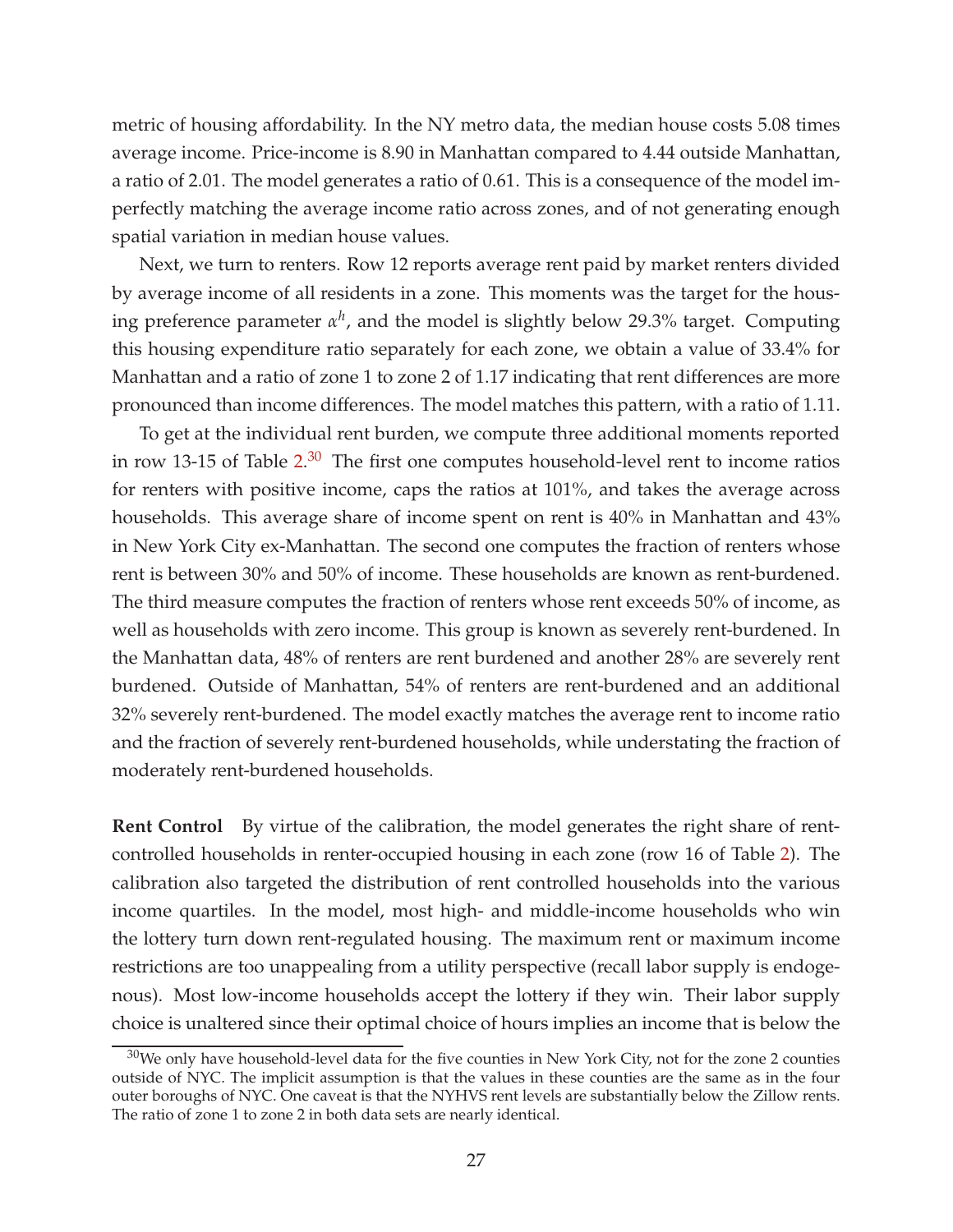<span id="page-28-0"></span>Figure 2: Distribution of rent-controlled agents by age, and income and net worth quartiles.



threshold. Some lower-middle income households who win the lottery end up reducing their hours in order to meet the income criterion. This has adverse implications for the city-wide labor supply and production. A second distortion is that low-income households who win the lottery and are unconstrained by the maximum rent demand more housing than they would under market conditions.

Rent control acts as an insurance device in our incomplete markets model. If it is difficult for a low-productivity household to get into the RC system, then the value of the insurance is low. The model predicts that, conditional on being in the lowest income quartile, the chance of winning and accepting the RC lottery (in either zone 1 or zone 2) is 9.1%, while it is 5.2% for the second quartile, and decreases to zero for the third and fourth quartiles.

Figure [2](#page-28-0) plots the model's fraction of households that are in RC for the four income quartiles against age in the left panel, and for the four wealth quartiles in the right panel. As implied by the acceptance probabilities of richer households, no households are rentcontrolled in the third and fourth quartile of the income distribution. The fraction of RC households is approximately constant over age in the first two quartiles, but peaks before retirement age, when the least productive households reach the peak of their agedependent productivity and choose not to work to avoid facing progressive taxation, thus falling under the income cutoff for RC. Across the wealth distribution, younger and poorer households tend to be more rent-controlled than older and richer ones.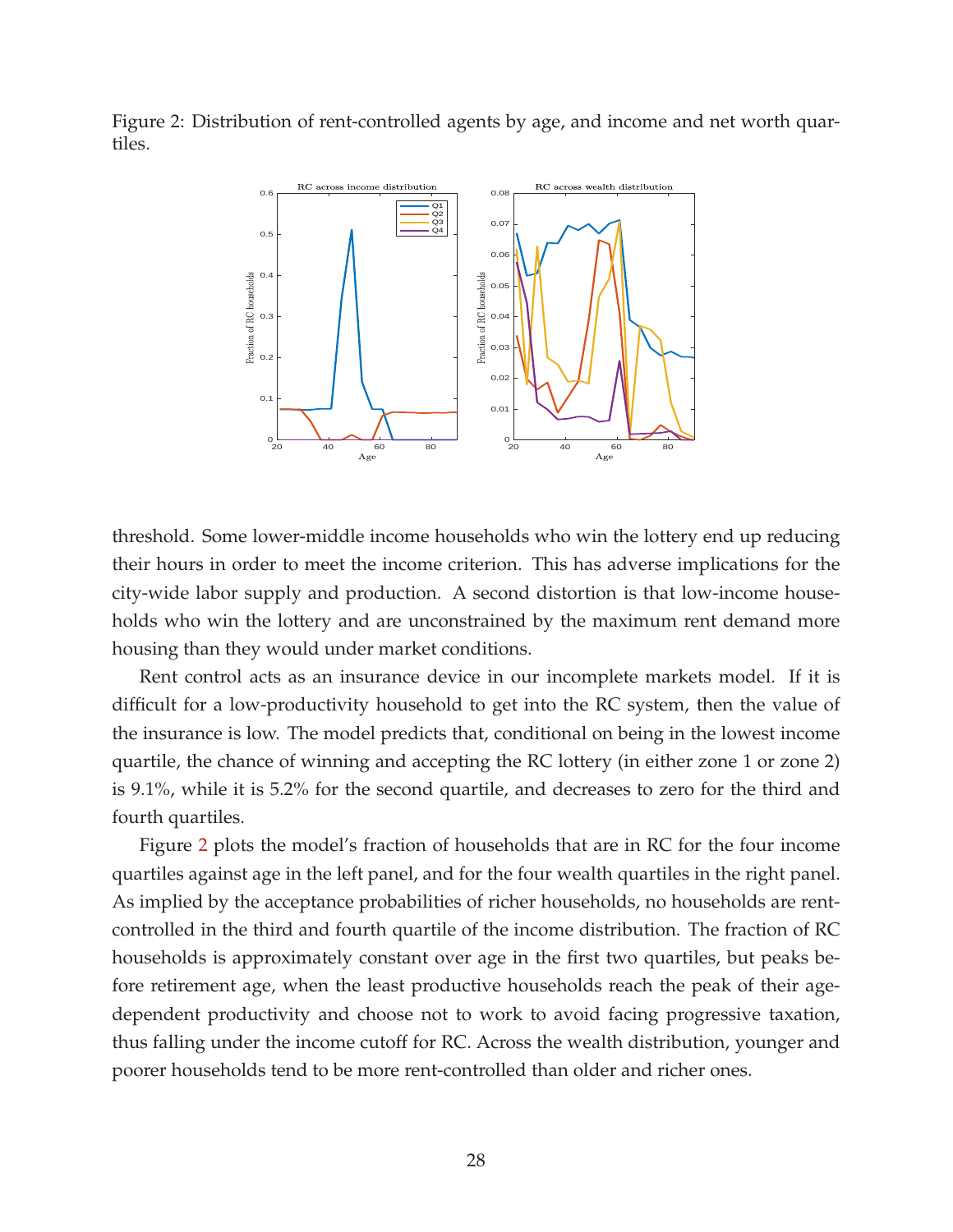# **5 Affordability Policies**

This section studies various policy experiments that change key levers associated with the rent control system and with zoning laws. Table [3](#page-29-0) summarizes how the main moments of the model change under the six policy experiments. The first column reports the benchmark model, while the other columns report the percentage change in the moments in deviation from the benchmark. The first set of moments describes changes in housing affordability, the second set describes changes in aggregates across the two zones, and the third set describes how welfare changes are distributed across wealth levels. Figure [3](#page-36-0) plots the associated welfare changes for the first four policies that focus on RC, across the age distribution and tenure statuses. Figure [4](#page-38-0) does the same for the last two policies that modify the spatial equilibrium of the city. Welfare changes are measured as permanent changes in consumption equivalent units.

<span id="page-29-0"></span>

| Table 3: Main moments of the model under affordability policies that modify features of |  |  |  |
|-----------------------------------------------------------------------------------------|--|--|--|
| the RC system and the spatial allocation of housing.                                    |  |  |  |

|    |                          | Benchmark         | RC share  | RC discount | Inc. cutoff | RC housing size | All RC in Z2 | Zoning Z1  |
|----|--------------------------|-------------------|-----------|-------------|-------------|-----------------|--------------|------------|
| 1  | Avg. rent to income Z1   | 1.04              | $-3.61%$  | $-8.65%$    | 4.78%       | 7.50%           | $-8.63%$     | 35.76%     |
| 2  | Avg. rent to income Z2   | 0.59              | $-9.84%$  | $-3.74%$    | 7.04%       | 7.69%           | 2.86%        | $-4.17%$   |
| 3  | Frac. RC renters         | 0.11              | $-47.71%$ | 47.54%      | 0.47%       | 84.74%          | 6.85%        | 5.81%      |
| 4  | Frac. RC in income O1    | 0.64              | 0.45%     | 56.76%      | 29.19%      | 57.80%          | $-1.71%$     | 0.16%      |
| 5  | Frac. sev. rent-burdened | 0.12              | $-19.21%$ | 1.79%       | 7.14%       | 22.13%          | 0.63%        | $-29.25%$  |
| 6  | Avg. size RC unit        | 0.70              | 0.12%     | $-32.83%$   | $-0.18%$    | $-49.39\%$      | 3.24%        | 0.82%      |
| 7  | Avg. size Z1 unit        | 1.36              | $-2.54%$  | $-32.74%$   | $-0.64%$    | 5.08%           | 0.47%        | $-23.20%$  |
| 8  | Avg. size Z2 unit        | 1.43              | 0.49%     | $-32.86\%$  | $0.07\%$    | $-0.69\%$       | $-0.20%$     | 4.46%      |
| 9  | Housing stock Z1         | 0.14              | 0.04%     | 0.17%       | 0.01%       | 0.11%           | $-0.14%$     | 8.62%      |
| 10 | Housing stock Z2         | 1.28              | 0.23%     | 0.17%       | $0.00\%$    | $-0.14%$        | $-0.15%$     | $-0.16%$   |
| 11 | Rent/sqft Z1             | 0.09              | $-0.10%$  | $-0.89%$    | 0.20%       | $-1.50%$        | $-0.13%$     | $-1.13%$   |
| 12 | Rent/sqft Z2             | 0.06              | $-0.09\%$ | $-0.71%$    | 0.16%       | $-1.18%$        | $-0.10%$     | $-1.02\%$  |
| 13 | Price/sqft Z1            | 0.39              | $-0.02%$  | $-0.21%$    | 0.05%       | $-0.35%$        | $-0.03%$     | $-0.26%$   |
| 14 | Price/sqft Z2            | 0.24              | $-0.02%$  | $-0.17%$    | 0.04%       | $-0.29%$        | $-0.02%$     | $-0.25%$   |
| 15 | Homeownership Z1         | 0.84              | 1.87%     | $-1.24%$    | $-0.10%$    | $-3.79%$        | 2.97%        | 1.93%      |
| 16 | Homeownership Z2         | 0.64              | 2.76%     | $-0.34%$    | 0.24%       | $-3.34%$        | $-0.61%$     | 4.48%      |
| 17 | Frac. pop. Z1            | 0.10              | 2.29%     | 0.11%       | 0.67%       | $-4.82%$        | $-0.43%$     | 38.45%     |
| 18 | Avg. income Z1           | 0.72              | $-3.95%$  | $-1.65%$    | $-0.75%$    | $6.09\%$        | 0.76%        | $-35.32\%$ |
| 19 | Avg. income Z2           | 0.31              | 0.54%     | 0.17%       | $-0.01%$    | $-0.91%$        | $-0.18%$     | $6.53\%$   |
| 20 | Avg. productivity Z1     | 1.88              | $-3.63%$  | $-1.92%$    | $-0.70%$    | 4.75%           | 0.50%        | $-31.23%$  |
| 21 | Avg. productivity Z2     | 0.92              | $0.39\%$  | 0.16%       | $-0.01%$    | $-0.62%$        | $-0.11%$     | $5.03\%$   |
| 22 | Output consumption       | 1671.41           | $-0.10%$  | $-0.09%$    | $-0.14%$    | $-0.06%$        | $-0.07\%$    | $-0.18%$   |
| 23 | Output construction Z1   | 20.63             | $0.07\%$  | $-1.19%$    | $-0.07\%$   | $-1.49%$        | 1.92%        | 9.16%      |
| 24 | Output construction Z2   | 116.94            | 0.66%     | 0.42%       | 0.02%       | $-0.46%$        | $-0.30%$     | $-0.37%$   |
| 25 | Welfare change NW Q1     | $\qquad \qquad -$ | $-0.06%$  | $-0.23%$    | $-0.06%$    | $-0.19%$        | 0.03%        | 0.97%      |
| 26 | Welfare change NW Q4     | $\qquad \qquad -$ | 0.20%     | 0.12%       | $-0.01%$    | $-0.10%$        | $-0.03%$     | 0.60%      |

Notes: Column "Benchmark" reports values of the moments for the benchmark model. Columns "RC share" to "Zoning Z1" report percentage changes of the moments in the<br>policy experiments relative to the benchmark. Rows 1-8 repo moments.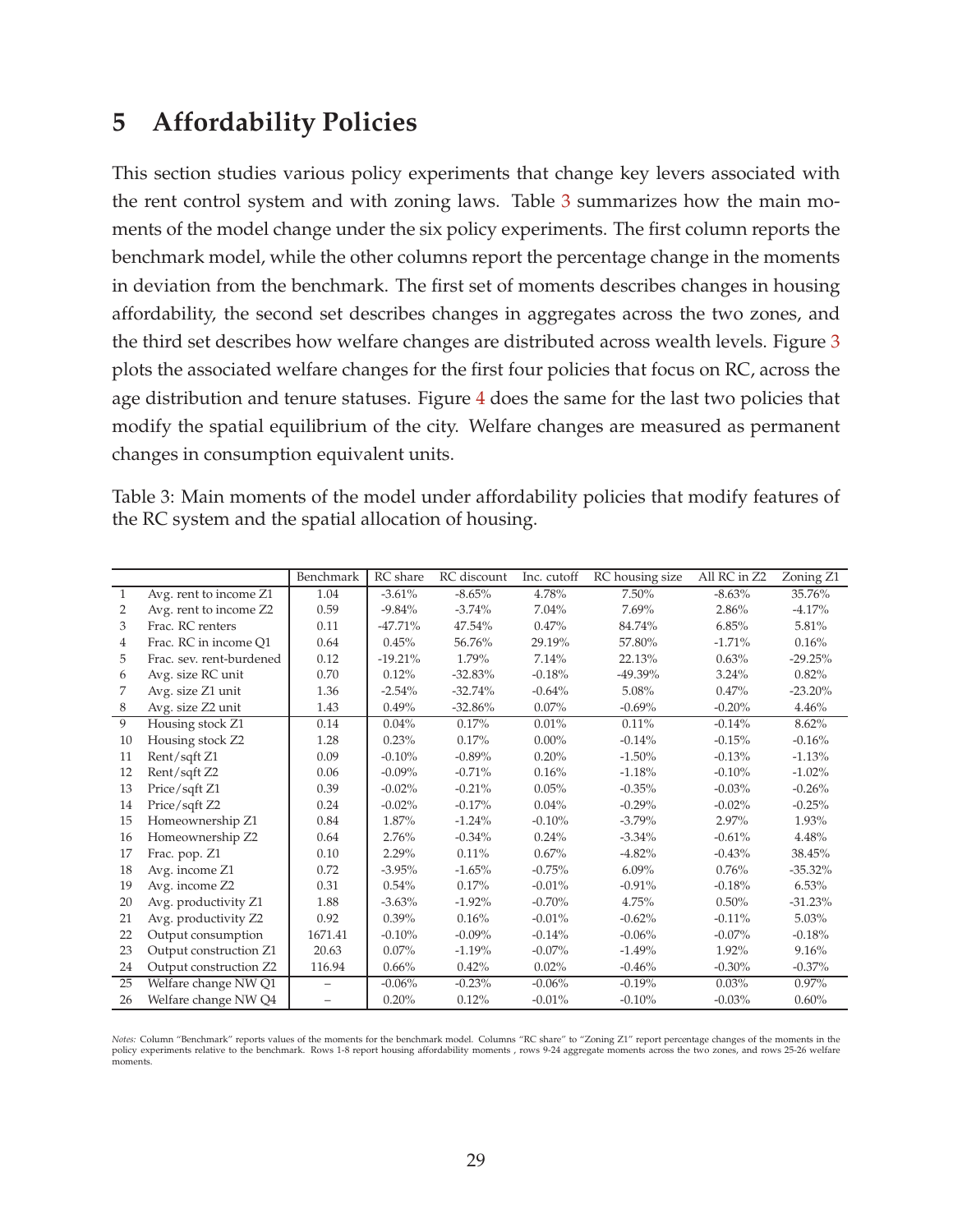### **5.1 Reducing the Fraction of Rent Controlled Housing**

In the first experiment, we reduce the fraction of rent controlled housing (in square feet) in each zone. The new *η* <sup>ℓ</sup> values are half of the benchmark values. The fraction of *households* in RC falls by 50%. With the fall in the probability of winning the RC lottery comes an increase in the probability of accepting RC conditional on winning, especially in zone 1 (+4%). The distribution of RC units across the quartiles of the income distribution remains essentially the same as in the benchmark economy. Of those in RC, 63.7% are in the first quartile of the income distribution and 36.3% in the second quartile.

The reduction in RC results in lower rents: -0.10% in Manhattan and -0.09% in zone 2. Lower rents attract more households to Manhattan. The population share of Manhattan rises by 2.3%. Because the housing stock in zone 1 does not change much (+0.04%), accommodating more households induces the size of the average housing unit in zone 1 to shrink (-2.5%). While the typical RC unit has about the same size as in the benchmark, market rental units become 2.6% smaller in zone 1. The housing stock in zone 2 increases (+0.23%), as does the economy-wide housing stock, since developers face fewer distortions from rent control  $(\kappa_4$  is closer to 1). This observation is consistent with the empirical literature, which finds that increased incentives of landlords to renovate their properties and of developers to invest in new construction generate a modest housing boom in decontrolled areas [\(Autor et al.](#page-40-9) [\(2014\)](#page-40-9), [Diamond et al.](#page-40-11) [\(2017](#page-40-11))). Lower rents and a higher housing stock imply that the now fewer zone 2 households each live in larger housing units (+0.5%). Market rental units are even 2.5% larger on average in zone 2 compared to the benchmark economy.

Housing affordability improves. The fraction of severely rent burdened renters falls by 19% economy-wide. Average rent-income ratios fall for all four quartiles of the income distribution, with much larger reductions in the bottom half than in the top half of the income distribution. The improvements in affordability are stronger in zone 2 where rent to labor income ratios fall by 9.8%. They only fall by 3.6% in zone 1. This happens because some middle-income households move to zone 1 where they pay high rents. With less space constrained by RC, more households choose to live in Manhattan, and the improvements in affordability show up mostly in zone 2 statistics.

Median price to rent ratios fall in the entire city, resulting in higher home ownership rates in zone  $1 (+1.9%)$  and in zone  $2 (+2.8%)$ . Most of the square footage freed up by the reduction in the RC share is absorbed by owner-occupied housing rather than by market rentals. This is also consistent with the conversion of previously RC units to renteroccupied units and condominiums observed in practice. Per capita wealth is lower in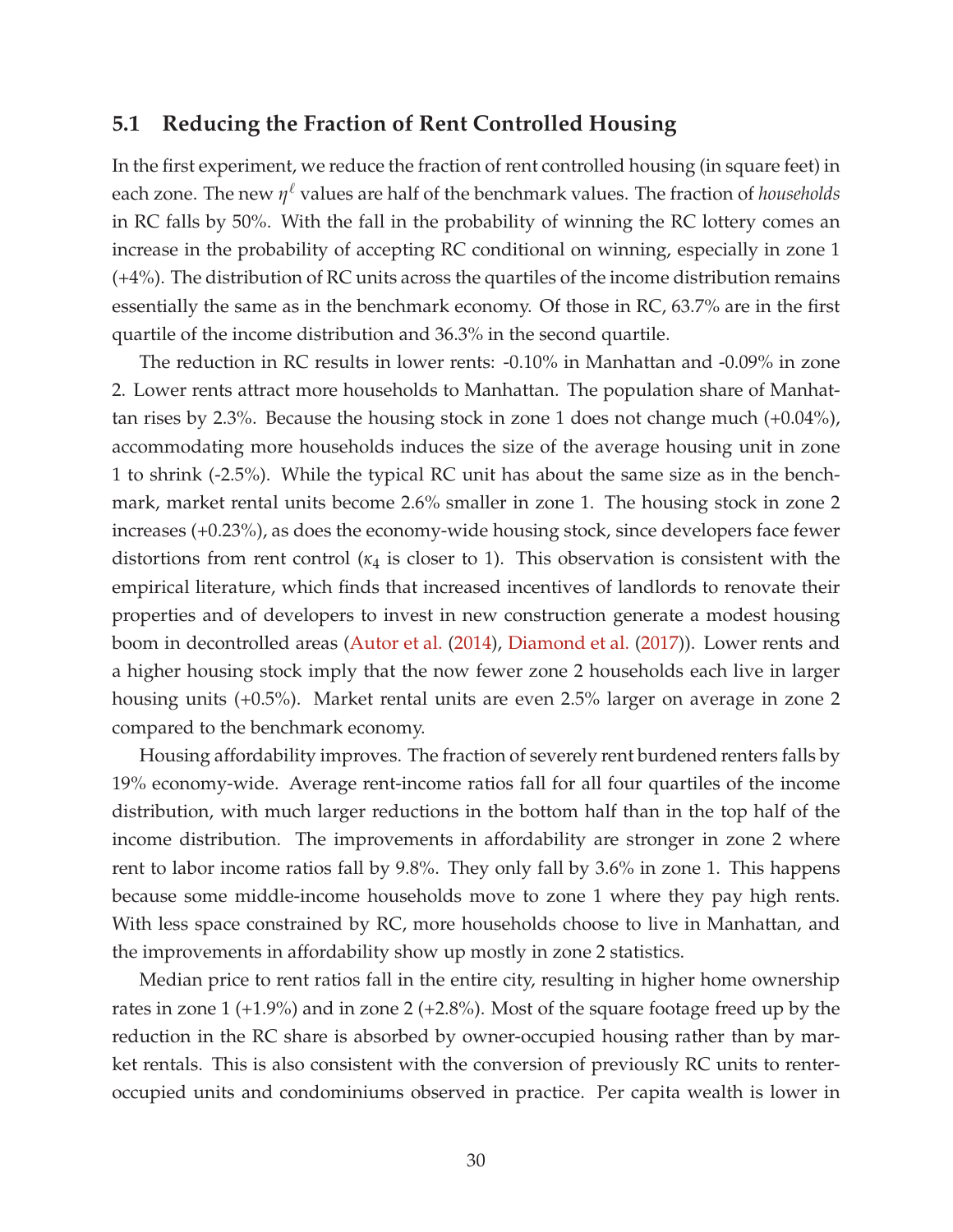each zone because of lower house prices, but more so in zone 1 than in zone 2 so that the wealth gap between zones shrinks. The price-income ratio falls by 3.5% metro-wide, in a further sign of improved housing affordability and consistent with the increase in home ownership.

Relative to the benchmark, medium-productivity households migrate from zone 2 to zone 1. This is because commuting costs and amenities make living in zone 1 more desirable, and now rents and house prices are lower in zone 1. The productivity and income gaps between zones shrink. Per capita income in zone 1 is 4.0% lower than in the benchmark while per capita income in zone 2 rises by 0.5%. This reflects both smaller differences in productivity and in hours worked across zones. Income inequality (Gini coefficient) in the metro area falls by 0.2%. Income inequality within Manhattan rises by 2% as there is a greater diversity of productivity levels present. Thus reducing RC symmetrically across zones has the asymmetric effect of attracting previously crowded-out, poorer households to the more desirable part of the city<sup>[31](#page-31-0)</sup>. If Manhattan possesses extreme-skill complementarity, as many large cities in the U.S. [\(Eeckhout et al.](#page-40-6) [\(2014](#page-40-6))), increased economic diversity would further contribute to an increase in social welfare. Here, we do not model extreme-skill complementarity, and thus interpret our results as a lower bound on the increase in social welfare.

Turning to the macro aggregates, the output of the construction sector rises, especially in zone 2, while the output of the non-housing sector falls. Overall output falls slightly (-0.05%). This occurs despite a slight rise in the total hours worked (+0.28%) because of the stronger decreasing returns to scale in construction, which induces the aggregate productivity of labor to endogenously decrease. In spite of the construction booms in both zones, the misallocation of labor across sectors results in lower output. Because of the larger population share of Manhattan, total commuting time falls by 0.34%. Total leisure hours fall since the increase in hours worked exceeds the time saved commuting less.

The welfare effect of the policy sharply differs across the tenure distribution (Figure [3\)](#page-36-0). Reducing the fraction of RC housing naturally hurts RC renters whose welfare falls by 1.43%. Market renters gain by 0.06% as housing affordability improves. Owners also gain from the policy change by 0.13%. Taking into account that the shares of these three groups in the population change in response to the policy, aggregate welfare increases by 0.052%. As partly implied by the effects of the policy across the tenure distribution, the latter is regressive: welfare gains are increasing in income and in wealth. In addition,

<span id="page-31-0"></span> $31$ This is the symmetric case of what happened when RC in Cambridge was removed, according to [Autor et al.](#page-40-9) [\(2014\)](#page-40-9). There, richer households flew into units previously occupied by poorer RC tenants.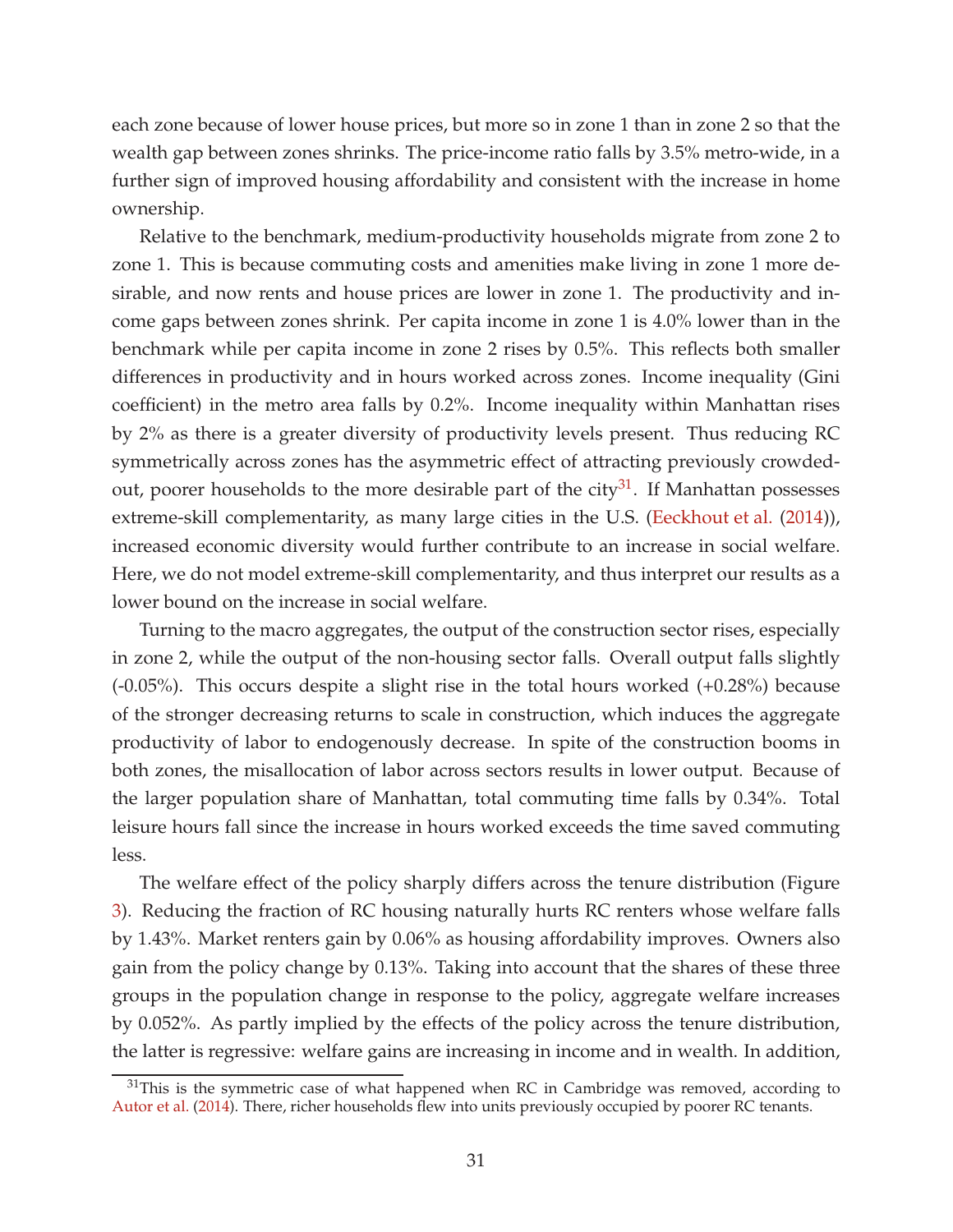gains and losses are amplified with age: before retirement, as older workers face more volatile idiosyncratic income profiles; and after retirement, when they lose the subsidy associated with the progressive tax and transfer schedule and just earn a fraction of their last labor income. More generally, policies scaling back RC programs generate a wedge between poor retirees living in RC units and rich retired homeowners.

### **5.2 Reducing the Rent Subsidy for RC Housing**

In the second experiment, we reduce the rental discount that RC households enjoy. Specifically, we lower the rent discount parameter  $\kappa_1$  from 50% to 25%, while keeping the share of square footage that goes to RC housing unchanged. Interestingly, this policy change results in about 46% more households in RC units in zone 1 and 49% more in zone 2. The fraction of all households (renters) in RC in the economy is 5.3% (15.5%) compared to 3.6% (10.5%) in the benchmark. The average RC unit is 33% smaller than before, reflecting the smaller discount.

RC units become less attractive for the average household, but more attractive for households at the bottom of the income distribution. Indeed, this policy is very effective at concentrating RC among the lowest income households. Among the households that are in RC, nearly all (99.4%) are in the bottom quartile. In the benchmark economy, we have 63.4% in quartile 1 and 36.6% in quartile 2. Among all households in income quartile 1, 21% now have RC while only 9% did in the benchmark. This result may seem surprising. One may have conjectured that reducing the rent subsidy would crowd out lower income households from RC. Instead, RC units become endogenously smaller to the point that households with incomes in the second quartile of the income distribution overwhelmingly turn down the RC unit conditional on winning the lottery. Those were trading-off the RC discount versus their apartment size. With a smaller discount, they prefer working more hours and being able to afford a larger housing unit on the private market.

The smaller RC distortion stimulates development. Across our four RC policies, the decrease in price distortions is the change that most stimulates construction in the whole city, because it directly restores developers' incentives to build, rather than relying on general equilibrium effects alone. Because RC units represented a relatively small share of new construction in the benchmark, the distortions faced by developers were modest in the first place. Therefore, the housing stock increases by 0.17% in each zone. Market rents fall by 0.89% in zone 1 and 0.71% in zone 2. Despite the additional housing supply available and the increase of households in RC, the population share of Manhattan stays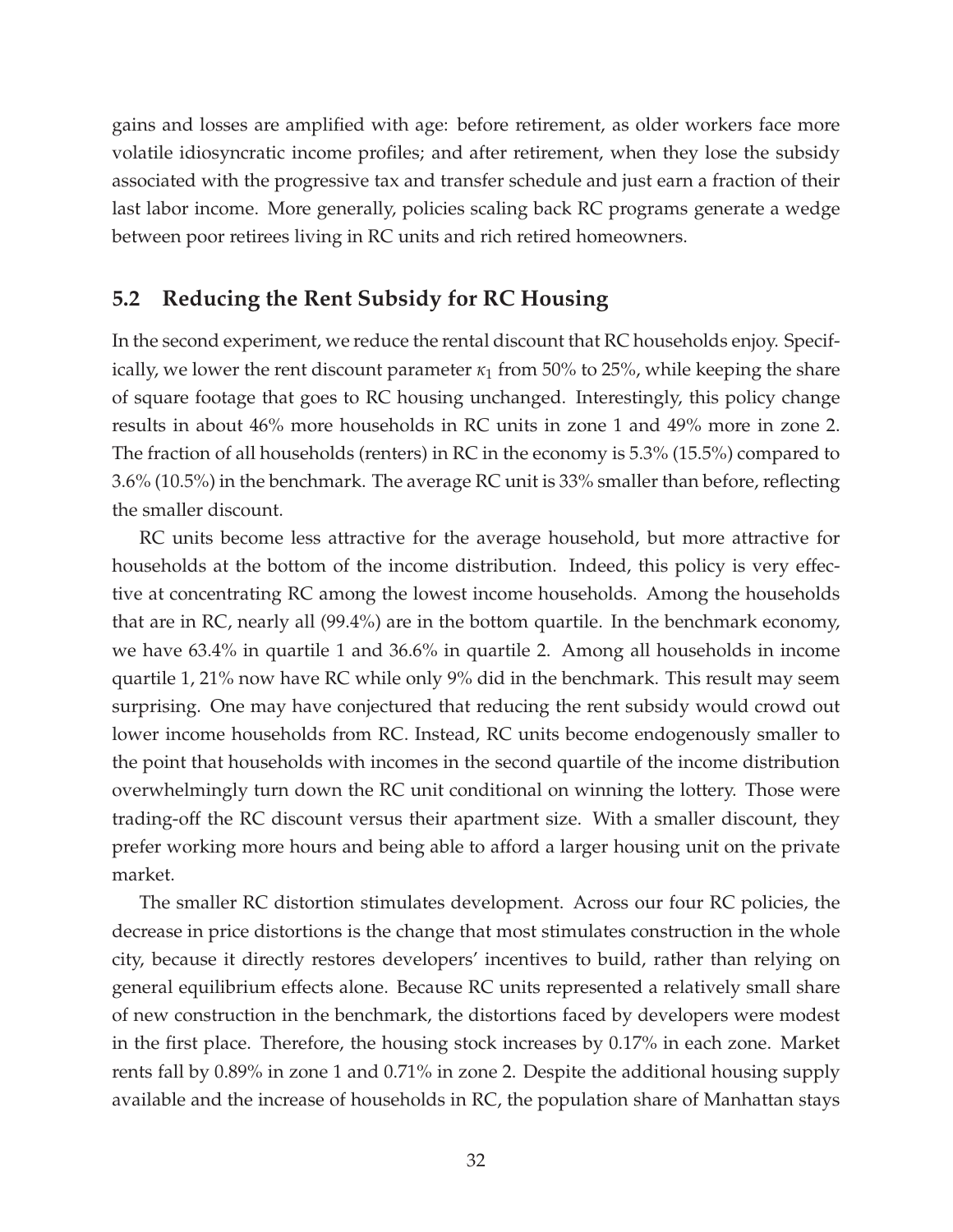constant. The reason is that the average market rental unit is 1% bigger.

Being more targeted on low income households, by inducing these households to choose smaller RC units, and by lowering overall market rental rates per square foot, this policy improves housing affordability. Households in the first income quartile now spend 9% less of their income on rent. This is despite the smaller subsidy rate. However, affordability deteriorates for households in income quartile 2 who lose RC and see their rent-income ratio rise by 7%. Renters in the top half of the income distribution spend about the same on rents as before, in part because they now live in larger units. Thus the fraction of households that is rent burdened or severely rent burdened does not fall.

With more RC households in Manhattan, per capita productivity in Manhattan falls by 1.9% and income falls by 1.65%. The latter reduction is smaller than the former because hours worked increases and offset it.

The home ownership rate falls, especially in Manhattan, which is consistent with the rise in the price to income and the price to rent ratios. Per capita wealth falls in each zone.

Overall output in the economy falls slightly (-0.07%), as an increase in construction output in zone 2 is offset by a reduction in non-housing production.

Aggregate welfare falls by 0.096%. RC renters' welfare falls by 2.74%, while market renters (+0.0043%) and owners (+0.0003%) gain very little. This policy is also regressive: there are welfare losses for households in the first and second income quartiles and gains for those in the third and fourth quartiles. The welfare gains are also increasing in wealth, only benefitting the top quartile of the wealth distribution. Figure [3](#page-36-0) describes the distribution of welfare losses across ages and tenure statuses.

### **5.3 Reducing the Income Threshold for RC Housing**

In the third experiment, we tighten the income requirements to qualify for rent control, governed by the parameter *κ*2. Households must make less than 33.5% of AMI to qualify, compared to 67% in the benchmark economy. The fraction of households in RC in this policy experiment remains unchanged, but now RC households are more concentrated in the bottom quartile of the income distribution (81.9% of RC households) and less in the second quartile, compared to the benchmark. Surprisingly, the previous experiment was more effective at allocating RC units to the lowest income households than directly conditioning on income. Given the more stringent income threshold, households in the second quartile of the income distribution who win the RC lottery accept with only 33% probability, compared to 88% in the benchmark model. For those households, decreasing their hours to qualify for RC at the expense of their consumption of non-durable goods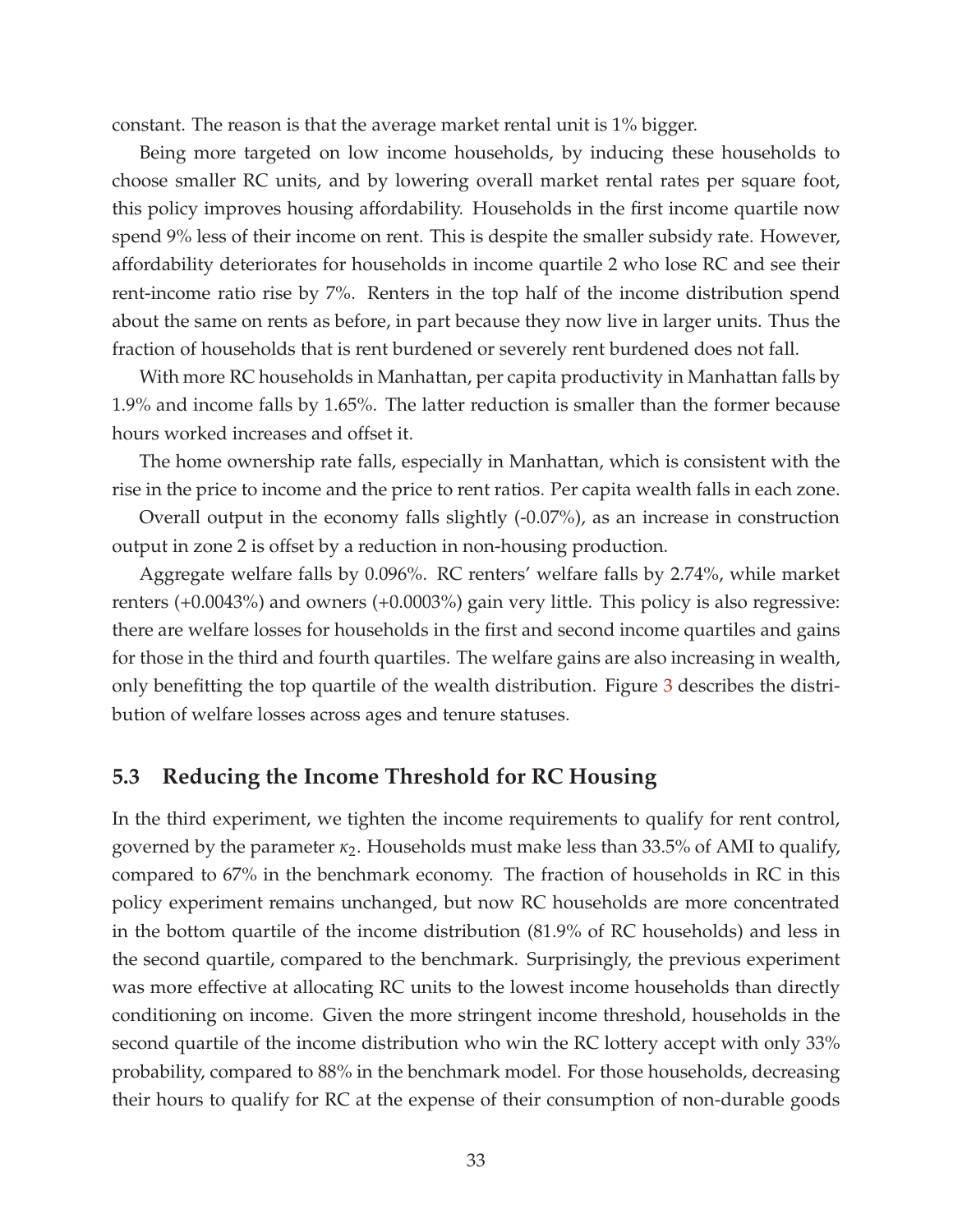is not worth it. In the presence of a progressive tax and transfer schedule, this trade-off goes against entering RC for all but the poorest households. Overall, housing affordability changes little.

The policy change results in 0.7% more households living in Manhattan, on average living in housing units that are 0.6% smaller. Average income in zone 1 is 0.75% lower than in the benchmark as the average productivity of zone 1 workers falls (-0.7%). Output in the economy falls by 0.13%, driven by a 0.14% decline in output in the non-housing sector. Hours worked falls by 0.11%. Overall, this policy is mildly recessionary, and causes a decrease in production in all three sectors, which goes hand in hand with a decrease in average wealth and income in both zones.

As a result, aggregate welfare falls by 0.035%. RC renters' welfare falls by 0.67% while market renters (-0.018%) and owners (-0.009%) lose modestly (Figure [3\)](#page-36-0). Renters lose because rents increase slightly (+0.17%), reflecting the increased demand for market rentals from middle-income households previously in RC. The policy fails to stimulate housing development; the housing stock is essentially unchanged.

#### **5.4 Reducing the Maximum Size of RC Housing**

The fourth experiment lowers the maximum size of a rent controlled unit, governed by the parameter  $\kappa_3$ . As in the other experiments, we lower it by 50%. Effectively, this implies that RC units become 50% smaller but the overall share of housing (square footage) devoted to RC remains the same. We can think of this policy as allowing for "micro units," as advocated by several policy institutes $32$ . The fraction of all households (renters) in RC increases by 97% (85%) from 3.6% (10.5%) to 7.0% (19.4%). The probability of winning the RC lottery more than quadruples. However, conditional on winning, a lot more households turn down the RC unit because of its small size. This policy manages to concentrate 100% of the RC units in the hands of households in the first quartile of the income distribution; 28% of the households in that income quartile live in a RC unit. This illustrates another trade-off at work in social welfare: between fewer insiders previously in RC who are forced to downsize; and previously rent-burdened outsiders who lived in market rentals, who flow into RC once more, smaller units are available.

The policy has substantial effects on the non-regulated rental market. Rents per foot fall by 1.5% in Manhattan and by 1.2% in zone 2. The housing stock increases by 0.11% in Manhattan but falls by 0.14% in the rest of the metro. The average unit size in zone

<span id="page-34-0"></span> $32$  For instance the NYU Furman center (2018). New York City currently disincentivizes the development of small apartment units for a variety of regulatory reasons.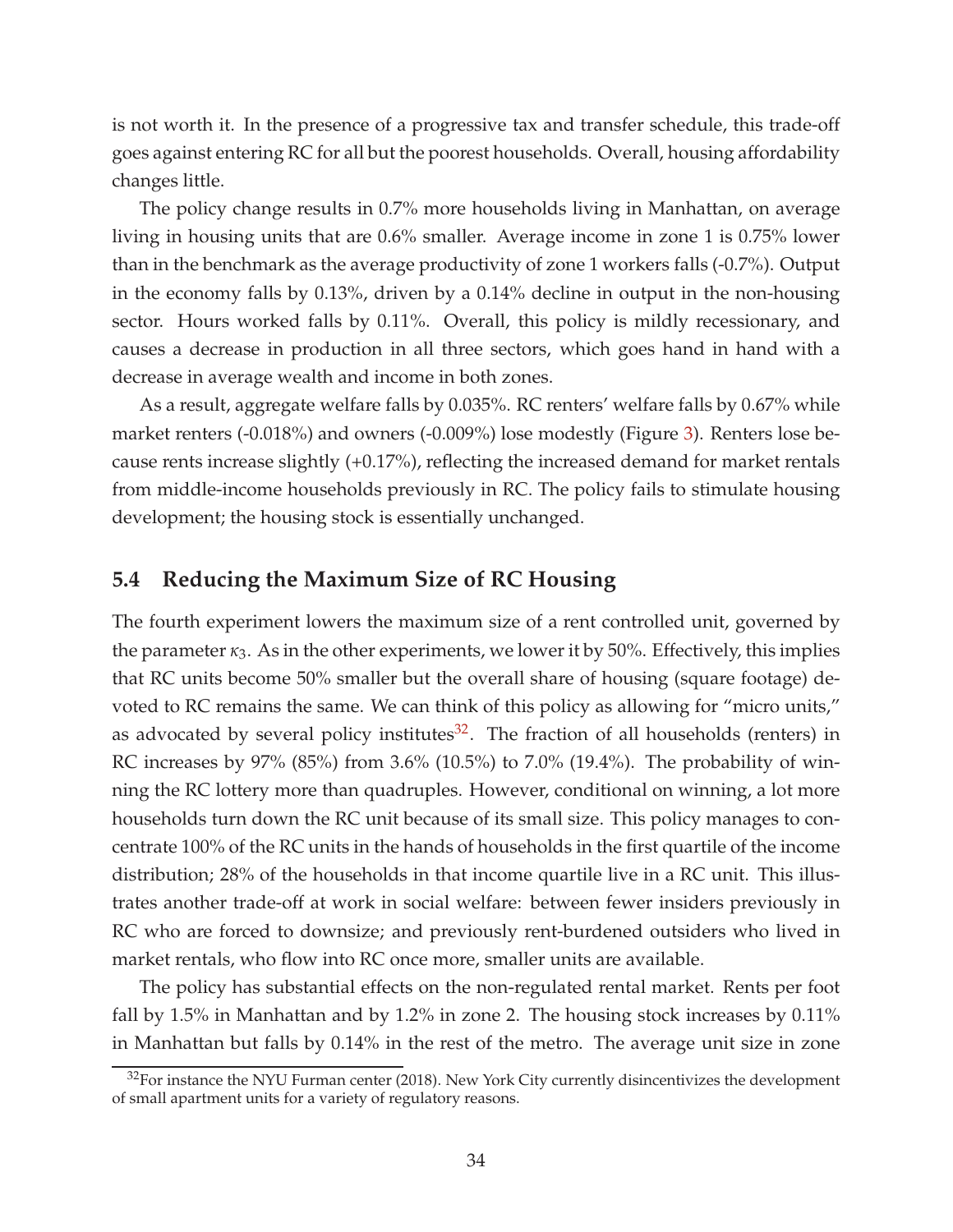1 increases by a substantial 5.1% in zone 1 while falling by 0.7% in zone 2. The small increasing in the housing stock in Manhattan is more than offset by the large increase in the typical unit size so that the fraction of households in Manhattan falls by 4.8%. The remaining population in Manhattan is slightly older (+2%), much more productive (+4.7%), works more hours (+4.7%), and has much higher income (+6.0%) than in the benchmark economy. It is also wealthier (+4%). The opposite is true in zone 2. In other words, this policy creates more income and wealth inequality between zones by increasing the concentration of high-productivity workers in zone 1.

House prices fall but by less than rents, so that price-rent ratios rise. The home ownership rate falls in both zones. With larger units and the same total square footage dedicated to owner-occupied housing, there must be fewer owners in equilibrium.

Of all RC experiments, this policy has the largest negative effect on aggregate output (-0.10%), with all three sectors contributing to the decline. Total hours worked shrink (-0.58%). A larger share of households has access to heavily subsidized housing, which reduces their incentives to work. Total commuting hours increase by 0.67%.

It also has the largest negative effect on social welfare, which falls by 0.182%. This is because it is the policy that most directly affects the quantity of housing services consumed by RC households, inducing a first-order loss in their instantaneous utility. Indeed, RC renters lose 3.04%, and lose more across all age bins than in other experiments (Figure [3\)](#page-36-0). Owners lose 0.11%, and market renters lose 0.0004%. The welfare losses occur in each quartile of the income distribution but become smaller for higher income levels.

### **5.5 Spatial Allocation of RC Housing**

In the fifth experiment, we shift all rent controlled units from Manhattan to zone 2, keeping the overall fractions of households in rent control the same. The fraction of households in RC in zone 2 increases from 3.6% to 4.3%.

The left panel of Figure [4](#page-38-0) summarizes the welfare effects of the policy. The latter has only very small welfare effects, increasing aggregate welfare by 0.0005%. The reason is that RC renters benefit (0.015%), market renters also capture a minor gain (0.016%), and owners suffer a small loss of welfare (-0.007%). This experiment suggests that changing the spatial allocation of RC housing does not have significant effects on welfare. For our calibration of commuting costs and households' taste for Manhattan, the welfare comparison between the two equilibria reveals the preferences of RC households. They are more concerned with achieving a low rent burden and a larger housing unit than with living in the city center.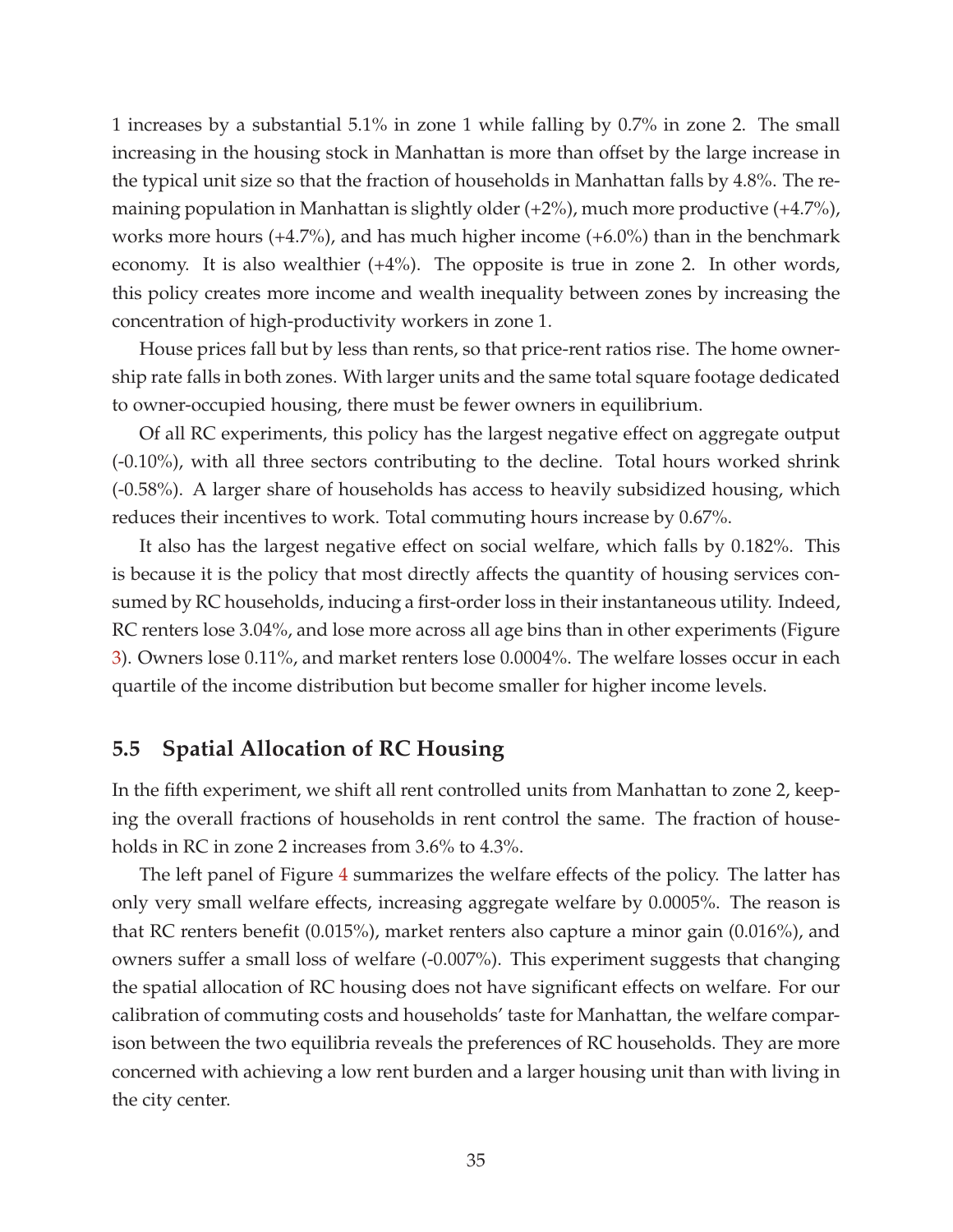<span id="page-36-0"></span>Figure 3: Welfare effect of relaxing the main four RC policies: decreasing the mandated fraction of RC sqft by 50% (upper left panel), decreasing the RC discount on market rent by 50% (upper right panel), decreasing the qualifying income cutoff for RC by 50% (lower left panel), and decreasing the maximum size of RC units by 50% (lower right panel). ∆*<sup>a</sup>* are welfare changes measured as permanent consumption changes equivalents, averaged over age *a* and across owners, renters and RC renters.

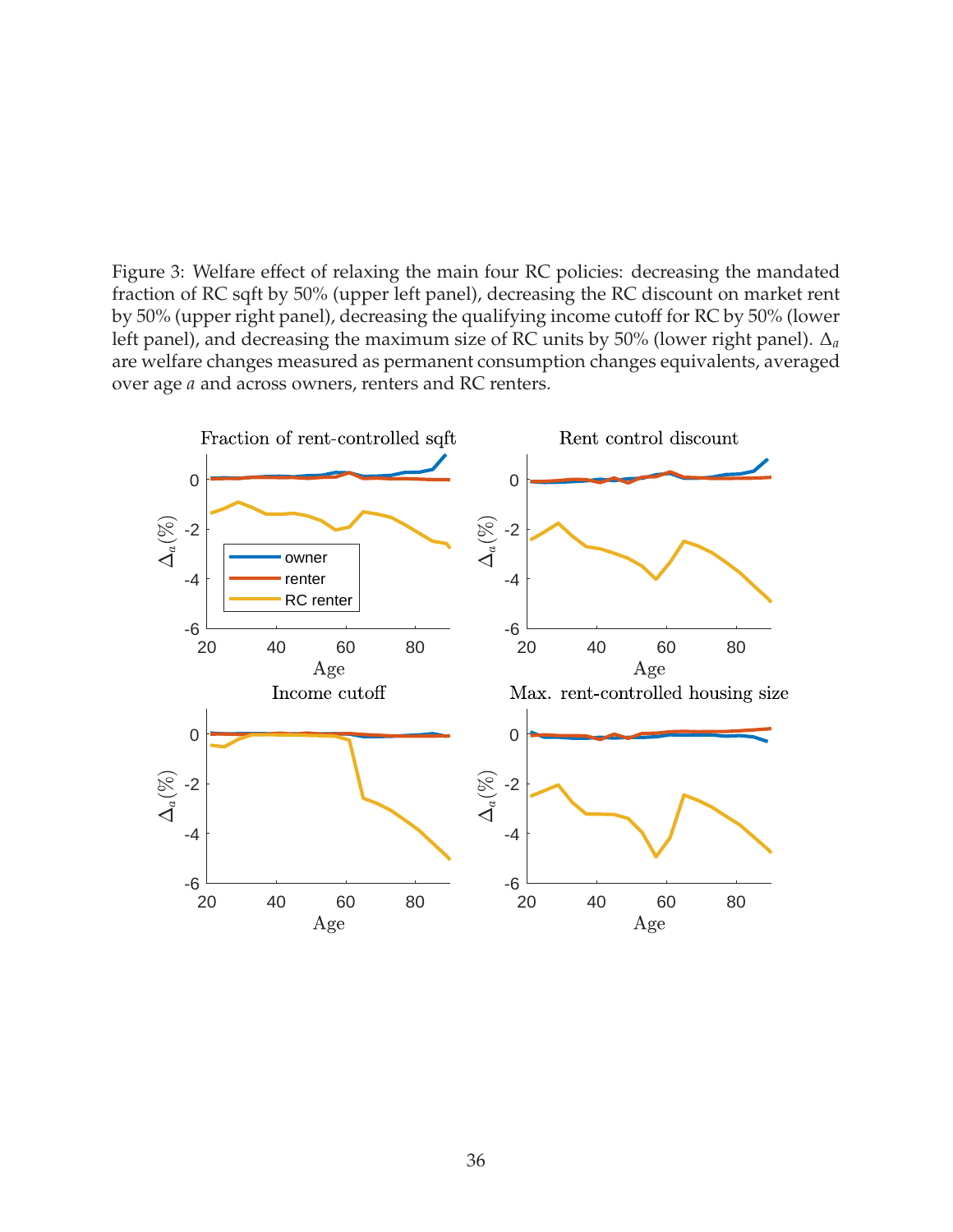The housing stock available for market renters and owners in Manhattan increases after the policy change. Both alternative uses of space increase. The home ownership rate in Manhattan increases 3%, for example. However, the total housing stock does not rise and because the average housing unit becomes slightly larger, the population share in Manhattan actually falls (-0.4%). Per capita income in zone 1 increases by 0.76%, a combination of higher average productivity (+0.50%) and more hours worked (+0.63%). Rents in zone 1 fall by 0.13%, which combined with the higher income results in more housing affordability in zone 1. The average rent-income ratio falls by 8.6%. The improvement reflects a changing composition of the Manhattan population.

In zone 2, the housing stock falls (-0.14%) as the increase in the share rent control square feet blunts developers' incentives to build. The policy results in a zone-2 housing stock with fewer market rentals (-0.7%) and fewer owner-occupied units (-0.6%). The small reduction in house prices lowers wealth in both zones, and explains why the owners lose from the policy.

### **5.6 Relaxing Zoning Laws in Zone 1**

In the last experiment, we increase  $\overline{H}^1$ , allowing for more residential housing units in Manhattan. We think of this policy as a relaxation in zoning laws, making it easier to build in Manhattan. The policy leaves the RC parameters unaffected.

Naturally, the housing stock in Manhattan increases. For our parameter choices, it increases by 8.6%. The housing stock in zone 2 falls by 0.16% as developers shift their resources towards zone 1. The overall housing stock in the economy rises by 0.69%. Rents fall by 1.1% in Manhattan and 1.0% in zone 2. Interestingly, the average unit size in zone 1 falls by 23%, while that in zone 2 increases by 4.5%. The extra housing quantity and the smaller unit size allows the population share of Manhattan to rise by 38% from 10.4% of the metro to 14.4%.

Per capita productivity (-31%), hours worked (-9.5%), and income (-35%) in Manhattan all fall substantially with the arrival of new, lower-productivity households. The opposite is true in zone 2. Income inequality within Manhattan rises (+16%) while that within zone 2 falls (-1.8%), as some of the most productive residents of zone 2 move to zone 1, but are still fairly low-productivity compared the the existing residents. This substantially increases average rent to income ratio in zone 1. To that extent, this policy has the same effects as reducing the share of RC units in zone 1.

Lower rents improve housing affordability. The fraction of households in the metro that are rent burdened or severely rent burdened declines by 17% from 19.8 to 16.5%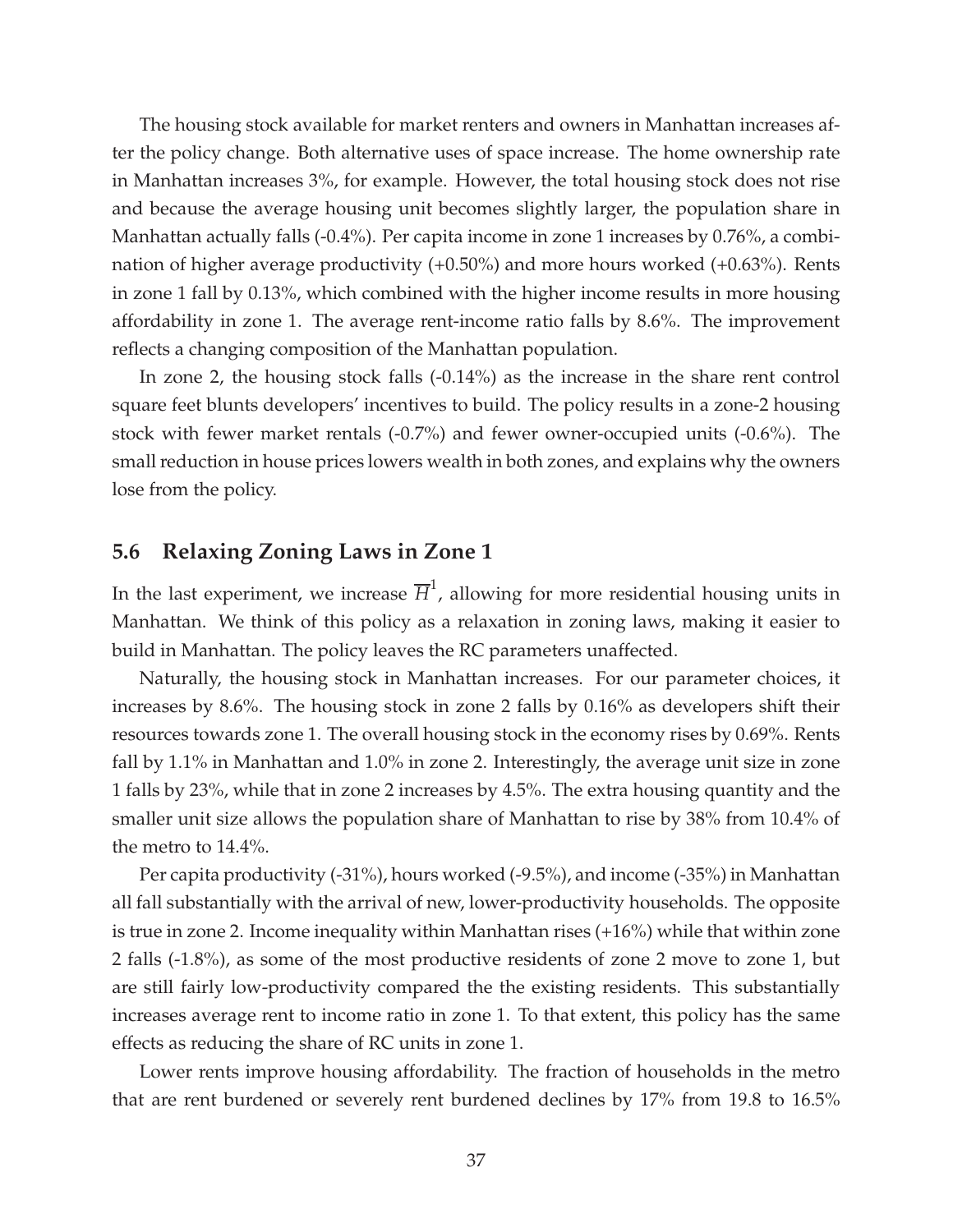of the population. Since Manhattan now contains more middle-income households, the fraction of Manhattan households who spend more than 50% of their income on rent actually increases. The opposite is true in zone 2. Relaxing zoning in zone 1 thus appears to have perverse effects, worsening traditional metrics of housing affordability in Manhattan. However, this is due to endogenous migration decisions of households from zone 2 to zone 1 who can now afford Manhattan due to the lower rents. The improvements in housing affordability show up in the zone 2 statistics.

This policy increases the home ownership rate by 1.9% in zone 1 and 4.5% in zone 2. This increase is consistent with the substantial decline in the metro-wide price-income ratio of 7.3%.

Total output falls by 0.09% driven by a decline in non-housing output of 0.18%, and despite a massive increase in construction output in zone 1 (+9%), reflecting the sectoral misallocation of labor. Aggregate hours worked fall by 0.12%. With a lot more households living in Manhattan, commuting time goes down by 5.8%. Households enjoy more leisure time in this economy, causing a first-order increase in their utility. The lower cost of living allows these households to obtain a better "work-life balance", at the expense of a slightly smaller economy.

<span id="page-38-0"></span>Figure 4: Welfare effect of reallocating all RC units from zone 1 to zone 2.



As can be seen in Figure [4,](#page-38-0) this policy generates the largest welfare gain of 0.85%. It is a Pareto improvement. All groups gain by similar amounts: RC renters (+0.957%), market renters (+0.827%), and owners (+0.855%). The reduction in rents obtained by relaxing zoning also lowers RC rents and generates slightly larger RC units for fewer RC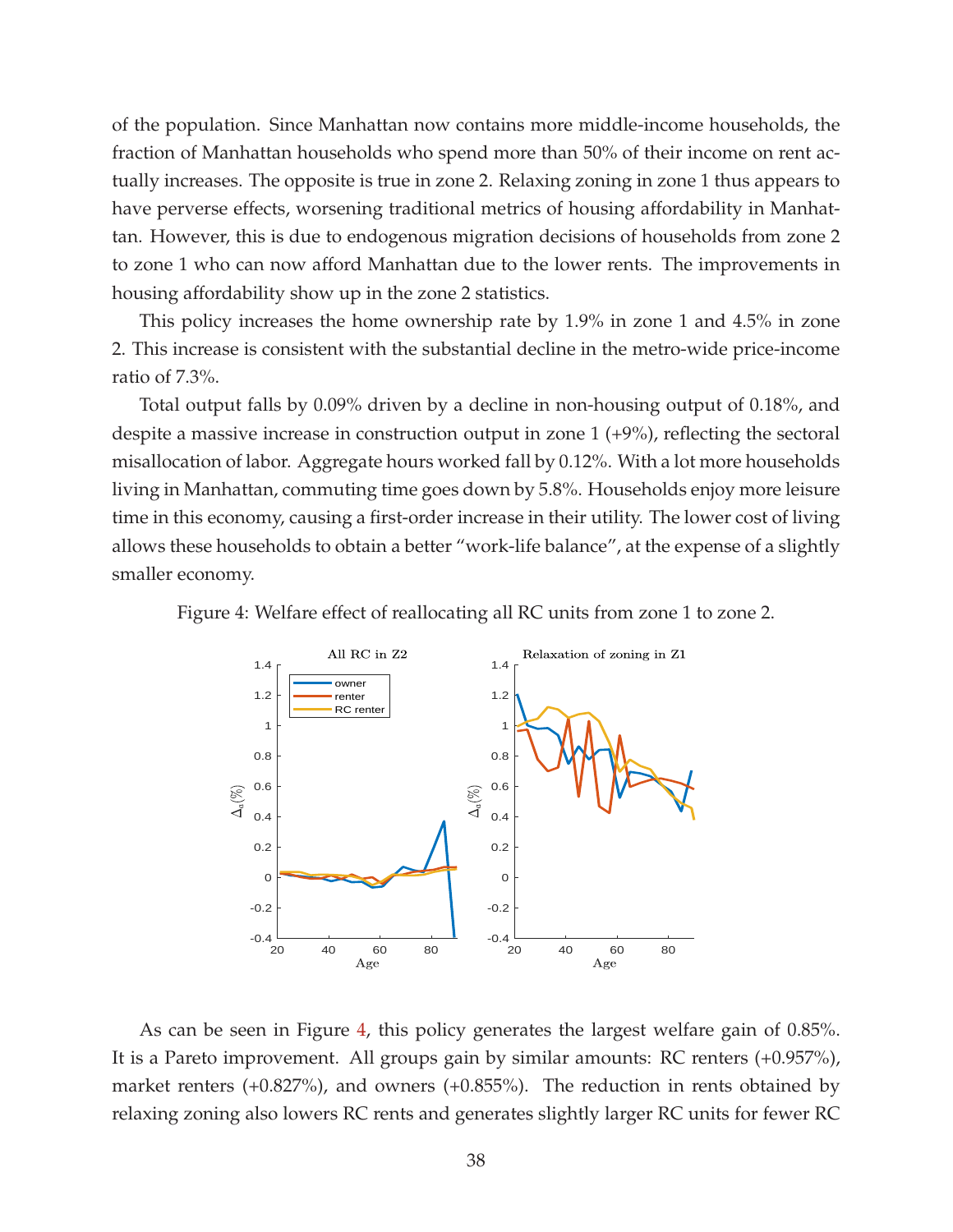households. Unlike the RC policies, the zoning policy is a progressive policy with gains that are strictly declining in both income and wealth.

### **6 Conclusion**

In a world with rising urbanization rates, the high cost of housing in the major cities of the world has surfaced as a daunting challenge. This paper develops a novel spatial equilibrium model with wealth effects that is amenable to quantitative analysis of housing affordability policies. The model is calibrated to the New York metropolitan area. It matches patterns of wealth accumulation and home ownership over the life-cycle, generates rich income and wealth heterogeneity, and delivers realistic house prices, rents, and wages for Manhattan and the other counties in the metro area. The model features rent control, matching key features of its size and scope in New York, as well as restrictions on residential land use (zoning). We use the model to evaluate various policy changes to the rent control system as well as to zoning, tracing out their aggregate, distributional, and spatial implications.

We find the largest welfare gains for a policy that relaxes zoning laws in Manhattan. A greater supply of housing lowers the cost of living, decreases commuting times and increases leisure. The improved affordability spills over from Manhattan to the rest of the metro area as the population relocates. This policy is a Pareto improvement and progressive in nature. Most changes in rent control policies we evaluate reduce welfare, even as some of them increase the fraction of households in affordable housing units. The best policy for aggregate welfare is one that lowers the fraction of housing that developers must set aside for affordable housing. This policy improves affordability, but hurts renters previously in rent control, and more generally is regressive in nature.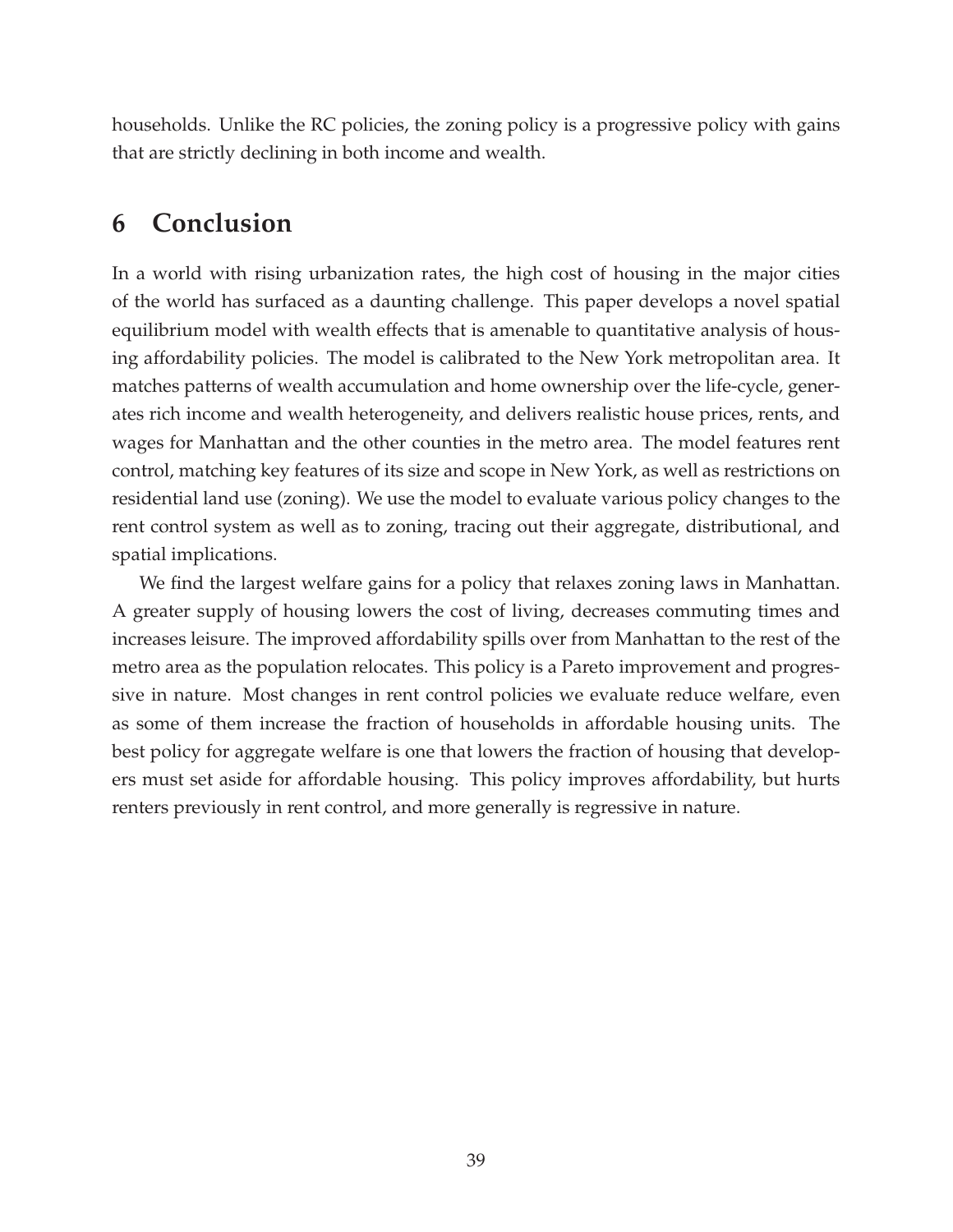### **References**

- <span id="page-40-9"></span>AUTOR, D. H., C. J. PALMER, AND P. A. PATHAK (2014): "Housing Market Spillovers: Evidence from the End of Rent Control in Cambridge, Massachusetts," *Journal of Political Economy*, 122, 661–717.
- <span id="page-40-10"></span>——— (2017): "Gentrification and the Amioneity Value of Crime Reductions: Evidence from Rent Deregulation," .
- <span id="page-40-5"></span>BEHRENS, K., G. DURANTON, AND F. ROBERT-NICOUD (2014): "Productive Cities: Sorting, Selection, and Agglomeration," *Journal of Political Economy*, 122, 507–553.
- <span id="page-40-2"></span>BERGER, D., V. GUERRIERI, G. LORENZONI, AND J. VAVRA (2015): "House prices and consumer spending," NBER Working Paper Series No. 21667.
- <span id="page-40-4"></span>BRUECKNER, J. (1987): *Handbook of Regional and Urban Economics*, Amsterdam: North-Holland, chap. The Structure of Urban Equilibria: A Unified Treatment of the Muth-Mills Model.
- <span id="page-40-0"></span>CAMPBELL, J. Y. AND J. COCCO (2003): "Household Risk Management and Optimal Mortgage Choice," *Quarterly Journal of Economics*, 118, 1449–1494.
- <span id="page-40-1"></span>COCCO, J. F. (2005): "Portfolio Choice in the Presence of Housing," *Review of Financial Studies*, 18, 535–567.
- <span id="page-40-3"></span>DAVIS, M. A. AND S. VAN NIEUWERBURGH (2015): *Handbook of Regional and Urban Economics*, North Holland, chap. Housing, Finance, and the Macroeconomy, Chapter 12.
- <span id="page-40-12"></span>DIAMOND, R. AND T. MCQUADE (forthcoming): "Who Wants Aordable Housing in their Backyard? An Equilibrium Analysis of Low Income Property Development," *Journal of Political Economy*.
- <span id="page-40-11"></span>DIAMOND, R., T. MCQUADE, AND F. QIAN (2017): "The Effects of Rent Control Expansion on Tenants, Landlords, and Inequality: Evidence from San Francisco," .
- <span id="page-40-6"></span>EECKHOUT, J., R. PINHEIRO, AND K. SCHMIDHEINY (2014): "Spatial Sorting," *Journal of Political Economy*, 122, 554–620.
- FAVILUKIS, J., S. C. LUDVIGSON, AND S. VAN NIEUWERBURGH (2017): "The Macroeconomic Effects of Housing Wealth, Housing Finance and Limited Risk Sharing in General Equilibrium," *Journal of Political Economy*, 125, 140–222.
- <span id="page-40-8"></span>GOMES, F. AND A. MICHAELIDES (2008): "Asset Pricing with Limited Risk Sharing and Heterogenous Agents," *Review of Financial Studies*, 21 (1), 415–449.
- <span id="page-40-7"></span>GUERRIERI, V., D. HARTLEY, AND E. HURST (2013): "Endogenous gentrification and housing price dynamics," *Journal of Public Economics*, 100, 45–60.
- <span id="page-40-13"></span>HEATHCOTE, J., K. STORESLETTEN, AND G. L. VIOLANTE (2017): "Optimal Tax Progressivity: An Analytical Framework," *Quarterly Journal of Economics*, 132, 1693–1754.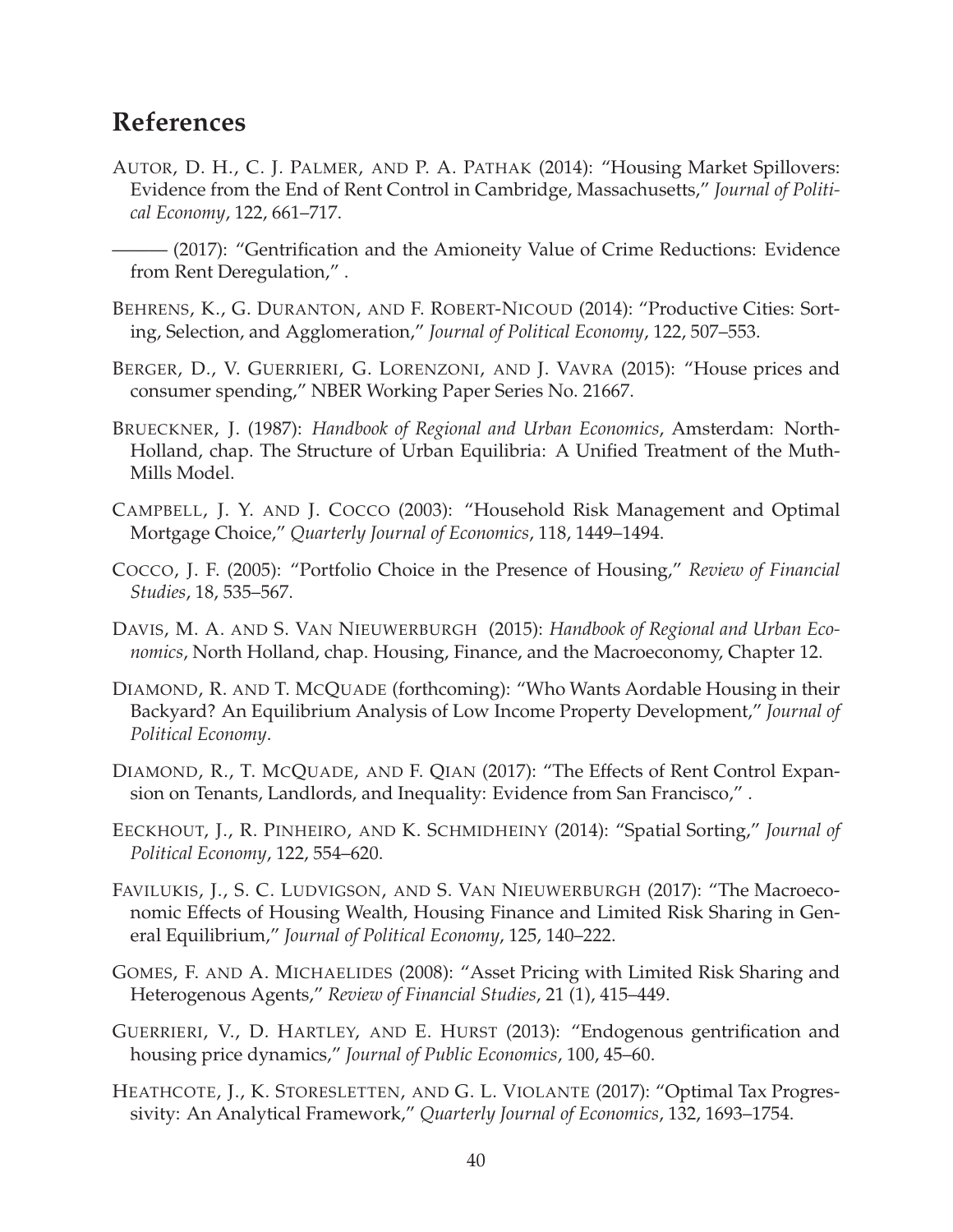- <span id="page-41-8"></span>HIZMO, A. (2015): "Risk in Housing Markets: An Equilibrium Approach," Working Paper New York University.
- <span id="page-41-2"></span>IMROHOROGLU, A., K. MATOBA, AND S. TUZEL (2016): "Proposition 13: An Equilibrium Analysis," Working Paper University of Southern California.
- <span id="page-41-1"></span>KAPLAN, G., K. MITMAN, AND G. VIOLANTE (2016): "Consumption and House Prices in the Great Recession: Model meets Evidence," Working Paper New York University.
- KRUSELL, P. AND A. A. SMITH (1998): "Income and Wealth Heterogeneity in the Macroeconomy," *Journal of Political Economy*, 106, 867–896.
- <span id="page-41-9"></span>ORTALO-MAGNE´, F. AND A. PRAT (2016): "Spatial Asset Pricing: A First Step," *Economica*, 83, 130–171.
- <span id="page-41-3"></span>RAPPAPORT, J. (2014): "Monocentric City Redux," Working Paper Federal reserve Bank of Kansas City.
- <span id="page-41-5"></span>ROBACK, J. (1982): "Wages, rents, and the quality of life," *The Journal of Political Economy*, 90, 1257.
- <span id="page-41-4"></span>ROSEN, S. (1979): "Wage-based indexes of urban quality of life," *Current issues in urban economics*, 3.
- <span id="page-41-7"></span>ROSSI-HANSBERG, E., P. D. SARTE, AND R. OWENS (2010): "Housing Externalities," *Journal of Political Economy*, 118, 485–535.
- <span id="page-41-12"></span>SAIZ, A. (2010): "The Geographic Determinants of Housing Supply," *Quarterly Journal of Economics*, 1253–1296.
- <span id="page-41-10"></span>SIEG, H. AND C. YOON (2017): "Waiting for Affordable Housing," .
- <span id="page-41-13"></span>STORESLETTEN, K., C. TELMER, AND A. YARON (2006): "Asset Pricing with Idiosyncratic Risk and Overlapping Generations," *Review of Economic Dynamics*, Forthcoming, working Paper, University of Oslo.
- <span id="page-41-11"></span>TABELLINI, G. (1991): "The Politics of Intergenerational Redistribution," *Journal of Political Economy*, 99, 335–357.
- <span id="page-41-6"></span>VAN NIEUWERBURGH, S. AND P.-O. WEILL (2010): "Why Has House Price Dispersion Gone Up?" *Review of Economic Studies*, 77, 1567–1606.
- <span id="page-41-0"></span>YAO, R. AND H. H. ZHANG (2004): "Optimal Consumption and Portfolio Choices with Risky Housing and Borrowing Constraint," *Review of Financial Studies*.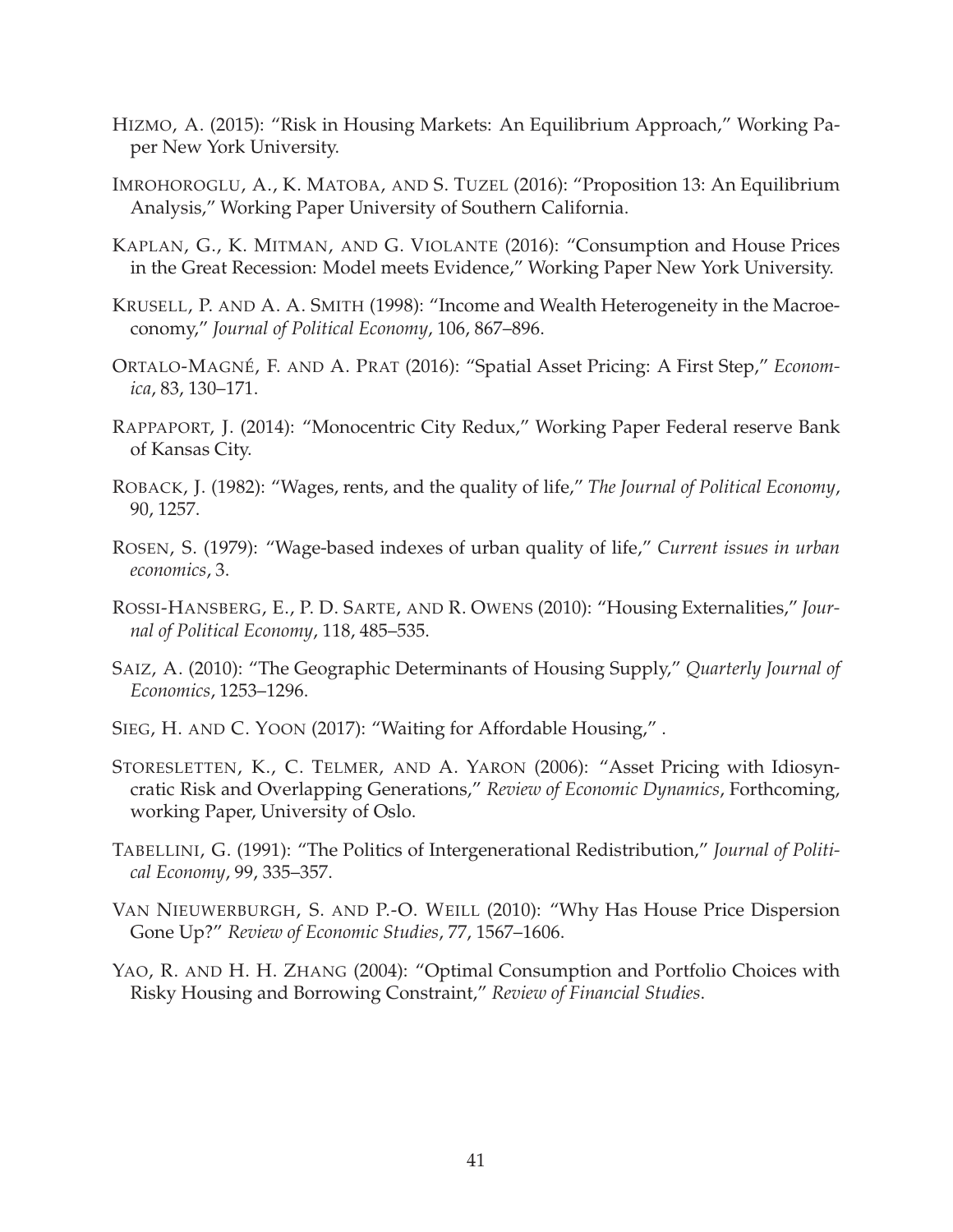## **A Appendix**

#### **A.1 Eliminating idiosyncratic productivity from state space**

Suppose that the idiosyncratic productivity process follows a random walk:  $z_{t+1} = z_t A_{t+1}$  where  $A_{t+1}$  is a random variable which is independent of  $z_t$  (we can allow the mean or the variance of *A* to be agent specific, or to depend on age). Then we will conjecture and verify that the value function is linear in  $z_t^{(1-\gamma)(1-\alpha_n)}$  $V(t^{(1-\gamma)(1-\alpha_n)}: V(x_t, z_t) = z_t^{(1-\gamma)(1-\alpha_n)}$  $\int_t^{(1-\gamma)(1-\alpha_n)} v(xs_t)$  where  $xs_t = x_t/z_t$  is the net worth scaled by productivity and where  $v(xs_t) = V(x_t, 1)$ . We can then rewrite the optimization problem in a way that avoids using *z<sup>t</sup>* . We write the problems with a proportional labor income tax, results carry through with the progressive tax used in the main text.

Suppose that our conjecture is true at  $t + 1$ :  $V(x_{t+1}, z_{t+1}, a+1, S_{t+1}) = z_{t+1}^{(1-\gamma)(1-\alpha_n)}$  $\int_{t+1}^{(1-\gamma)(1-\alpha_n)} v(xs_{t+1}, a +$ 1, *St*+1). Note that this conjecture is true in the last period of a household's life if the household has no bequest motive, or if the bequest is over wealth with the curvature  $(1 - \gamma)(1 - \alpha_n).^{33}$  $(1 - \gamma)(1 - \alpha_n).^{33}$  $(1 - \gamma)(1 - \alpha_n).^{33}$  Define  $cs_t = c_t/z_t$ ,  $hs_t = h_t/z_t$ ,  $hs_t = h_t/z_t$ , and  $bs_{t+1} = b_{t+1}/z_t$ . Then, it should be straight forward to check that the renter's problem can be rewritten as:

$$
v_{R,\ell}(xs_t, a, S_t) = \max_{\substack{cs_t, hs_t, n_t \\ cs_t + R_t^\ell hs_t + Q \ast bs_{t+1} = n_t G^a W_t (1 - \tau^{SS}) + xs_t}} U(cs_t, hs_t, n_t, \ell, a) + \beta E_t [A_{t+1}^{(1-\gamma)(1-\alpha_n)} v(xs_{t+1}, a+1, S_{t+1})] \text{ s.t. }
$$
  
\n
$$
cs_t + R_t^\ell hs_t + Q \ast bs_{t+1} = n_t G^a W_t (1 - \tau^{SS}) + xs_t
$$
  
\n
$$
xs_{t+1} = bs_{t+1} / A_{t+1} \ge 0
$$
\n(10)

and the owner's as:

$$
v_{O,\ell}(xs_t, a, S_t) = \max_{cs_t, hs_t, \hat{u}_{st, n_t}} U(cs_t, hs_t, n_t, \ell, a) + \beta E_t[A_{t+1}^{(1-\gamma)(1-\alpha_n)} v(xs_{t+1}, a+1, S_{t+1})] \text{ s.t.}
$$
  
\n
$$
cs_t + P_t^{\ell}hs_t + Q * bs_{t+1} + (P_t^{\ell} - R_t^{\ell})\hat{h}_{st} = n_t G^a W_t (1 - \tau^{SS}) + xs_t
$$
  
\n
$$
xs_{t+1} = (bs_{t+1} + P_{t+1}^{\ell}(hs_t + \hat{h}_{st})(1 - \delta - \tau^P) - P_{t+1}^{\ell} f(\hat{h}_{st})) / A_{t+1}
$$
  
\n
$$
Q * bs_{t+1} \ge -P_t^{\ell}(\theta_{res}hs_t + \theta_{inv}\hat{h}_{st})
$$
  
\n
$$
n_t \ge 0
$$
\n(11)

This rescaling is why we require *α<sup>n</sup>* to be constant. If *z<sup>t</sup>* is a stationary process, then we cannot do such a rescaling, and we would not require a constant *αn*. Even if *z<sup>t</sup>* is non-stationary, this problem can be solved without rescaling. This is because households have a finite lifespan, therefore *z<sup>t</sup>* is bounded and can be discretized for the numerical solution. However, in both cases, we would need to keep track of *z<sup>t</sup>* as a state variable. Assuming a non-stationary *z<sup>t</sup>* and then rescaling greatly speeds up the numerical procedure.

### **A.2 Analytical solution for housing and labor supply choices**

We will consider the scaled problem, although the same applies to the original problem. We will solve only the worker's problem here. A retiree's problem is analogous, but simpler because there is one fewer choice as  $n_t = 0$ . For the retirees, out of the four cases described below, only cases one and two are relevant. If *z<sup>t</sup>* is a stationary process, then the scaling is unnecessary; everything in this section applies, but in the choice for hours,  $G^a$  must be substituted by  $z_t G^a$ .

<span id="page-42-0"></span> $^{33}$ In the first case  $V=v=0.$  In the second case  $V(x,z)=x^{(1-\gamma)(1-\alpha_n)}=z^{(1-\gamma)(1-\alpha_n)}v(xs)$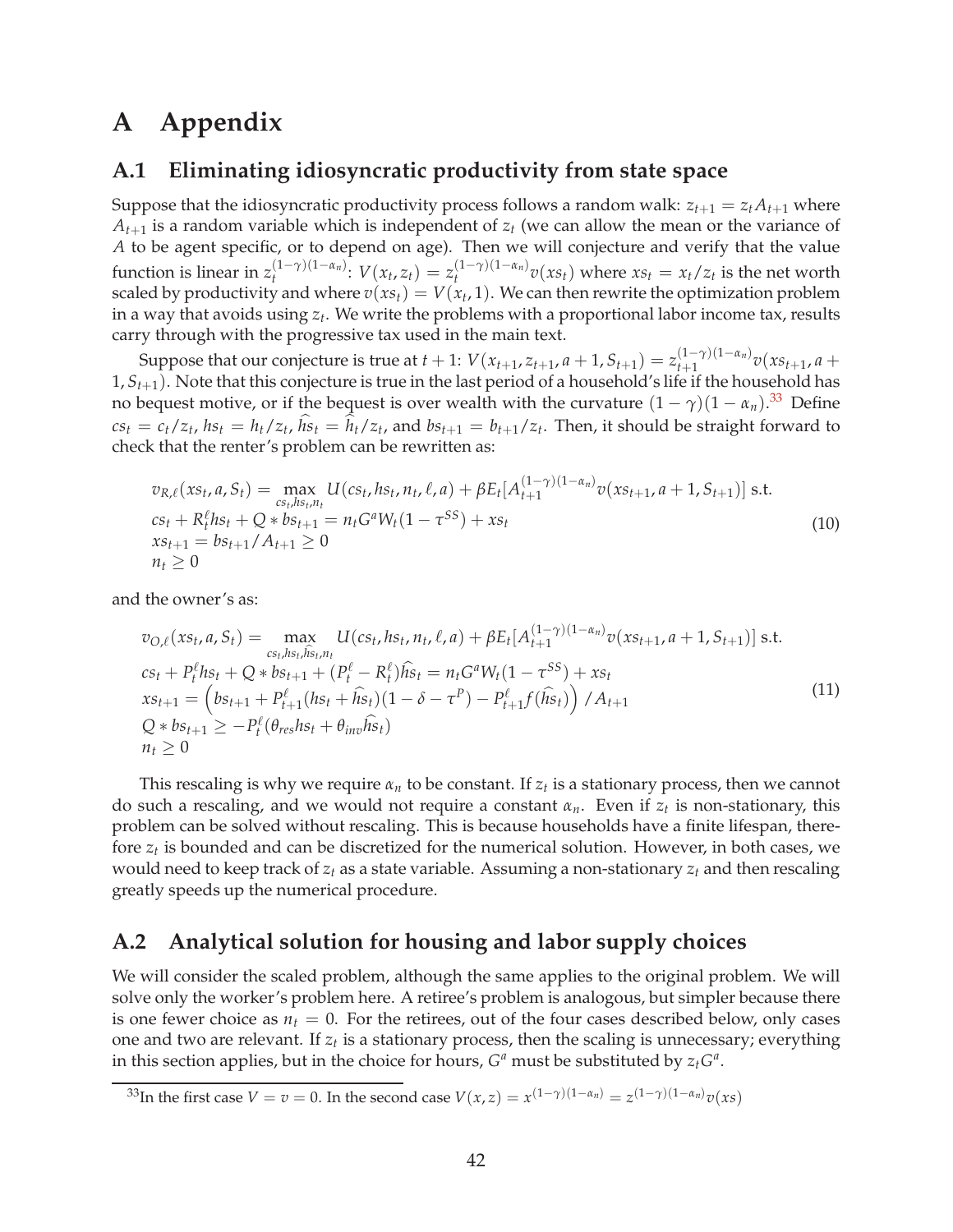First, consider the renter's problem and let  $\lambda_t$  be the Lagrange multiplier on the budget constraint, *ν<sup>t</sup>* be the Lagrange multiplier on the borrowing constraint, and *ξ<sup>t</sup>* be the Lagrange multiplier on the labor constraint. The numerical strategy is to choose *cs<sup>t</sup>* in order to maximize the household's utility. Here we will show that the other choices (*n<sup>t</sup>* and *ht*) can be written as analytic functions of *cs<sup>t</sup>* .

*Case 1:*  $v_t = 0$  *and*  $\xi_t = 0$ . In this case the household is unconstrained. The first order conditions are:

<span id="page-43-0"></span>
$$
(1 - \gamma)\alpha_{c,a}cs_t^{-1}U_t = \lambda_t (1 - \gamma)\alpha_n(1 - n_t - \phi_\ell)^{-1}U_t = \lambda_t G^a W_t (1 - \tau^{SS}) (1 - \gamma)\alpha_{h,a}hs_t^{-1}U_t = \lambda_t R_t^{\ell} \lambda_t = Q\beta E_t[A_{t+1}^{(1-\gamma)(1-\alpha_n)-1}\frac{\partial v_{t+1}}{\partial x_{s+1}}]
$$
\n(12)

By rearranging, it is clear that conditional on choosing a location  $\ell$ ,  $hs_t = \frac{\alpha_{h,a}}{\alpha_{h,a}}$ *αc*,*<sup>a</sup>* 1  $\frac{1}{R_t^{\ell}} c s_t$  and  $n_t =$  $1 - \phi_\ell - \frac{\alpha_n}{\alpha_{\ell,n}} \frac{1}{C^a W_\ell (1 - \tau^{SS})} \mathcal{C} s_t.$  $\frac{\alpha_n}{\alpha_{c,a}} \frac{1}{G^a W_t (1 - \tau^{SS})} C S_t$ .

*Case 2:*  $v_t > 0$  *and*  $\xi_t = 0$ . In this case the borrowing constraint binds and  $bs_{t+1} = 0$  but the labor constraint does not. The first order conditions in the first three lines of equation [12](#page-43-0) are still correct. It is still the case that conditional on choosing a location  $\ell$ ,  $h s_t = \frac{\alpha_{h,d}}{\alpha_{c,d}}$ *αc*,*<sup>a</sup>* 1  $\frac{1}{R_t^\ell} c s_t$  and  $n_t = 1 - \phi_\ell - \frac{\alpha_n}{\alpha_{c\alpha}} \frac{1}{G^a W_i (1 - \tau^{SS})} c s_t$ . By plugging these into the budget constraint, we can expansion  $\frac{\alpha_n}{\alpha_{c,a}} \frac{1}{G^a W_t (1-\tau^{SS})} c s_t$ . By plugging these into the budget constraint, we can explicitly solve for  $cs_t = \alpha_{c,a} ((1 - \phi_\ell)G^a W_t (1 - \tau^{SS}) + xs_t).$ 

*Case 3:*  $v_t = 0$  *and*  $\xi_t > 0$ . In this case the borrowing constraint does not bind, but the labor constraint does, implying  $n_t = 0$ . The first order conditions in the first, third, and fourth lines of equation [12](#page-43-0) are still correct. As in case 1, conditional on choosing a location  $\ell$ ,  $hs_t = \frac{\alpha_{h,a}}{\alpha_{ca}}$ *αc*,*<sup>a</sup>* 1  $\frac{1}{R_t^{\ell}} C S_t$ .

*Case 4:*  $v_t > 0$  *and*  $\zeta_t > 0$ . In this case both constraints bind, implying  $n_t = 0$  and  $bs_{t+1} = 0$ . The first order conditions in the first and third lines of equation [12](#page-43-0) are still correct. Now, conditional on choosing a location  $\ell$ ,  $h s_t = \frac{\alpha_{h,a}}{\alpha_{c,a}}$ *αc*,*<sup>a</sup>* 1  $\frac{1}{R_t^{\ell}} c s_t$ . By plugging this into the budget constraint, we can explicitly solve for  $cs_t = \frac{\alpha_{c,a}}{\alpha_{c,a} + \beta_{c,a}}$  $\frac{\alpha_{c,a}}{\alpha_{c,a}+\alpha_{h,a}}xs_t$ .

Next, consider the owner's problem and let  $\lambda_t$  be the Lagrange multiplier on the budget constraint, *ν<sup>t</sup>* be the Lagrange multiplier on the borrowing constraint, and *ξ<sup>t</sup>* be the Lagrange multiplier on the labor constraint. The numerical strategy is to choose  $c s_t$  and  $\mathit{hs}_t$  in order to maximize the household's utility. Here we will show that the other choices  $(n_t$  and  $h_t$ ) can be written as analytic functions of  $cs_t$  and  $hs_t$ .

*Case 1:*  $v_t = 0$  *and*  $\zeta_t = 0$ . In this case the household is unconstrained. The first order conditions are:

<span id="page-43-1"></span>
$$
(1 - \gamma)\alpha_{c,a}cs_t^{-1}U_t = \lambda_t
$$
  
\n
$$
(1 - \gamma)\alpha_n(1 - n_t - \phi_\ell)^{-1}U_t = \lambda_t G^a W_t (1 - \tau^{SS})
$$
  
\n
$$
(1 - \gamma)\alpha_{h,a}hs_t^{-1}U_t + \beta E_t[A_{t+1}^{(1-\gamma)(1-\alpha_n)-1}\frac{\partial v_{t+1}}{\partial x_{t+1}}P_{t+1}^\ell (1 - \delta - \tau^P)] = \lambda_t P_t^\ell
$$
  
\n
$$
\beta E_t[A_{t+1}^{(1-\gamma)(1-\alpha_n)-1}\frac{\partial v_{t+1}}{\partial x_{t+1}}P_{t+1}^\ell (1 - \delta - \tau^P - f'(\hat{h}_t))] = \lambda_t (P_t^\ell - R_t^\ell)
$$
  
\n
$$
\lambda_t = Q\beta E_t[A_{t+1}^{(1-\gamma)(1-\alpha_n)-1}\frac{\partial v_{t+1}}{\partial x_{t+1}}]
$$
\n(13)

By rearranging, it is clear that conditional on choosing zone  $\ell$ ,  $hs_t = \frac{\alpha_{h,a}}{\alpha_{h,a}}$  $\frac{\alpha_{h,a}}{\alpha_{c,a}} \frac{1}{R_t^{\ell}} C S_t \times \frac{1-\delta-\tau^P-f'(\widehat{h}_t)}{1-\delta-\tau^P-f'(\widehat{h}_t)}$  $1-\delta-\tau^P-f'(\widehat{h}_t)\frac{P_t^{\ell}}{R_t^{\ell}}$ and

 $n_t = 1 - \phi_\ell - \frac{\alpha_n}{\alpha_{c,a}} \frac{1}{G^a W_t (1 - \tau^{SS})} c s_t.$  $\frac{\alpha_n}{\alpha_{c,a}} \frac{1}{G^a W_t (1 - \tau^{SS})} C S_t$ . *Case 2:*  $v_t > 0$  *and*  $\xi_t = 0$ . In this case the borrowing constraint binds implying  $bs_{t+1} =$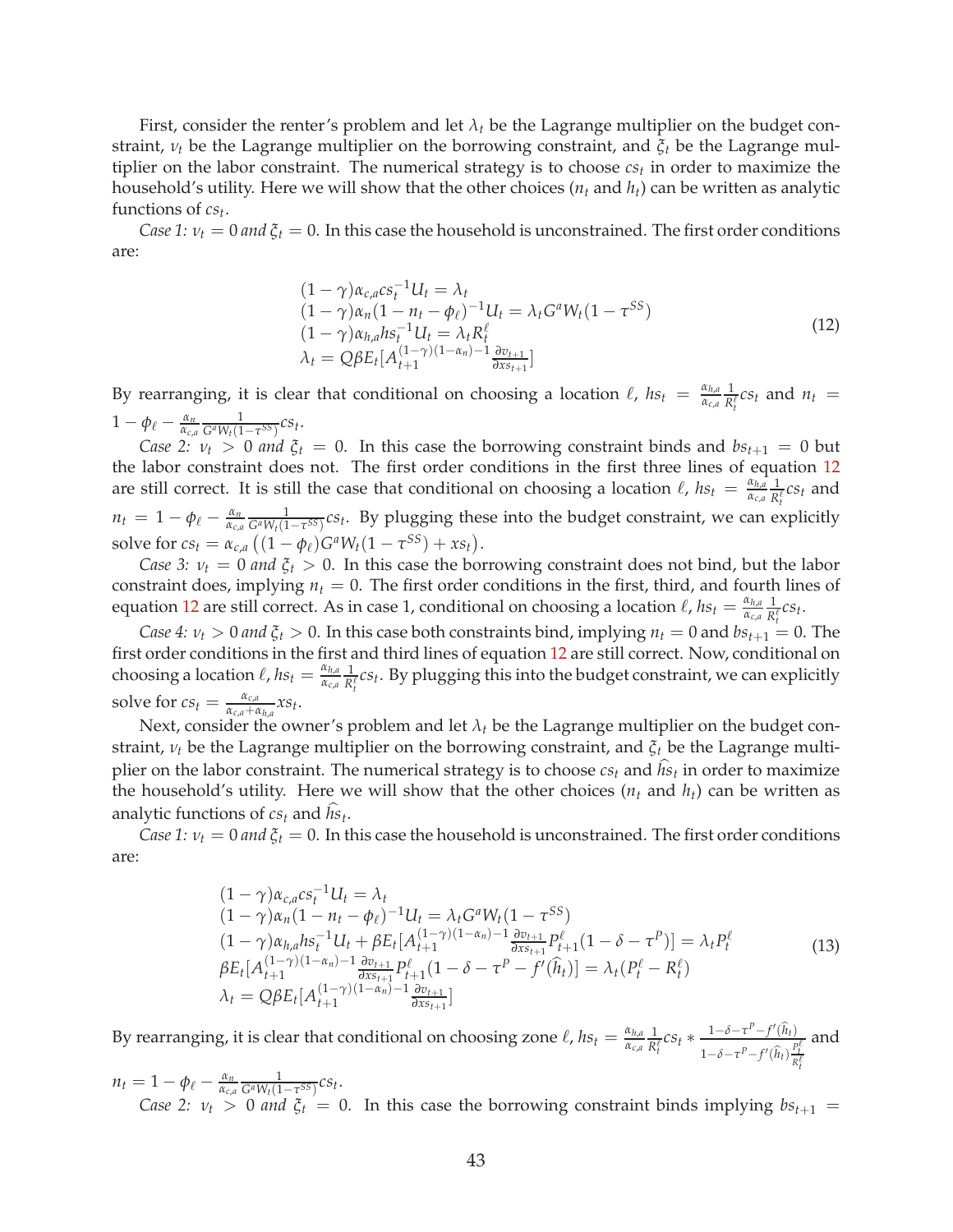$-P_t^{\ell}$  $a_t^{\ell}(\theta_{res}hs_t + \theta_{inv}hs_t)/Q$ , but the labor constraint does not bind. Eliminating  $bs_{t+1}$  from the budget constraint, we can rewrite it as

$$
cs_t + P_t^{\ell} (1 - \theta_{res}) h s_t + (P_t^{\ell} (1 - \theta_{inv}) - R_t^{\ell}) h s_t = n_t G^a W_t (1 - \tau^{SS}) + xs_t
$$

and resolving gives the following set of first order conditions:

$$
(1 - \gamma)\alpha_{c,a}cs_t^{-1}U_t = \lambda_t
$$
  
\n
$$
(1 - \gamma)\alpha_n(1 - n_t - \phi_\ell)^{-1}U_t = \lambda_t G^a W_t (1 - \tau^{SS})
$$
  
\n
$$
(1 - \gamma)\alpha_{h,a}hs_t^{-1}U_t + \beta E_t[A_{t+1}^{(1-\gamma)(1-\alpha_n)-1}\frac{\partial v_{t+1}}{\partial x_{s+1}}(P_{t+1}^\ell(1-\delta-\tau^P) - P_t^\ell\theta_{res}/Q)] = \lambda_t P_t^\ell (1 - \theta_{res})
$$
  
\n
$$
\beta E_t[A_{t+1}^{(1-\gamma)(1-\alpha_n)-1}\frac{\partial v_{t+1}}{\partial x_{s+1}}(P_{t+1}^\ell(1-\delta-\tau^P - f'(\hat{h}_t)) - P_t^\ell\theta_{inv}/Q)] = \lambda_t (P_t^\ell * (1 - \theta_{inv}) - R_t^\ell)
$$
  
\n(14)

The optimal labor choice is the same as in the previous case:  $n_t = 1 - \phi_\ell - \frac{\alpha_n}{\alpha_{\ell}}$  $\frac{\alpha_n}{\alpha_{c,a}} \frac{1}{G^a W_t (1 - \tau^{SS})} C S_t$ . However, the optimal housing choice may now be different. Recall that the numerical strategy is to choose  $cs_t$  and  $hs_t$ . Given those quantities and the binding borrowing constraint, we can use the budget constraint to solve for

$$
hs_t = \left(n_t G^a W_t (1 - \tau^{SS}) + x s_t - (P_t^{\ell} (1 - \theta_{inv}) - R_t^{\ell}) \widehat{hs}_t - cs_t\right) / \left(P_t^{\ell} (1 - \theta_{res})\right)
$$

*Case 3:*  $v_t = 0$  *and*  $\zeta_t > 0$ . In this case the borrowing constraint does not bind, but the labor constraint does, implying  $n_t = 0$ . All but the second line of equation [13](#page-43-1) are still correct. Conditional on choosing a location  $\ell$ ,  $hs_t$  is identical to Case 1.

*Case 4:*  $\nu_t > 0$  *and*  $\xi_t > 0$ . In this case both constraints bind, implying  $n_t = 0$  and  $bs_{t+1} =$  $-P_t^{\ell}$  $b_t^{\ell}(\theta_{res}hs_t + \theta_{inv}hs_t)/Q$ . Eliminating  $bs_{t+1}$  and  $n_t$  from the budget constraint, we can rewrite it as

$$
cs_t + P_t^{\ell} (1 - \theta_{res}) h s_t + (P_t^{\ell} (1 - \theta_{inv}) - R_t^{\ell}) h s_t = xs_t
$$

We can now solve for  $hs_t$  as a function of  $cs_t$  and  $hs_t$  just as in case 2:

$$
hs_t = \left(xs_t - (P_t^{\ell}(1 - \theta_{inv}) - R_t^{\ell})\widehat{hs}_t - cs_t\right) / \left(P_t^{\ell}(1 - \theta_{res})\right)
$$

### **A.3 Special case which can be solved analytically**

Consider a perpetual renter who is facing a constant wage *W* and a constant rent *R*, who is not choosing location, who is not constrained, who faces no idiosyncratic shocks  $(A = 1)$ , and whose productivity and utility are not age dependent ( $G^a = 1$ ,  $\alpha_{c,a} = \alpha_c$ , and  $\alpha_{h,a} = \alpha_h \,\forall a$ ). His problem can be written as:

$$
v(xs_t, a) = \max_{cs, hs, n} \frac{1}{1 - \gamma} \left( cs_t^{\alpha_c} h s_t^{\alpha_h} (1 - n_t)^{\alpha_n} \right)^{1 - \gamma} + \beta E_t[v(xs_{t+1}, a+1)] \text{ s.t.}
$$
  
\n
$$
xs_{t+1} = \frac{1}{Q}(xs_t + n_t W - cs_t - h s_t R)
$$
\n(15)

As shown earlier, the optimal housing and labor choices satisfy:  $hs_t = \frac{\alpha_h}{\alpha_h}$  $\frac{\alpha_h}{\alpha_c} \frac{1}{R} c s_t$  and  $n_t = 1$ *αn*  $\frac{\alpha_n}{\alpha_c} \frac{1}{W} c s_t$ . Redefining  $\hat{c} \hat{s} = \frac{1}{\alpha_c} c s$  and plugging these into the maximization problem, the problem is rewritten as:

$$
v(xs_t, a) = \max_{\widehat{cs}} \frac{\overline{u}}{1 - \gamma} \widehat{cs}_t^{1 - \gamma} + \beta E_t[v(xs_{t+1}, a+1)] \text{ s.t.}
$$
  

$$
xs_{t+1} = \frac{1}{Q}(xs_t + W - \widehat{cs}_t)
$$
 (16)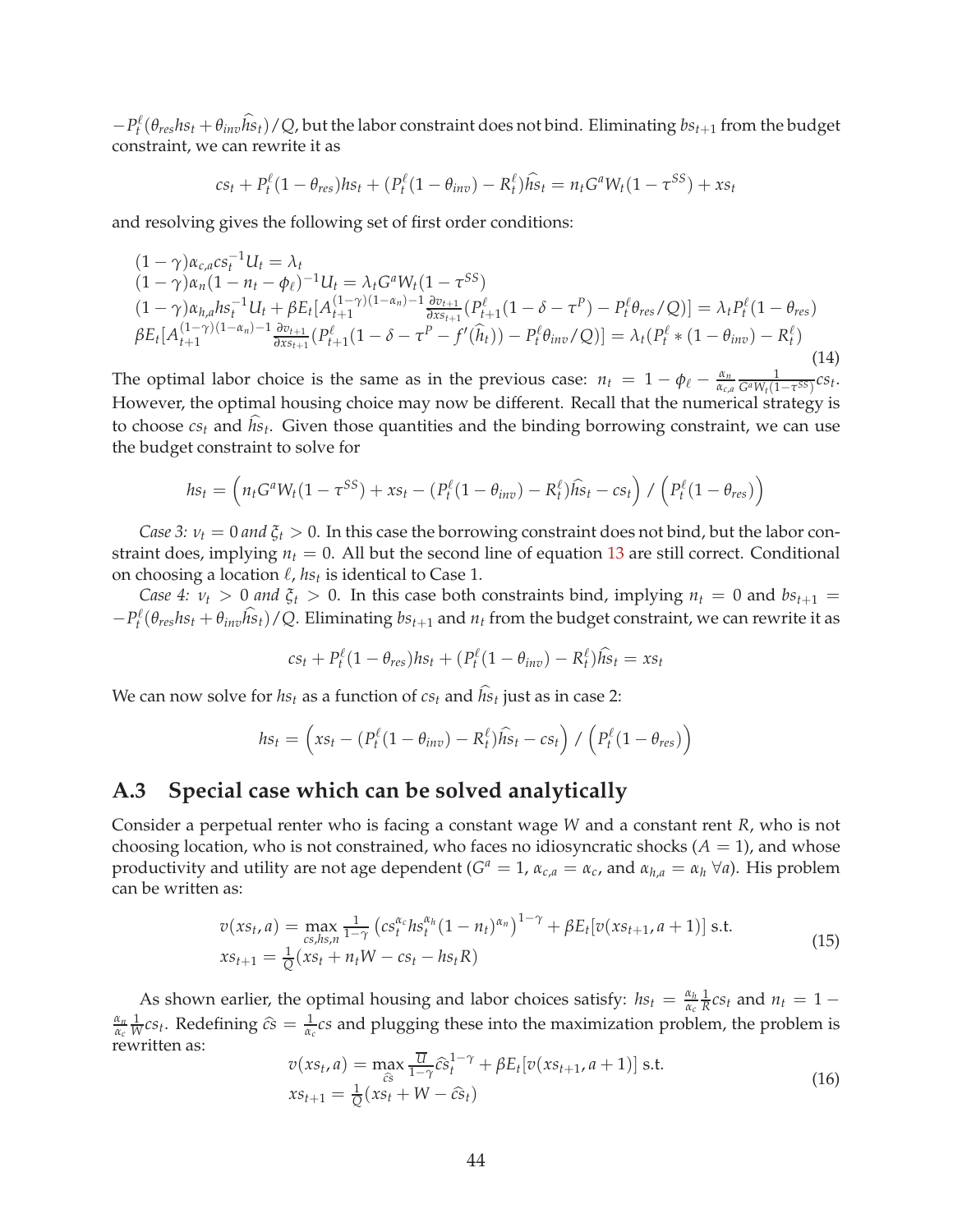where  $\overline{U} = (\alpha_c^{\alpha_c} \alpha_h^{\alpha_h})$  $a_h^{\alpha_h}$ α $a_n^{\alpha_n}$ R<sup>-α</sup>*h*W<sup>-α<sub>*n*</sub></sub>)<sup>1-γ</sup>. Next we can guess and verify that the value function has</sup> the form  $v(xs_t, a) = \frac{v_a}{1-\gamma} * (xs_t + \frac{1}{1-Q_a}W)^{1-\gamma}$  where  $v_a$  and  $Q_a$  are constants that depend on age *a*. Suppose this is true for  $a + 1$ . Then the problem is:

$$
v(xs_t, a) = \max_{\hat{c}s} \frac{\overline{u}}{1 - \gamma} \hat{c} s_t^{1 - \gamma} + \frac{v_{a+1}}{1 - \gamma} \beta Q^{-(1 - \gamma)} (xs_t + W - \hat{c} s_t + W \frac{Q}{1 - Q_{a+1}})^{1 - \gamma}
$$
  
= 
$$
\max_{\hat{c}s} \frac{\overline{u}}{1 - \gamma} \hat{c} s_t^{1 - \gamma} + \frac{v_{a+1}}{1 - \gamma} \beta Q^{-(1 - \gamma)} (xs_t - \hat{c} s_t + W \frac{1 - Q_{a+1} + Q}{1 - Q_{a+1}})^{1 - \gamma}
$$
(17)

Define  $X_{a+1} = v_{a+1}Q^{-(1-\gamma)}\beta$ . Then the first order condition is:  $\overline{U} * \widehat{cs}_t^{-\gamma} = X_{a+1} * (xs_t - \widehat{cs}_t + \frac{1}{2}S_t - \widehat{cs}_t)$  $W$ <sup>1−*Q*<sub>*a*+1</sub>+*Q*</sup> 1−*Qa*+<sup>1</sup> ) −*γ* . Rearranging, we can solve for optimal consumption:

$$
\widehat{cs}_t = \frac{\left(\frac{X_{a+1}}{U}\right)^{-1/\gamma}}{1 + \left(\frac{X_{a+1}}{U}\right)^{-1/\gamma}} \left(xs_t + W \frac{1 - Q_{a+1} + Q}{1 - Q_{a+1}}\right)
$$
\n
$$
xs_{t+1} + \frac{1}{1 - Q_{a+1}} W = \frac{1}{1 + \left(\frac{X_{a+1}}{U}\right)^{-1/\gamma}} \left(xs_t + W \frac{1 - Q_{a+1} + Q}{1 - Q_{a+1}}\right)
$$
\n(18)

Plugging this back into the original problem:

$$
v(xs_t, a) = \left(\overline{U} \left(\frac{\left(\frac{X_{a+1}}{U}\right)^{-1/\gamma}}{1 + \left(\frac{X_{a+1}}{U}\right)^{-1/\gamma}}\right)^{1 - \gamma} + X_{a+1} \left(\frac{1}{1 + \left(\frac{X_{a+1}}{U}\right)^{-1/\gamma}}\right)^{1 - \gamma}\right) \frac{\left(xs_t + W \frac{1 - Q_{a+1} + Q}{1 - Q_{a+1}}\right)^{1 - \gamma}}{1 - \gamma}
$$
  
\n
$$
= \overline{U} \left(1 + \left(\frac{X_{a+1}}{U}\right)^{-1/\gamma}\right)^{-(1 - \gamma)} \left(\left(\frac{X_{a+1}}{U}\right)^{-(1 - \gamma)/\gamma} + \left(\frac{X_{a+1}}{U}\right)\right) \frac{\left(xs_t + W \frac{1 - Q_{a+1} + Q}{1 - Q_{a+1}}\right)^{1 - \gamma}}{1 - \gamma} \right)
$$
(19)  
\n
$$
= X_{a+1} \left(1 + \left(\frac{X_{a+1}}{U}\right)^{-1/\gamma}\right)^{\gamma} \frac{\left(xs_t + W \frac{1 - Q_{a+1} + Q}{1 - Q_{a+1}}\right)^{1 - \gamma}}{1 - \gamma}
$$

This verifies the conjecture. The age dependent constants take the following form:

$$
v_a = X_{a+1} \left( 1 + \left( \frac{X_{a+1}}{\overline{u}} \right)^{-1/\gamma} \right)^{\gamma}
$$
  
=  $\beta Q^{-(1-\gamma)} v_{a+1} \left( 1 + \left( v_{a+1} \beta Q^{-(1-\gamma)} \overline{u}^{-1} \right)^{-1/\gamma} \right)^{\gamma}$   

$$
Q_a = \frac{Q}{1+Q - Q_{a+1}}
$$
 (20)

Note that  $Q_{\infty}=Q$  and  $v_{\infty}=U$  $\sqrt{ }$  $1 - \beta^{\frac{1}{\gamma}} Q^{\frac{-(1-\gamma)}{\gamma}}$ <sup>- $\gamma$ </sup>

### **A.4 Commuting costs and composition of Zone 1**

From the household's FOC, we know that  $\frac{\partial U}{\partial C} = \frac{\partial U}{\partial N} \times \frac{1}{w}$  where *C* is the numeraire, *N* is hours worked, and *w* is the wage. Suppose that moving one unit of distance towards center decreases the hourly commuting cost by  $\phi_T$  and the financial commuting cost by  $\phi_F$ . Also, suppose that the price is a function of distance from center  $P(x)$ .

.

First, consider time costs only ( $\phi_F = 0$ ). The cost of decreasing the commute by *d* is  $d \times H \times$  $P'(x) \times \frac{\partial U}{\partial C}$ , this is the amount of housing consumed *H*, multiplied by the price increase at the current location  $P'(x) \times d$ , multiplied by the marginal utility of the numeraire good. The benefit of decreasing the commute by *d* is  $d \times \phi_T \times \frac{\partial U}{\partial N} = d \times \phi_T \times w \times \frac{\partial U}{\partial C}$ , this is the marginal utility of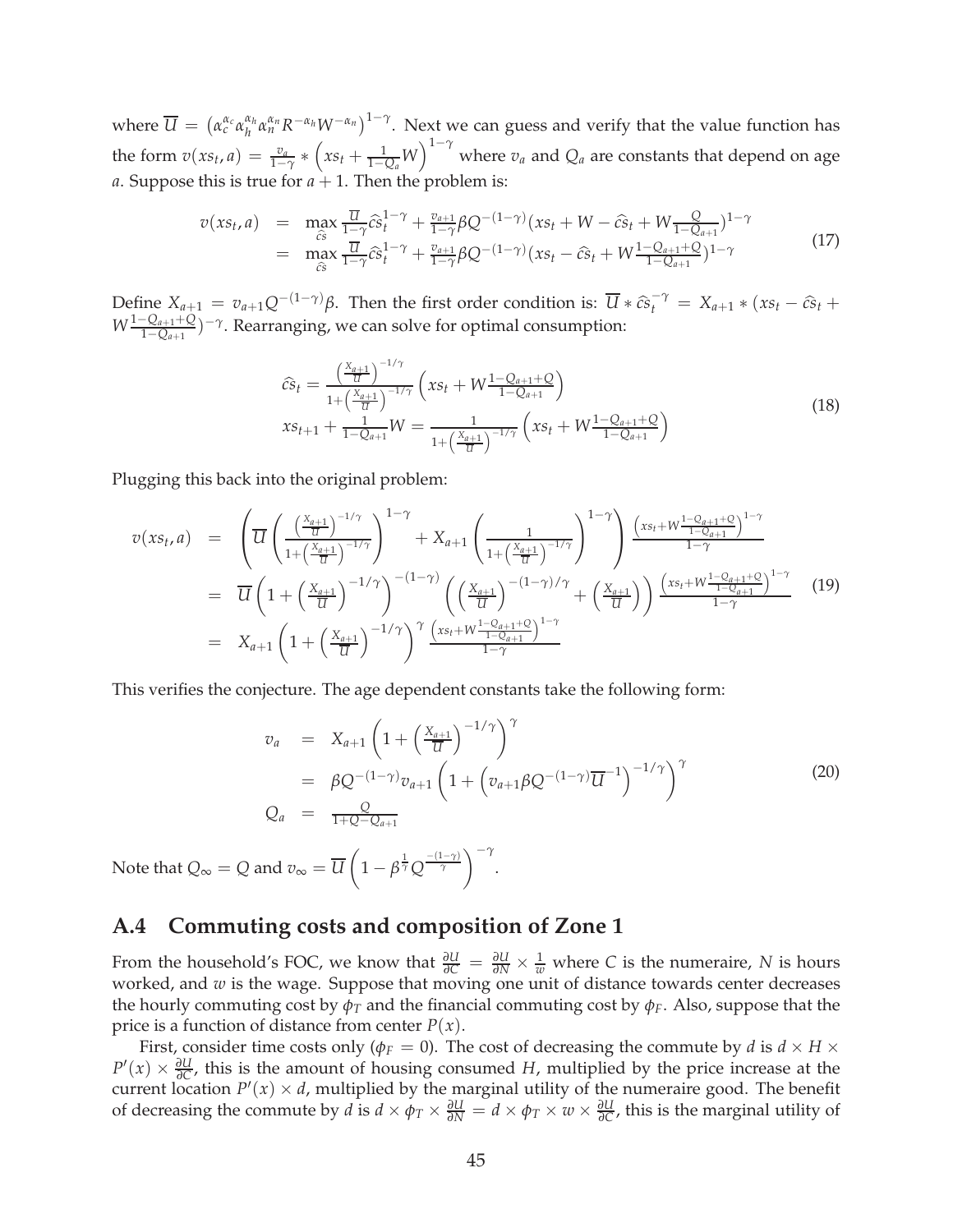leisure, multiplied by the extra leisure  $d \times \phi_T$ . Equating the cost to the benefit and rearranging:  $P'(x) = \phi_T \frac{w}{H}$  $\frac{w}{H}$ . The left hand side represents one's willingness to pay per square foot implying that agents with high  $\frac{w}{H}$  are willing to pay a higher price. For a fixed amount of wealth, high income agents have higher  $\frac{w}{H}$  because individual productivity is stationary, therefore high income agents tend to save relatively more and consume relatively less of their wealth  $(\frac{w}{H}$  would be constant if individual productivity had permanent shocks). For a fixed income, high wealth agents have higher  $\frac{w}{H}$  because, consistent with the Permanent Income Hypothesis, for a fixed *w*, high wealth agents are willing to spend more on housing.

Next, consider financial costs only ( $\phi_T = 0$ ). The cost of decreasing the commute is the same as before  $d \times H \times P'(x) \times \frac{\partial U}{\partial C}$ . The benefit of decreasing the commute is  $d \times \phi_F \times \frac{\partial U}{\partial C}$ , this is the financial saving  $d \times \phi_F$  multiplied by the marginal utility of the numeraire. Equating the cost to the benefit:  $P'(x) = \phi_F \frac{1}{H}$ . Low *H* agents are willing to pay a higher price. Agents who have low wealth or low income tend to have lower housing demand *H* and are willing to pay more per square foot to reduce their commute. The intuition is that the financial cost is fixed, thus agents with low housing demand are willing to pay a much higher price per square foot to 'ammortize' the benefit of not paying the fixed cost.

### **A.5 One-period case which can be solved analytically**

There are *m* agents,  $m^c$  consumption producing firms,  $m^1$  construction firms in zone 1, and  $m^2$ construction firms in zone 2. There are two zones with sizes  $m\overline{h^1}$  and  $m\overline{h}^2$ . Agents have initial wealth  $W = 0$  and earn a wage  $w$ . They live for one period only, and there is no resale value for the housing that they buy.

Conditional on a zone, a household maximizes  $U = c^{\alpha_c}h^{\alpha_h}(1 - \lambda - x)^{\alpha_n}$  subject to  $c + P * h =$  $W + w * x$  where  $\lambda$  is a zone specific time cost and *P* is a zone specific housing price ( $\lambda = 0$  in zone 1). This can be rewritten as:

$$
U = \max_{h,x} (W + w * x - P * h)^{\alpha_c} h^{\alpha_h} (1 - \lambda - x)^{\alpha_n}
$$
 (21)

The first order conditions imply the following solution:

$$
c = \alpha_c((1 - \lambda)w + W)
$$
  
\n
$$
h = \alpha_h((1 - \lambda)w + W)
$$
  
\n
$$
x = (\alpha_c + \alpha_h)(1 - \lambda) - \alpha_n \frac{w}{w}
$$
  
\n
$$
U = \left(\frac{1}{P}\right)^{\alpha_h} \left(\frac{1}{w}\right)^{\alpha_n} \alpha_c^{\alpha_c} \alpha_h^{\alpha_h} \alpha_n^{\alpha_n}((1 - \lambda)w + W)
$$
\n(22)

Here we used  $\alpha_c + \alpha_h + \alpha_n = 1$ .

Each consumption producing firm chooses hours  $x_c$  to maximize  $\pi_c = x_c^{\rho_c} - wx_c$  which implies that  $w = \rho_c x_c^{\rho_c - 1}$ . Each construction firm in zone 1 maximizes  $\pi_1 = \left(1 - \frac{H^1}{m\bar{h}^1}\right)$  $P_1 x_1^{\rho_h} - w x_1$ which implies that  $w = \left(1 - \frac{H^1}{m\overline{h}^1}\right)$  $\left( P_1 \rho_h x_1^{\rho_h-1} \right)$  $\frac{\rho_h-1}{1}$ . Each construction firm in zone 2 maximizes  $\pi_2 =$  $\left(1-\frac{H^2}{m\overline{h^2}}\right)$  $\int P_2 x_2^{\rho_h} - w x_2$  which implies that  $w = \left(1 - \frac{H^2}{m \bar{h}^2}\right)$  $\left( P_2 \rho_h x_2^{\rho_h - 1} \right)$  $\frac{\rho_h-1}{2}$ . Here  $H^1$  and  $H^2$  are the total amount of housing built in each zone.

Equilibrium implies that the following equations must be satisfied.

<span id="page-46-0"></span>
$$
P_2 = P_1 (1 - \lambda)^{1/\alpha_h} \tag{23}
$$

Equation [23](#page-46-0) says that for households to be indifferent between the two zones, their utility of living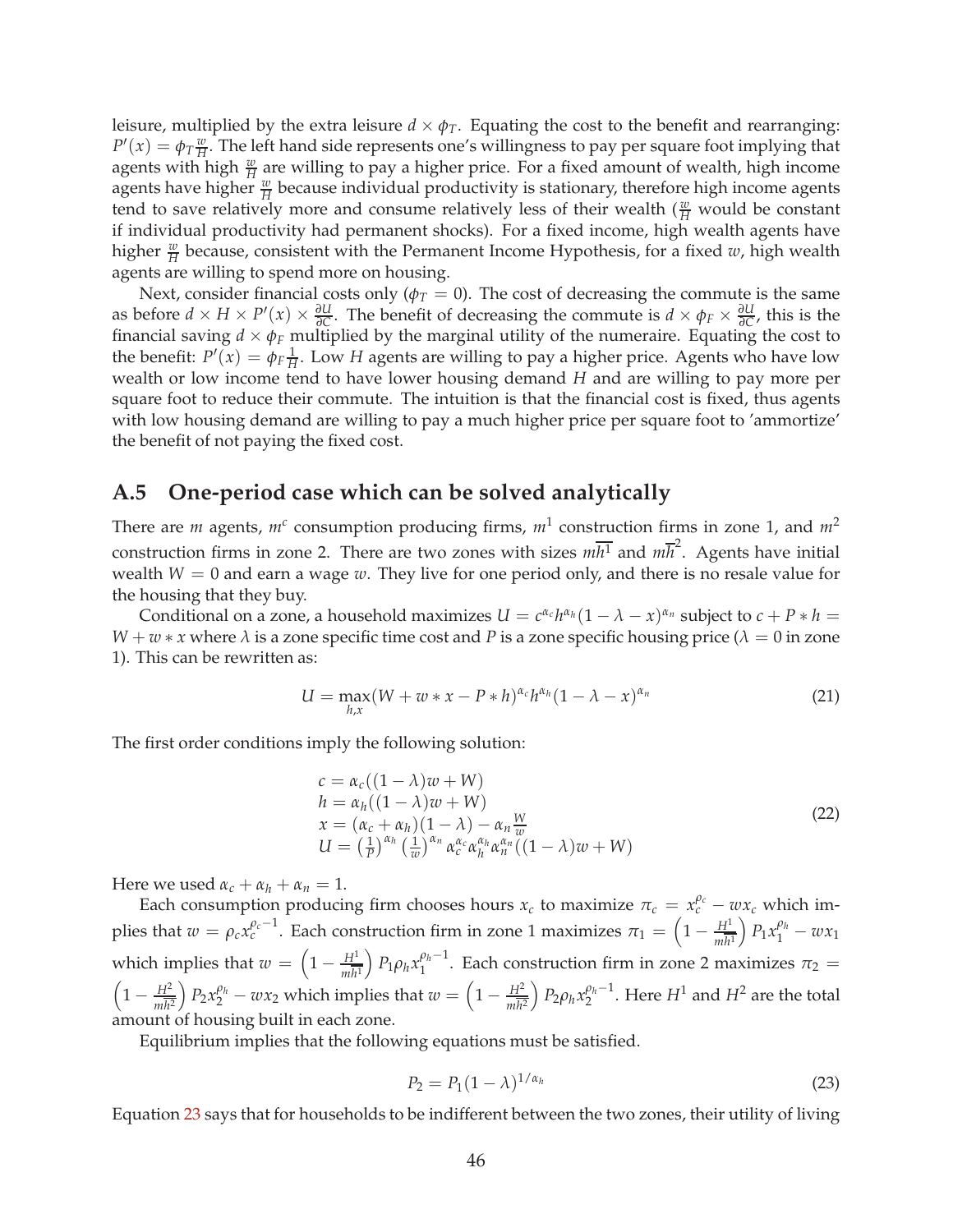in each zone must be the same.

<span id="page-47-0"></span>
$$
n_1 = \frac{H^1 P^1}{\alpha_h w} \tag{24}
$$

<span id="page-47-1"></span>
$$
n_2 = \frac{H^2 P^2}{\alpha_h w (1 - \lambda)}\tag{25}
$$

<span id="page-47-2"></span>
$$
n_1 + n_2 = m \tag{26}
$$

Equations [24](#page-47-0) and [25](#page-47-1) say that the total number of households in each zone  $(N_1$  and  $N_2)$  must equal to the total housing in each zone, divided by the housing size an agent in that zone would demand. The housing size comes from the solution of the agent's problem. Equation [26](#page-47-2) says that the sum of agents living in zones 1 and 2 must equal to the total number of agents.

<span id="page-47-3"></span>
$$
w = \rho_c x_c^{\rho_c - 1} \tag{27}
$$

<span id="page-47-4"></span>
$$
w = \left(1 - \frac{H^1}{m\overline{h^1}}\right) P_1 \rho_h x_1^{\rho_h - 1} \tag{28}
$$

<span id="page-47-5"></span>
$$
w = \left(1 - \frac{H^2}{m\overline{h^2}}\right) P_2 \rho_h x_2^{\rho_h - 1}
$$
 (29)

Equations [27,](#page-47-3) [28,](#page-47-4) and [29](#page-47-5) relate each firm's optimal behavior to the wage.

<span id="page-47-6"></span>
$$
H^{1} = \left(1 - \frac{H^{1}}{m\overline{h^{1}}}\right) m_{1} x_{1}^{\rho_{h}}
$$
\n(30)

<span id="page-47-7"></span>
$$
H^2 = \left(1 - \frac{H^2}{m\overline{h^2}}\right) m_1 x_2^{\rho_h} \tag{31}
$$

Equations [30](#page-47-6) and [31](#page-47-7) relate each firm's output to the total output of housing in each zone. They can be rewritten as  $H^1 = \frac{m\overline{h^1}m_1x_1^{\rho_h}}{m\overline{h^1}+m_1x_1^{\rho_h}}$  and  $H^2 = \frac{m\overline{h^2}m_2x_2^{\rho_h}}{m\overline{h^2}+m_2x_2^{\rho_h}}$ .

<span id="page-47-8"></span>
$$
(\alpha_c + \alpha_h)(n_1 + n_2(1 - \lambda)) = m_c x_c + m_1 x_1 + m_2 x_2
$$
\n(32)

Equation [32](#page-47-8) relates labor supply, on the left side, to labor demand, on the right side.

This is 10 equations and 10 unknowns: prices  $P_1$ ,  $P_2$ ; labor demand for each firm type  $x_1$ ,  $x_2$ ,  $x_c$ ; number of households living in each zone  $n_1$ ,  $n_2$ ; total housing in each zone  $H^1$ ,  $H^2$ ; and the wage *w*. This can can be reduced to a single equation.

First, plug H and P into equations [\(28\)](#page-47-4) and [\(29\)](#page-47-5):  $w = P_1 \rho_h \frac{m \overline{h^1} x_1^{\rho_h - 1}}{m \overline{h^1} + m_1 x_1^{\rho_h}} = P_2 \rho_h \frac{m \overline{h^2} x_2^{\rho_h - 1}}{m \overline{h^2} + m_2 x_2^{\rho_h}}$ Second, plug the wage into equations [\(24\)](#page-47-0) and [\(25\)](#page-47-1):  $n_1 = \frac{m_1 x_1}{\alpha_n \rho_h}$ *α<sub>h</sub>ρ<sub>h</sub>*</sub> and  $n_2 = \frac{m_2 x_2}{\alpha_h \rho_h (1 - 1)}$  $\frac{m_2x_2}{\alpha_h\rho_h(1-\lambda)}$ .

Third, plug *n*<sub>1</sub> and *n*<sub>2</sub> into equation [\(26\)](#page-47-2) to solve for *x*<sub>2</sub> in terms of *x*<sub>1</sub>: *x*<sub>2</sub> =  $\frac{1-\lambda}{m_2}(m\alpha_h\rho_h$  $m_1x_1$ ) =  $A_0 + A_1x_1$  where  $A_0 = \frac{1-\lambda}{m_2} m \alpha_h \rho_h$  and  $A_1 = -m_1 \frac{1-\lambda}{m_2}$  $\frac{-\Lambda}{m_2}$ .

Fourth, plug  $x_2 = A_0 + A_1x_1$  into the equality between zone 1 and zone 2 firms' wages derived earlier and use equation [\(23\)](#page-46-0) to get rid of prices:  $\frac{m\overline{h^1}x_1^{\rho_h-1}}{m\overline{h^1}+m_1x_1^{\rho_h}} = (1-\lambda)^{1/\alpha_h} \frac{m\overline{h^2}(A_0+A_1x_1)^{\rho_h-1}}{m\overline{h^2}+m_2(A_0+A_1x_1)^{\rho_h}}$  $\frac{mn-(A_0+A_1x_1)^n}{m\overline{h^2}+m_2(A_0+A_1x_1)^{p_h}}$ . This is now one equation with one unknown and can be solved numerically.

Fifth, once we have  $x_1$  we can immediately calculate  $x_2$ ,  $n_1$ ,  $n_2$ ,  $H^1$ ,  $H^2$  but we still need to solve for *w* and  $P_1$ . We can solve for *w* as a function of  $P_1$  using equation [\(28\)](#page-47-4). We can then solve for  $x_c$  as a function of  $P_1$  using equation [\(27\)](#page-47-3). We can then plug this into equation [\(32\)](#page-47-8) to solve for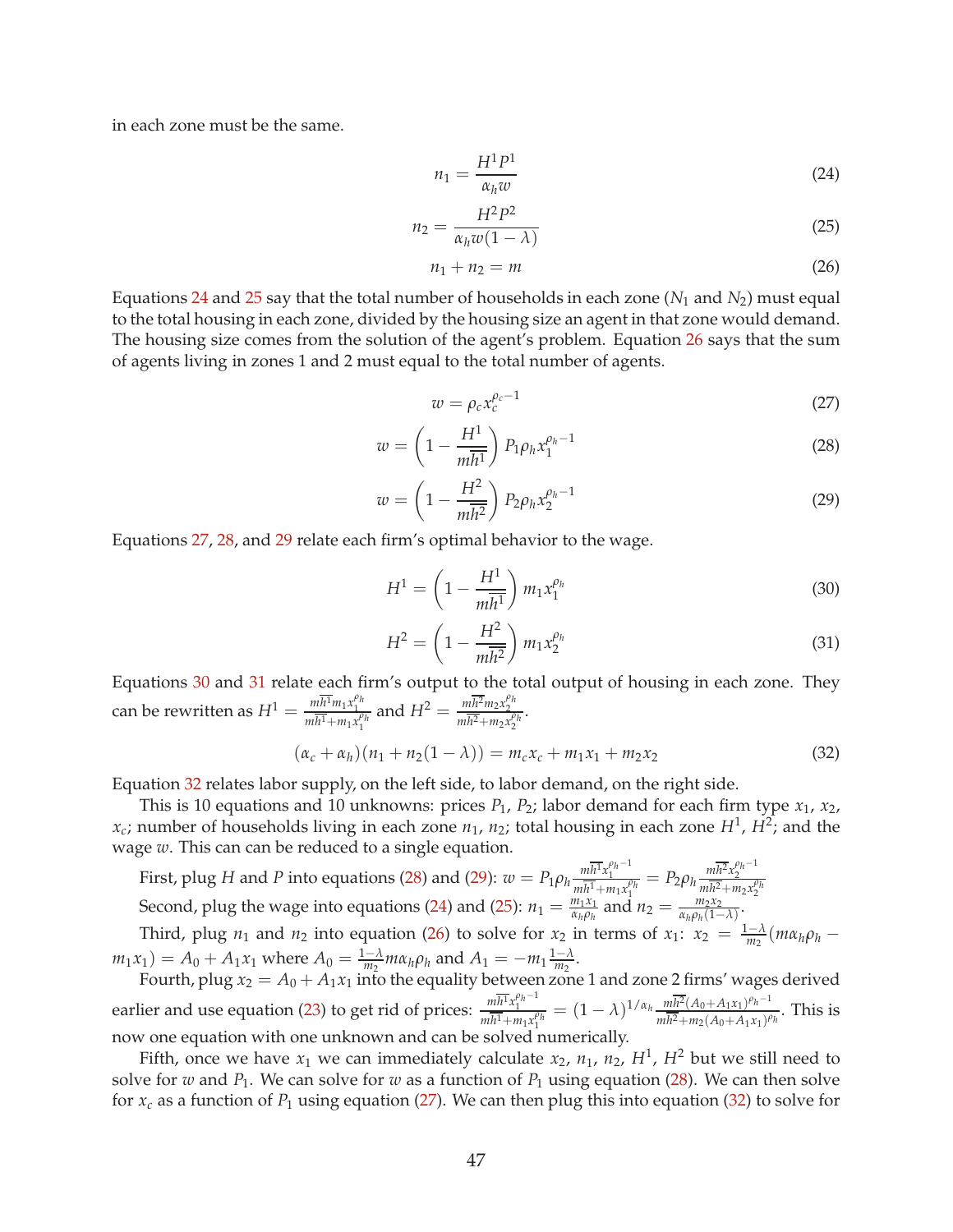## **B Data Appendix: New York**

### **B.1 The New York Metro Area**

U.S. Office of Management and Budget publishes the list and delineations of Metropolitan Statistical Areas (MSAs) on the Census website ([https://www.census.gov/population/metro/data/metrodef.html](https://www.census.gov/population/metro/data/ metrodef.html)). The current delineation is as of July 2015. New York-Newark-Jersey City, NY-NJ-PA MSA (NYC MSA) is the most populous MSA among the 382 MSAs in the nation.

<span id="page-48-0"></span>NYC MSA consists of 4 metropolitan divisions and 25 counties, spanning three states around New York City. The complete list of counties with state and zone information is presented in Table [4.](#page-48-0) As previously defined, only New York County (Manhattan borough) is categorized as zone 1 and the rest 24 counties are categorized as zone 2. For informational purposes, the five counties of New York City are appended with parenthesized borough names used in New York City.

| County                   | <b>State</b>    | Zone   |
|--------------------------|-----------------|--------|
| New York (Manhattan)     | $\overline{NY}$ | Zone 1 |
| Bergen                   | NJ              | Zone 2 |
| Bronx (Bronx)            | NY              | Zone 2 |
| Dutchess                 | NY              | Zone 2 |
| <b>Essex</b>             | NJ              | Zone 2 |
| Hudson                   | NJ              | Zone 2 |
| Hunterdon                | NJ              | Zone 2 |
| Kings (Brooklyn)         | NY              | Zone 2 |
| Middlesex                | NJ              | Zone 2 |
| Monmouth                 | NJ              | Zone 2 |
| Morris                   | NJ              | Zone 2 |
| Nassau                   | NY              | Zone 2 |
| Ocean                    | NJ              | Zone 2 |
| Orange                   | NY              | Zone 2 |
| Passaic                  | NJ              | Zone 2 |
| Pike                     | PA              | Zone 2 |
| Putnam                   | NY              | Zone 2 |
| Queens (Queens)          | NY              | Zone 2 |
| Richmond (Staten Island) | NY              | Zone 2 |
| Rockland                 | NY              | Zone 2 |
| Somerset                 | NJ              | Zone 2 |
| Suffolk                  | NY              | Zone 2 |
| Sussex                   | NJ              | Zone 2 |
| Union                    | NJ              | Zone 2 |
| Westchester              | NΥ              | Zone 2 |

Table 4: NYC MSA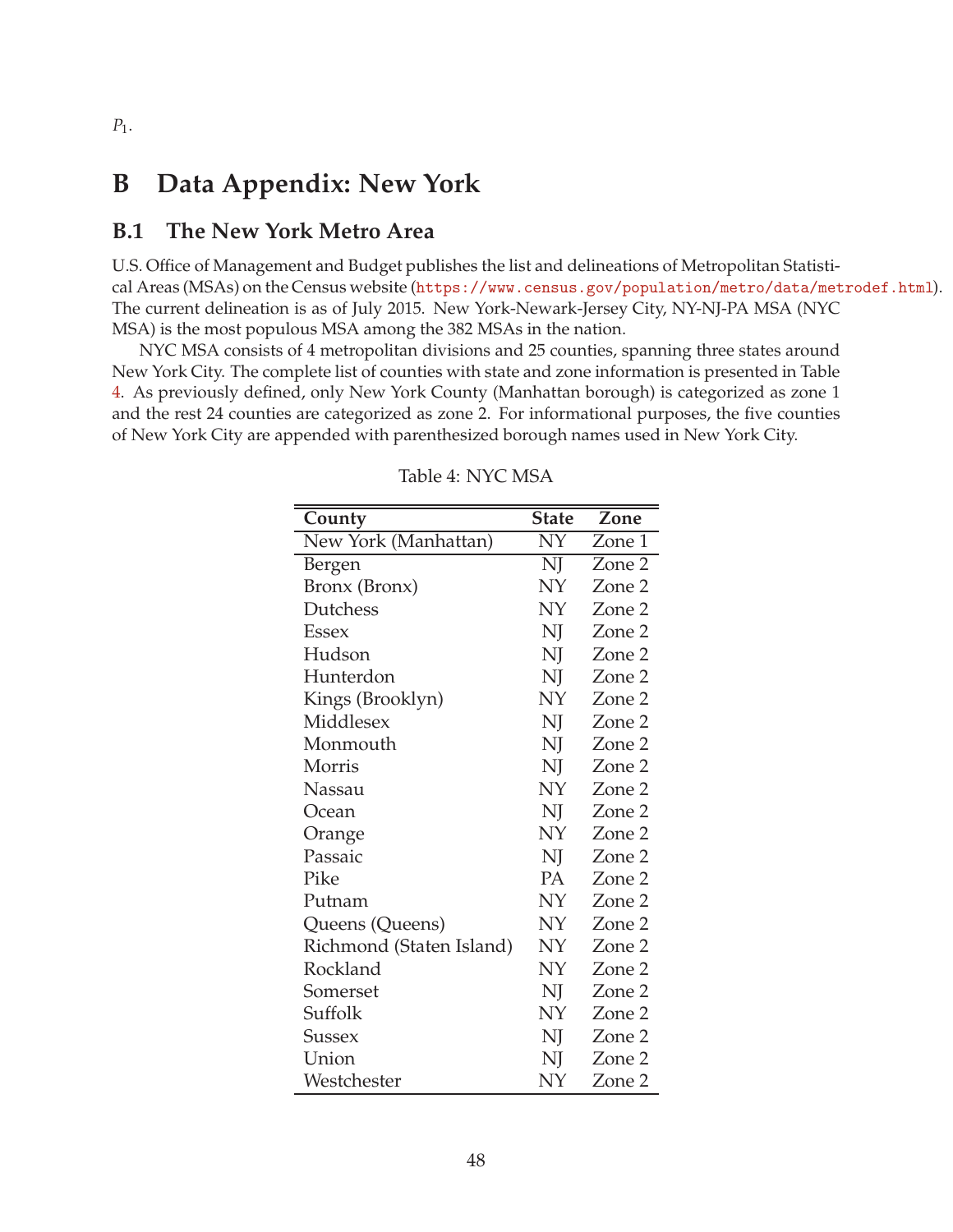### **B.2 Population, Housing Stock, and Land Area**

The main source for population, housing stock and land area is US Census Bureau American FactFinder (<http://factfiner.census.gov>). American FactFinder provides comprehensive survey data on a wide range of demographic and housing topics. Using the Advanced Search option on the webpage, topics such as population and housing can be queried alongside geographic filters. We select the DP02 table (selected social characteristics) for population estimates, the DP04 table (selected housing characteristics) for housing estimates, and the GCT-PH1 table (population, housing units, area and density) for land area information. Adding 25 counties separately in the geographic filter, all queried information is retrieved at the county level. We then aggregate the 24 columns as a single zone 2 column.

Since the ACS (American Community Survey) surveys are conducted regularly, the survey year must be additionally specified. We use the 2015 1-year ACS dataset as it contains the most up-to-date numbers available. For Pike County, PA, the 2015 ACS data is not available and we use the 2014 5-year ACS number instead. Given that Pike County accounts only for 0.3% of zone 2 population, the effect of using lagged numbers for Pike County is minimal.

The ratio of the land mass of zone 1 (Manhattan) to the land mass of zone 2 (the other 24 counties of the NY MSA) is 0.0028. However, that ratio is not the appropriate measure of the relative maximum availability of housing in each of the zones since Manhattan zoning allows for taller buildings, smaller lot sizes, etc.

Data on the maximum buildable residential area are graciously computed and shared by Chamna Yoon from Baruch College. He combines the maximum allowed floor area ratio (FAR) to each parcel to construct the maximum residential area for each of the five counties (boroughs) that make up New York City. Manhattan has a maximum residential area of 1,812,692,477 square feet. This is our measure for  $\bar{H}^1$ . The other four boroughs of NYC combine for a maximum buildable residential area of 4,870,924,726 square feet. Using the land area of each of the boroughs (expressed in square feet), we can calculate the ratio of maximum buildable residential area (sqft) to the land area (sqft). For Manhattan, this number is 2.85. For the other four boroughs of NYC it is 0.62. For Staten Island, the most suburban of the boroughs, it is 0.32. We assume that the Staten Island ratio is representative of the 20 counties in the New York MSA that lie outside NYC since these are more suburban. Applying this ratio to their land area of 222,808,633,344 square feet, this delivers a maximum buildable residential square feet for those 20 counties of 71,305,449,967 square feet. Combining that with the four NYC counties in zone 2, we get a maximum buildable residential area for zone 2 of 76,176,377,693 square feet. This is  $\bar{H}^2$ . The ratio  $\bar{H}^1/\bar{H}^2$  is 0.0238. We argue that this ratio better reflects the relative scarcity of space in Manhattan than the corresponding land mass ratio.

### **B.3 Income**

The main source for the income distribution data is again US Census Bureau American FactFinder. From table DP03 (selected economic characteristics), we retrieve the number of households in each of 10 income brackets, ranging from "less than \$10,000" for the lowest to "\$200,000 or more" for the highest bracket. The distribution suffers from top-coding problem, so we additionally estimate the conditional means for the households in each income bracket. For the eight income brackets except for the lowest and the highest, we simply assume the midpoint of the interval as the conditional mean. For example, for the households in \$50,000 to \$74,999 bracket, the conditional mean income is assumed to be \$62,500. For the lowest bracket, (less than \$10,000) we assume the conditional mean is \$7,500. Then we can calculate the conditional mean of the highest income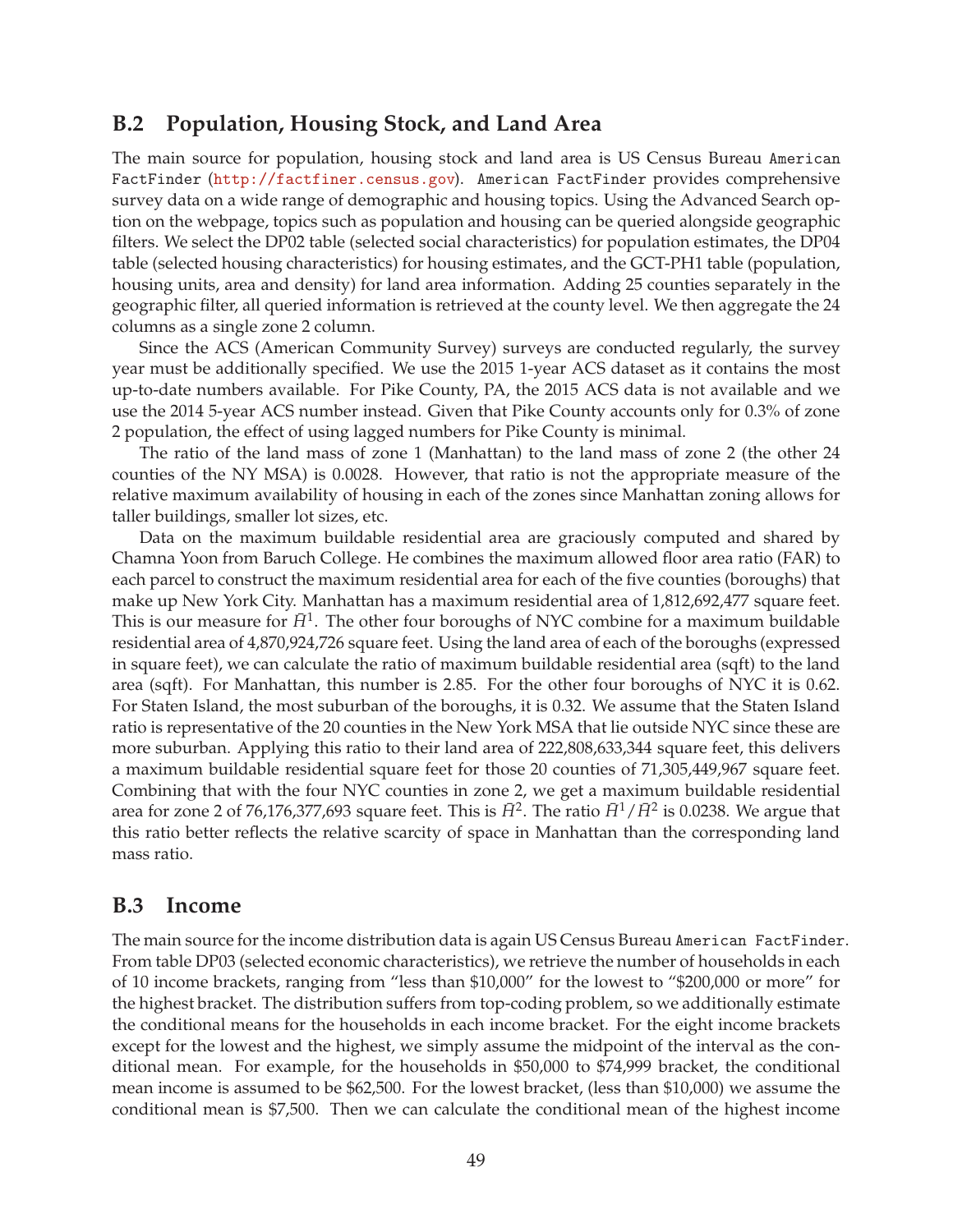bracket, using the average household income and conditional means of the other brackets, since the reported unconditional mean is based on all data.

Our concept of income is household income before taxes. It includes income from (i) wages, salaries, commissions, bonuses, or tips, (ii) farm or non-farm business, proprietorship, or partnership, (iii) social security and railroad retirment payments, (iv) retirement, survivor, or disability pensions, (v) SSI, TANF, family assistance, safety net, other public assistance, or public welfare, (vi) interest, dividends, royalties, estates and trusts.

We aggregate the county-level income distribution into a zone 2 income distribution in two steps. First, the aggregate number of households included in each income bracket is the simple sum of county-level household numbers in the bracket. Second, we calculate the zone 2 conditional mean of the income brackets using the weighted average methods. For the lower nine income brackets, the conditional means are assumed to be constant across counties, so zone 2 conditional means are also the same. For the highest income bracket, we use the county-specific conditional mean of the highest bracket, and calculate its weighted average over the 24 counties. Using these conditional means, and the household distribution over 10 income brackets, the zone 2 average household income can be calculated.

#### **B.4 House Prices, Rental Prices, and Home Ownership**

Housing prices and rental prices data come from Zillow (<http://www.zillow.com/research/data>) indices. Zillow publishes Zillow Home Value Index (ZHVI) and Zillow Rent Index (ZRI) monthly. The main advantage of using Zillow indices compared to other indices is that it overcomes salescomposition bias by constantly estimating hypothetical market prices, controlling for hedonics such as house size. We use 2015 year-end data to be consistent with the ACS dataset. There are a few missing counties in ZHVI and ZRI. For the five counties with missing ZHVI index price, we search those counties from Zillow (http://www.zillow.com) website, and use the median listing prices instead. For the two counties with missing ZRI index price, we estimate the rents using the price/rent ratio of comparable counties.

Home ownership data is directly from American FactFinder. In table DP04 (selected housing characteristics), the *Total housing units* number is divided by *Occupied housing units* and *Vacant housing units*. *Occupied housing units* are further classified into *Owner-occupied* and *Renter-occupied* housing units, which enables us to calculate the home ownership ratio.

### <span id="page-50-0"></span>**B.5 Rent Regulation**

The main source for rent regulation data is US Census Bureau New York City Housing and Vacancy Survey (NYCHVS; <http://www.census.gov/housing/nychvs>). NYCHVS is conducted every three years to comply with New York state and New York City's rent regulation laws. We use the 2014 survey data table, which is the most recent survey data. In Series IA table 14, the number of housing units under various rent-control regulations are available for each of the five NYC boroughs. We define rent-regulated units as those units that are (i) rent controlled, (ii) public housing, (iii) Mitchell Lama housing, (iv) all other government-assisted or regulated housing.

We exclude rent-stabilized units from our definition. Rent stabilized units are restricted in terms of their annual rent increases. The vast majority of units built after 1947 that are rent stabilized are so voluntarily. They receive tax abatements in lieu of subjecting their property to rent stabilization for a defined period of time. Both rent levels and income levels of tenants in rentstabilized units are in between those of rent-regulated and unregulated units.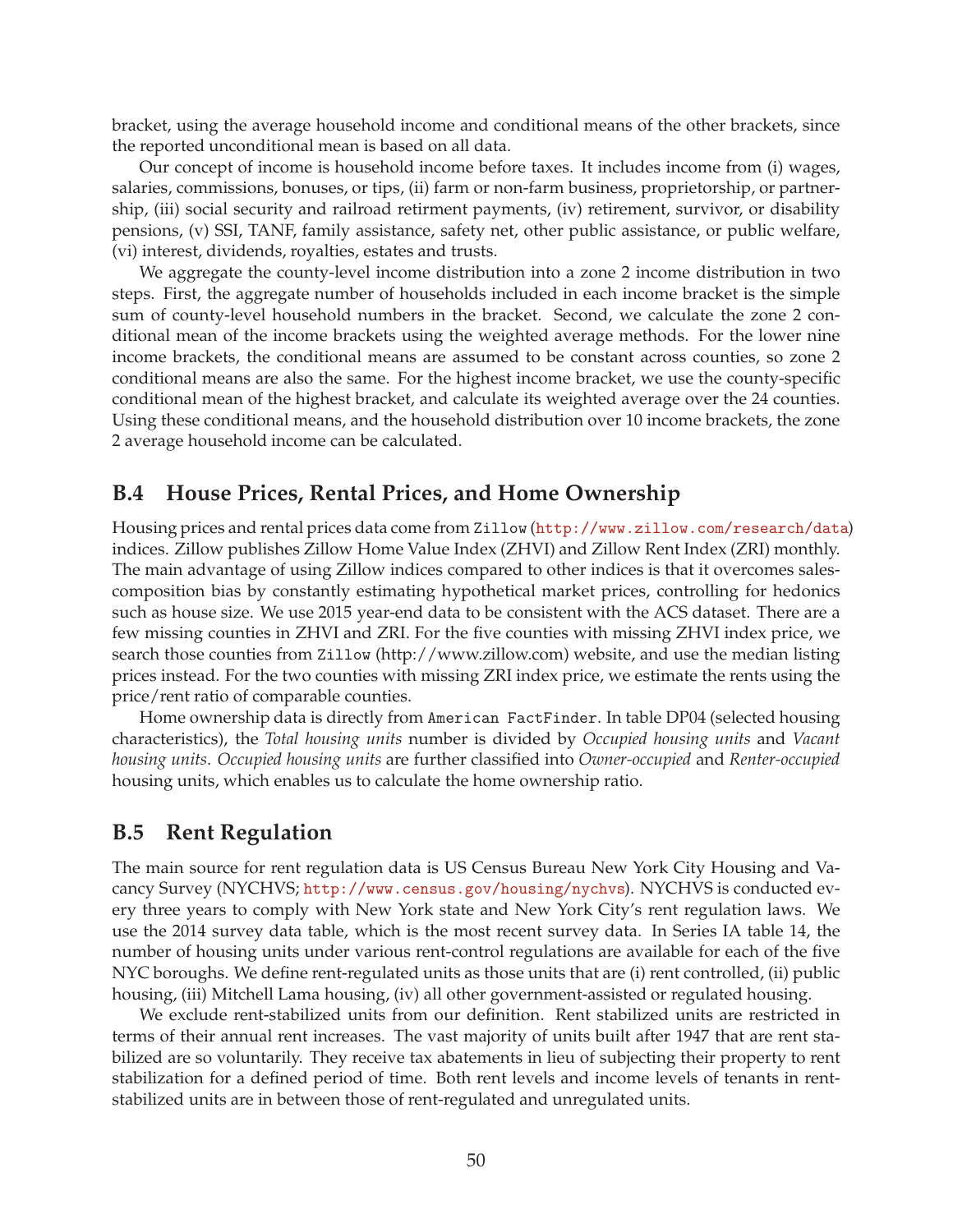We calculate the proportion of rent-regulated units among all the renter-occupied units. The proportion is 16.9% for Manhattan and 13.2% for the other four NYC boroughs.

We use a different data source for the other 20 counties outside of New York City. Affordable Housing Online (<http://affordablehousingonline.com>) provides various rent-related statistics at the county level. For each of the 20 counties outside NYC, we calculate the fraction of rentregulated units by dividing *Federally Assisted Units* number by *Renter Households* number reported on each county's webpage. We then multiply these %-numbers with the renter-occupied units in ACS data set to calculate the rent-regulated units for the 20 counties. Along with the NYCHVS numbers for the four NYC boroughs, we can aggregate all the 24 counties in zone 2 to calculate the fraction of rent-regulated units. The four NYC boroughs have 1.53 million renter-occupied housing units while the rest of zone 2 has 1.30 million. The resulting fraction of rent-regulated units in zone 2 is 10.4%.

From the NYCHVS, we also calculate the percentage difference in average rent in New York City between our definition of regulated rentals and the others (unregulated plus rent-stabilized). That percentage difference is 49.9%. We apply the same percentage difference to all of the MSA in our model.

Finally, we calculate the percentage difference in average household income (Series IA - Table 9) in New York City between our definition of regulated rentals and the others (unregulated plus rent-stabilized). That percentage difference is 54.2%. This is a moment we can compute in the model and compare to the data.

### <span id="page-51-0"></span>**B.6 Migration**

We use county-to-county migration data for 2006-2010 and 2010-2014 from the 5-year American Community Survey for the 25 counties in the New York metropolitan area. For each county and survey wave, we compute net migration rates (inflow minus outflow divided by population). When one person enters the New York labor market and another one leaves, the model is unchanged, so net migration is the relevant concept for the model. We aggregate net migration for the 24 counties in zone 2. The net migration rate over the 5-year period between 2010-2014 for the entire MSA is -0.15%, or -0.03% per year. First, this net migration rate is minuscule: only about 30,000 people moved in over a 5-year period on a MSA population of 20 million. Of course, this masks much larger gross flows: about 824,000 came into the MSA and 854,000 left. Second, Manhattan (zone 1) saw a net inflow of 30,000 people coming from outside the MSA while the rest of the MSA (zone 2) saw a net outflow to the rest of the country/world of 60,000. This is the opposite pattern than what we would expect if the OOT purchases prompted migration of residents, since OOT purchases were much stronger in Manhattan than in the rest of the MSA (twice as large). Third, comparing the net migration in the 2010-2014 period to that in the 2006-2010 period, we find that the net migration rate rose, from -73,000 to -30,000. The net migration rate rises from -0.38% in 2006-2010 to -0.15% in the 2010-2014 period. The rise in OOT purchases over time did not coincide with a decline in net migration, but with an increase. In other words, not only are the relevant net migration rates tiny, they also have the wrong-sign cross-sectional correlation with the spatial OOT pattern, and with the time-series of OOT purchases. We conclude that there is little evidence in the New York data of substantial net migration responses to OOT purchases.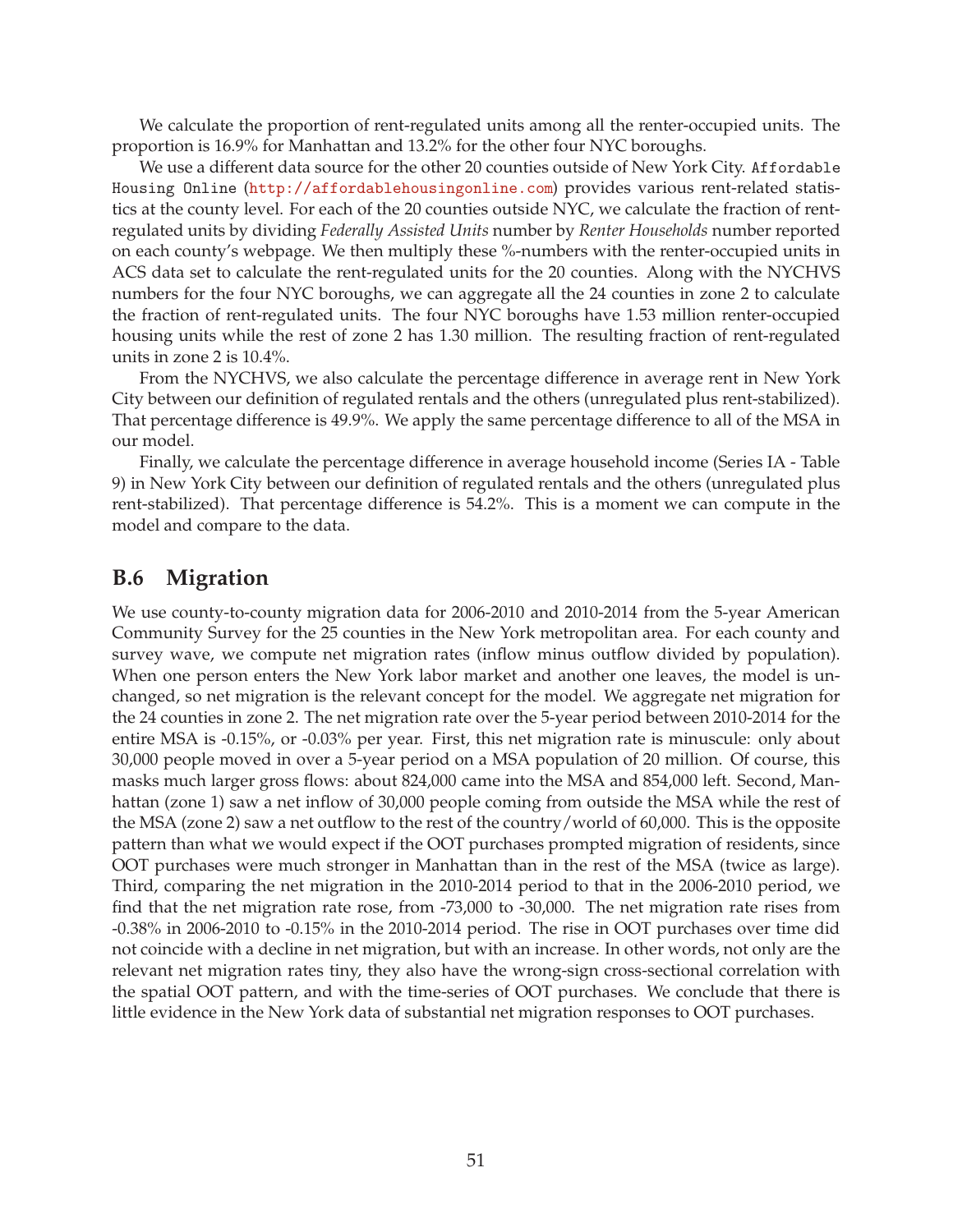### <span id="page-52-0"></span>**C Labor Income Calibration**

Before-tax labor income for household *i* of age *a* is given by:

$$
y_{i,a} = W_t n_t^i G^a z^i
$$

where  $G^a$  is a function of age and  $z^i$  is the idiosyncratic component of productivity. For purposes of calibrating the productivity process, we assume that labor supply is inelastic.

We set the productivity states are  $z^i \in Z = [0.255, 0.753, 1.453, 3.522]$  to match the observed mean NY household income, scaled by the NY metro area average, in the income groups below \$50,000, between \$50,000 and \$100,000, between \$100,000 and \$200,000, and above \$200,000. The NY income data is top-coded. For each county in the NY metro area, we observe the number of households whose earnings exceed \$200,000. Because we also observe average earnings (without top-coding), we can infer the average income of those in the top coded group.

The transition probability matrix for *z* is **P** for *β <sup>L</sup>* agents. We impose the following restrictions:

$$
\mathbb{P} = \left[ \begin{array}{ccc} p_{11} & 1 - p_{11} & 0 & 0 \\ (1 - p_{22})/2 & p_{22} & (1 - p_{22})/2 & 0 \\ 0 & (1 - p_{33})/2 & p_{33} & (1 - p_{33})/2 \\ 0 & 0 & 1 - p_{44} & p_{44} \end{array} \right]
$$

For *β <sup>H</sup>* types, the transition probability matrix is the same, except for the last two entries which are  $1 - p_{44} - p^H$  and  $p_{44} + p^{\bar{H}}$ , where  $p^H < 1 - p_{44}$ . We pin down the five parameters

$$
(p_{11}, p_{22}, p_{33}, p_{44}, p^H) = (.933, .806, .780, .632, .238)
$$

to match the following five moments. We match the population shares in each of the four income groups defined above: 39.1%, 27.2%, 23.7%, and 10.0%, respectively. Given that population shares sum to one, that delivers three moments. We match the persistence of individual labor income to a value of 0.9, based on evidence form the PSID in [Storesletten, Telmer, and Yaron](#page-41-13) [\(2006](#page-41-13)). Finally, we choose  $p^{H}$  to match the fraction of high-wealth households in the top 10% of the income distribution.

We choose  $G^a = G_0^a G_1^a$  to capture both how average labor income changes with age and how the dispersion of income changes with age. The first component  $G_0^a$  captures the mean shift, while  $G_1^a$  captures the dispersion. We use data from the SCF to estimate the function  $G^a$ ; we use all ten waves from 1983 to 2010. The procedure is as follows. First, we pool all households in the SCF into four-year age bins; let there be *A* such bins . We calculate average real income by age group using SCF weights. We average across the ten SCF waves. Then, we estimate a regression of log average labor income by age on a constant and log age. Denote the exponential of the fitted value by  $Y_a$ , the average income by age. We define  $G_0 = Y_a / \mathbb{E}_a[Y_a]$  to be deterministic life cycle profile for mean earnings, normalized to be mean 1 over the life-cycle; **E***a*[*Ya*] is the average using the age shares in the population.  $G_0^a$  is a  $A \times 1$  vector.

Second, in each SCF age group, we further sort households into four groups based on the pre-tax real labor income. The income groups are the same as in the NYC data: below \$50,000, between \$50,000 and \$100,000, between \$100,000 and \$200,000, and above \$200,000. The bin cutoffs are adjusted for inflation for the earlier SCF waves. We form average income conditional on age and income, again averaging over survey waves. We then estimate a regression of log average income by age on a constant and log age, separately for each of the four income groups. Denote the exponential of the fitted value by *Yia*, the average income by age conditional on being in income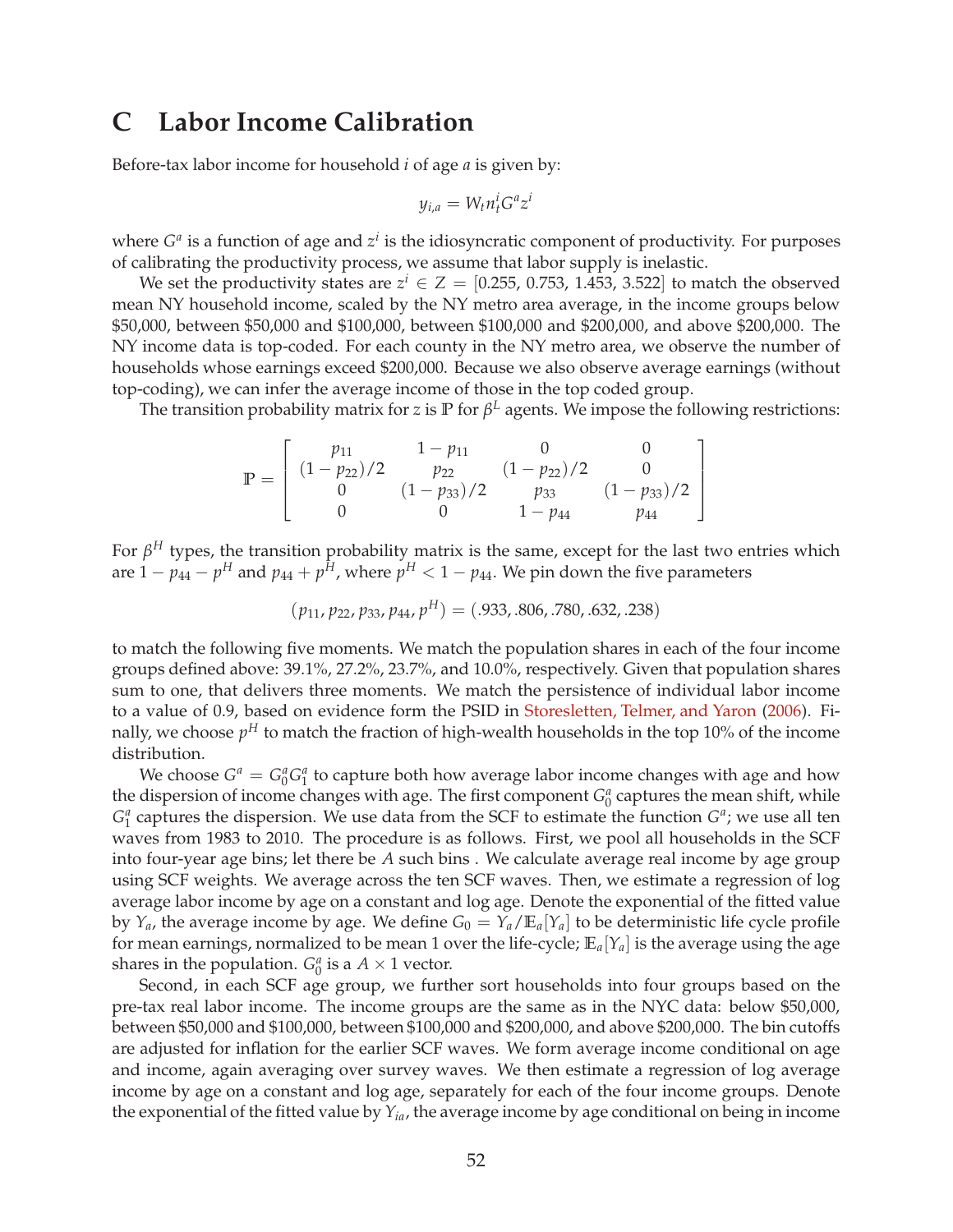#### Figure 5: Labor Income Calibration

<span id="page-53-0"></span>

group  $i \in \{1, 2, 3, 4\}$ . We then construct a  $A \times 4$  matrix  $G_1^a$  with entries  $g_{a,i}$  given by:

$$
g_{a,i} = \frac{Y_{ia}}{Y_a z_i c_a}
$$

The rows of *G*<sup>1</sup> describe the income dispersion for a given age *a* beyond what is already induced by the life-cycle profile for mean earnings *Y<sup>a</sup>* and by the NYC productivity grid *z*. We scale the four elements of each row (age), such that they average to 1. This is accomplished by the age-specific scalar *ca*, where the average takes into account the shares of each income group at that age. The  $G_1^a$  adjustment implements a mean-preserving spread of productivity which is age-specific.

The left panel of Figure  $\frac{1}{2}$  plots the mean earnings profile  $G_0^a$ , which shows the familiar hump shape over the life-cycle;  $G_a^0$  is zero (0.01) for age 65 and later. The middle panel plots the earnings dispersion profile  $G_1^a$ . It shows that at young ages, dispersion is dampened since the values for the bottom two groups are above 1 and those for the high income groups below 1. This pattern reverses gradually, implying rising variance of income over the life-cycle. The right panel plots the product,  $G_0^a G_1^a z$ , which are the efficiency units of labor for the various productivity groups.

Average labor income in the model for working-age households is 0.370. When fitting an AR(1) to labor income, it has an autocorrelation of 0.682 per four years or 0.909 annualized. The innovation standard deviation is 0.197 per four years or 0.099 per year. These are typical values used in the literature. Labor income is higher on average for  $\beta^H$ - than for  $\beta^L$ -types (0.455 vs. 0.342), slightly more persistent (0.687 vs. 0.680) and slightly less volatile (0.196 vs.0.197).

Since we calibrated the productivity process in the model to observed household income in the data, we check how close household income in the model is to the data. This takes into account the endogenous labor supply choice. Every period, we compute total income as pre-tax labor income when the agent is a worker, and as retirement income when she is a retiree. Then we normalize those household income levels by average household income this period. Then, we compute average normalized household income in each of the four percentile ranges (income groups). This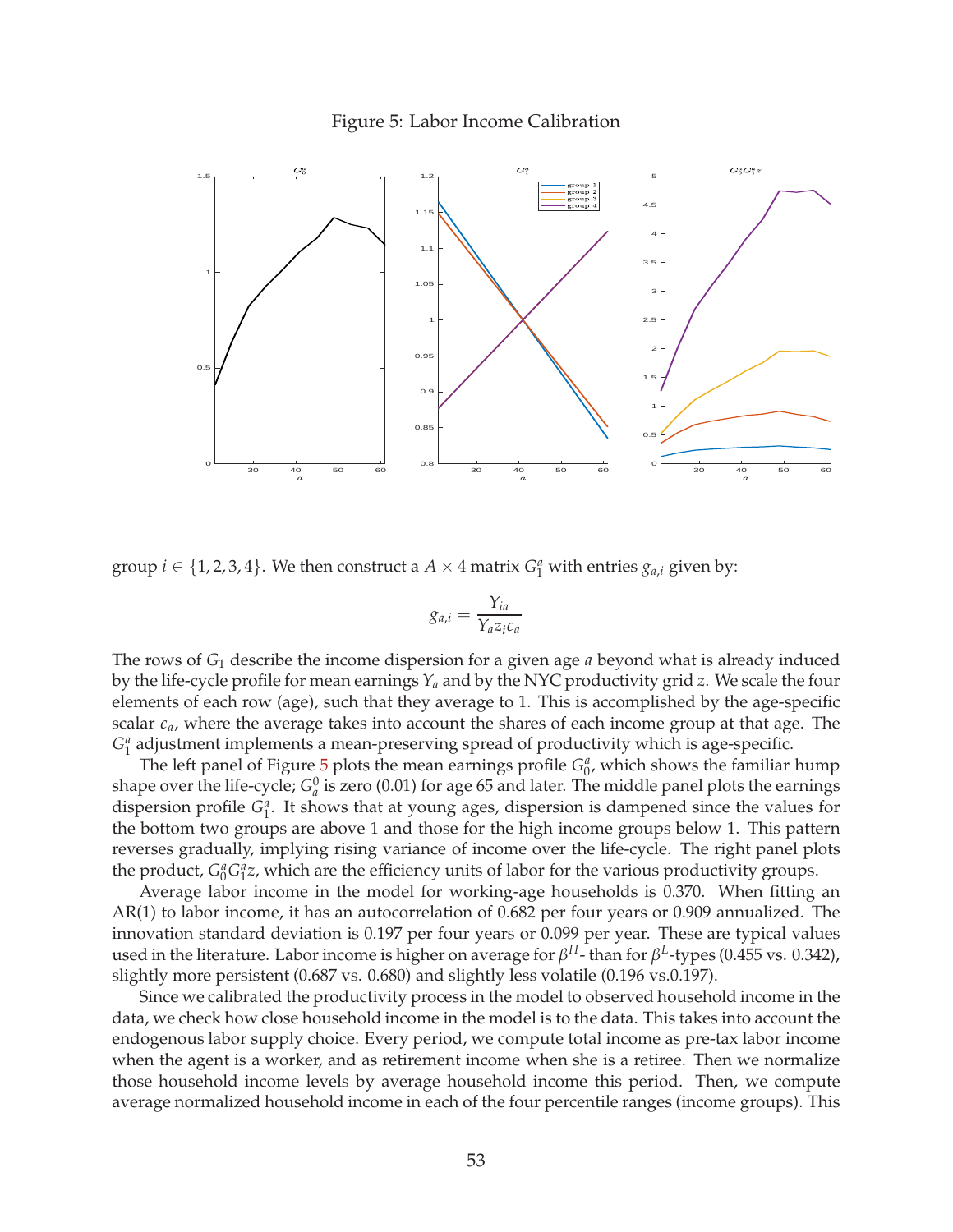gives us a four-point grid every period. Finally, we average those grids over time. This delivers an income grid with values [0.092, 0.530, 1.421, 4.818]. The corresponding grid in the NYC data is [0.255, 0.753, 1.453, 3.522]. This suggests our baseline productivity grid has too much dispersion. Since endogenous labor supply decisions depend on all other parameters and state variables of the model, exactly matching income in model and data is a non-trivial task.

### <span id="page-54-0"></span>**D Housing Supply Elasticity calibration**

We compute the long-run housing supply elasticity. It measures what happens to the housing quantity and housing investment in response to a 1% permanent increase in house prices. Define housing investment for a given zone, dropping the location superscript since the treatment is parallel for both zones, as:

$$
Y_t^h = \left(1 - \frac{H_{t-1}}{\overline{H}}\right) N_t^{\rho_h}.
$$

Note that  $H_{t+1} = (1 - \delta)H_t + Y_t^h$ , so that in steady state,  $Y^h = \delta H$ . Rewriting the steady state housing investment equation in terms of equilibrium quantities using [\(5\)](#page-14-2) delivers:

$$
H = \frac{1}{\delta} \left( 1 - \frac{H}{\overline{H}} \right)^{\frac{1}{1-\rho_h}} \rho_h^{\frac{\rho_h}{1-\rho_h}} \overline{P}^{\frac{\rho_h}{1-\rho_h}} W^{\frac{-\rho_h}{1-\rho_h}}
$$

Rewrite in logs, using lowercase letters to denote logs:

$$
h = -\log(\delta) + \frac{1}{1 - \rho_h} \log(1 - \exp(h - \overline{h})) + \frac{\rho_h}{1 - \rho_h} \overline{p} - \frac{\rho_h}{1 - \rho_h} w
$$

Rearrange and substitute for  $\overline{p}$  in terms of the market price  $\overline{p} = \log(h_0 + (1 - h_0)\kappa_4) + p$ :

$$
p = \frac{1 - \rho_h}{\rho_h} h - \frac{1}{\rho_h} \log(1 - \exp(h - \overline{h})) + k
$$

where

$$
k = \frac{1 - \rho_h}{\rho_h} \log(\delta) + w - \log(ho + (1 - ho)\kappa_4)
$$

Now take the partial derivative of *p* w.r.t. *h*:

$$
\frac{\partial p}{\partial h} = \frac{1 - \rho_h}{\rho_h} + \frac{1}{\rho_h} \frac{\exp(h - \overline{h})}{1 - \exp(h - \overline{h})} + \frac{\partial k}{\partial h}
$$

Invert this expression delivers the housing supply elasticity:

$$
\frac{\partial h}{\partial p} = \frac{\rho_h}{1 - \rho_h + \frac{\exp(h - \overline{h})}{1 - \exp(h - \overline{h})} + \left[\rho_h \frac{\partial w}{\partial h} - \rho_h \frac{(1 - \kappa_4)}{h o + (1 - h o) \kappa_4} \frac{\partial h o}{\partial h}\right]}
$$

If (i) the elasticity of wages to housing supply is small ( $\frac{\partial w}{\partial h} \approx 0$ ) and either the rent control distortions are small ( $\kappa_4 \approx 0$ ) or the home ownership rate is inelastic to the housing supply ( $\frac{\partial h_0}{\partial h} \approx 0$ ), or (ii) if the two terms in square brackets are positive but approximately cancel each other out, then